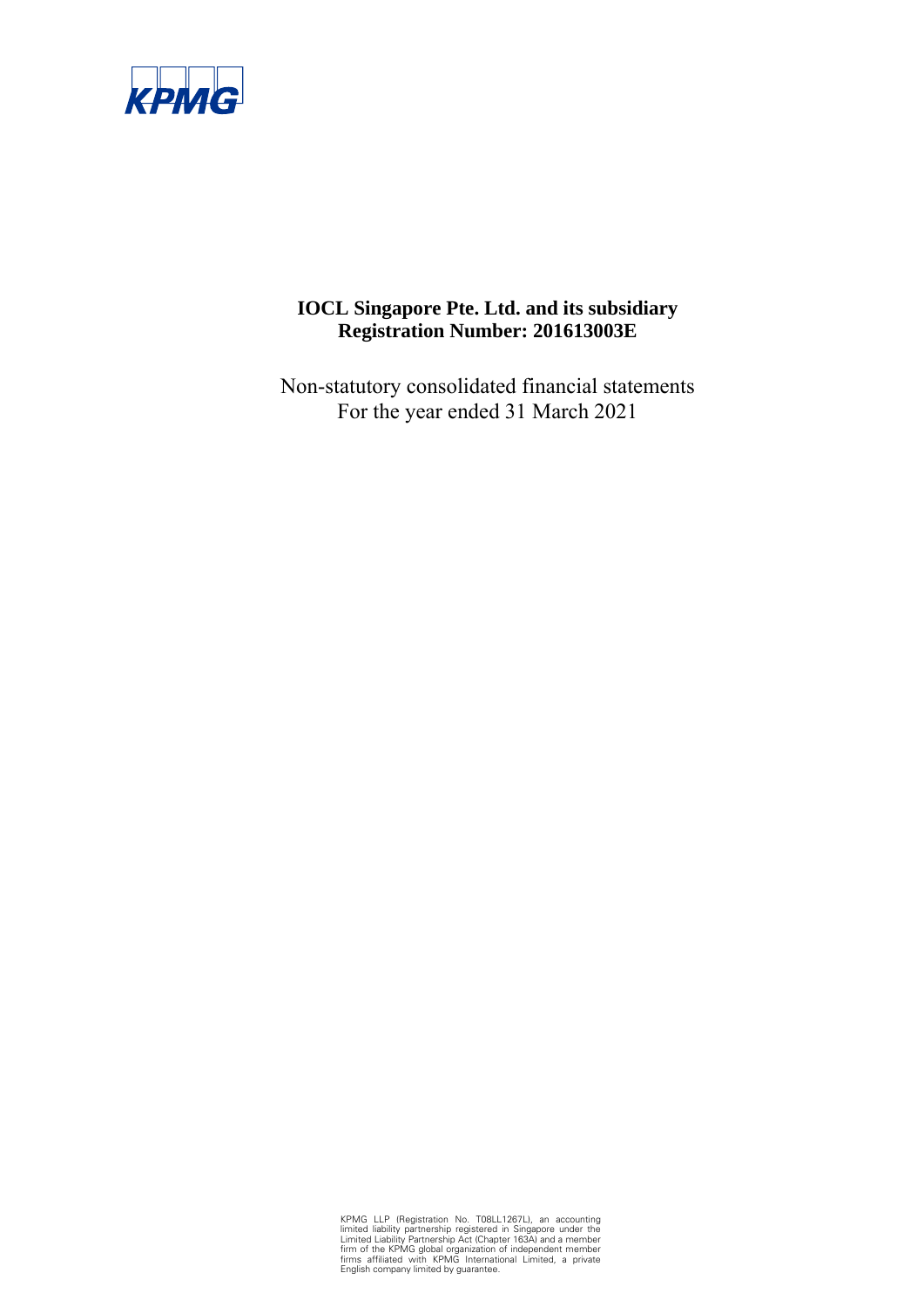

**KPMG LLP**  16 Raffles Quay #22-00 Hong Leong Building Singapore 048581

Telephone +65 6213 3388 Fax +65 6225 0984 Internet www.kpmg.com.sg

## **Independent auditors' report**

Member of the Company IOCL Singapore Pte. Ltd.

### **Report on the audit of the non-statutory financial statements**

#### *Opinion*

We have audited the non-statutory financial statements of IOCL Singapore Pte. Ltd. ('the Company') and its subsidiary ('the Group'), which comprise the statement of financial position of the Group and Company as at 31 March 2021, the consolidated statement of profit or loss and other comprehensive income, consolidated statement of changes in equity and consolidated statement of cash flows of the Group for the year then ended, and notes to the financial statements, including a summary of significant accounting policies, as set out on pages FS1 to FS55.

In our opinion, the accompanying financial statements are properly drawn up in accordance with Financial Reporting Standards in Singapore ('FRSs') so as to give a true and fair view of the consolidated financial position of the Group and financial position of the Company as at 31 March 2021 and of the consolidated financial performance, consolidated changes in equity and consolidated cash flows of the Group for the year ended on that date.

### *Basis for opinion*

We conducted our audit in accordance with Singapore Standards on Auditing ('SSAs'). Our responsibilities under those standards are further described in the 'Auditors' responsibilities for the audit of the financial statements' section of our report. We are independent of the Company in accordance with the Accounting and Corporate Regulatory Authority Code of Professional Conduct and Ethics for Public Accountants and Accounting Entities ('ACRA Code') together with the ethical requirements that are relevant to our audit of the financial statements in Singapore, and we have fulfilled our other ethical responsibilities in accordance with these requirements and the ACRA Code. We believe that the audit evidence we have obtained is sufficient and appropriate to provide a basis for our opinion.

#### *Other information*

Management is responsible for the other information contained in the annual report. Other information is defined as all information in the annual report other than the financial statements and our auditors' report thereon.

We have obtained all other information prior to the date of this auditors' report.

Our opinion on the financial statements does not cover the other information and we do not express any form of assurance conclusion thereon.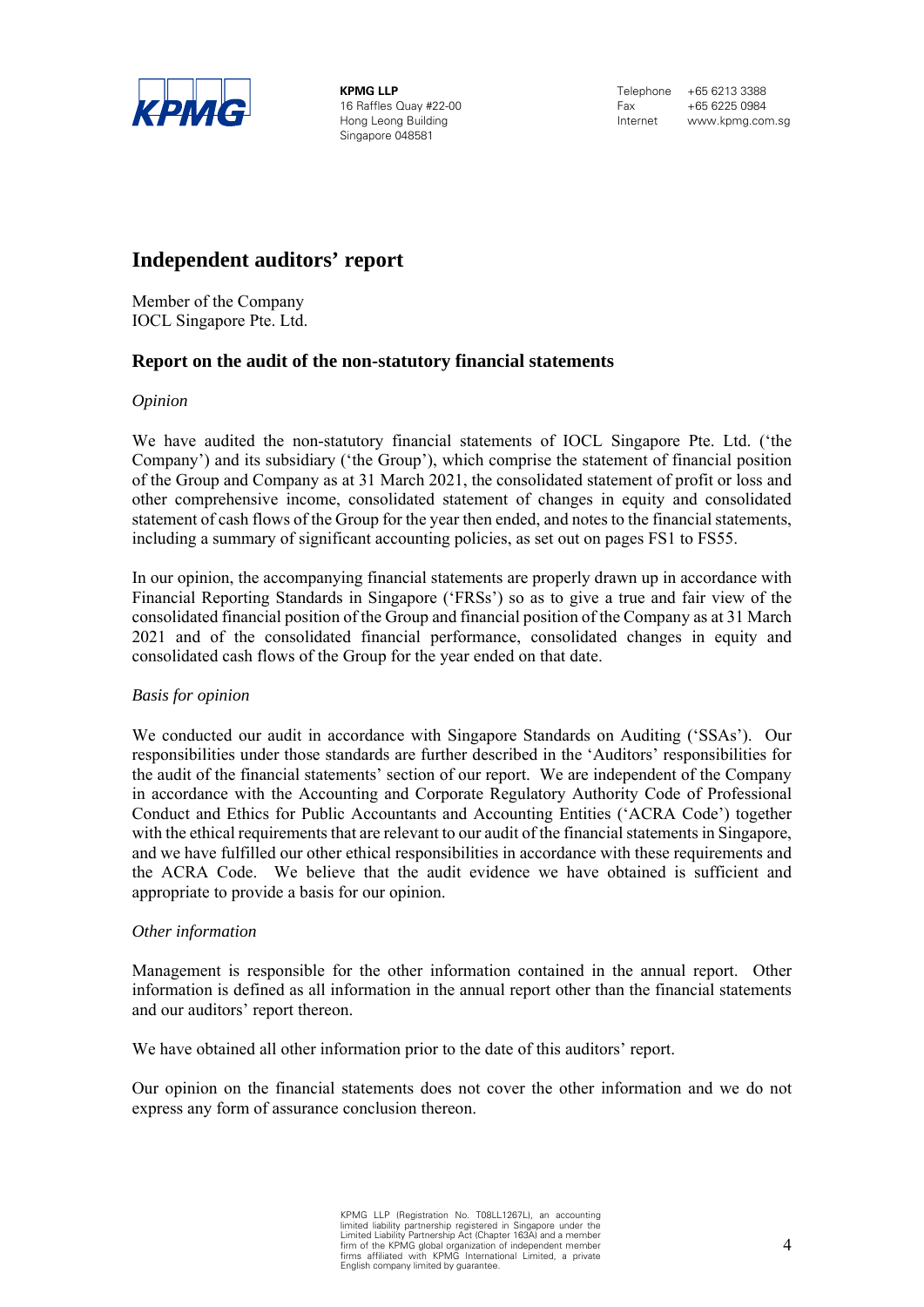



In connection with our audit of the financial statements, our responsibility is to read the other information and, in doing so, consider whether the other information is materially inconsistent with the financial statements or our knowledge obtained in the audit or otherwise appears to be materially misstated. If, based on the work we have performed, we conclude that there is a material misstatement of this other information, we are required to report that fact. We have nothing to report in this regard.

#### *Responsibilities of management and directors for the financial statements*

Management is responsible for the preparation of financial statements that give a true and fair view in accordance with FRSs, and for devising and maintaining a system of internal accounting controls sufficient to provide a reasonable assurance that assets are safeguarded against loss from unauthorised use or disposition; and transactions are properly authorised and that they are recorded as necessary to permit the preparation of true and fair financial statements and to maintain accountability of assets.

In preparing the financial statements, management is responsible for assessing the Group's ability to continue as a going concern, disclosing, as applicable, matters related to going concern and using the going concern basis of accounting unless management either intends to liquidate the Group or to cease operations, or has no realistic alternative but to do so.

The directors' responsibilities include overseeing the Company's financial reporting process.

#### *Auditors' responsibilities for the audit of the financial statements*

Our objectives are to obtain reasonable assurance about whether the financial statements as a whole are free from material misstatement, whether due to fraud or error, and to issue an auditors' report that includes our opinion. Reasonable assurance is a high level of assurance, but is not a guarantee that an audit conducted in accordance with SSAs will always detect a material misstatement when it exists. Misstatements can arise from fraud or error and are considered material if, individually or in the aggregate, they could reasonably be expected to influence the economic decisions of users taken on the basis of these financial statements.

As part of an audit in accordance with SSAs, we exercise professional judgement and maintain professional scepticism throughout the audit. We also:

- Identify and assess the risks of material misstatement of the financial statements, whether due to fraud or error, design and perform audit procedures responsive to those risks, and obtain audit evidence that is sufficient and appropriate to provide a basis for our opinion. The risk of not detecting a material misstatement resulting from fraud is higher than for one resulting from error, as fraud may involve collusion, forgery, intentional omissions, misrepresentations, or the override of internal controls.
- Obtain an understanding of internal controls relevant to the audit in order to design audit procedures that are appropriate in the circumstances, but not for the purpose of expressing an opinion on the effectiveness of the Group's internal controls.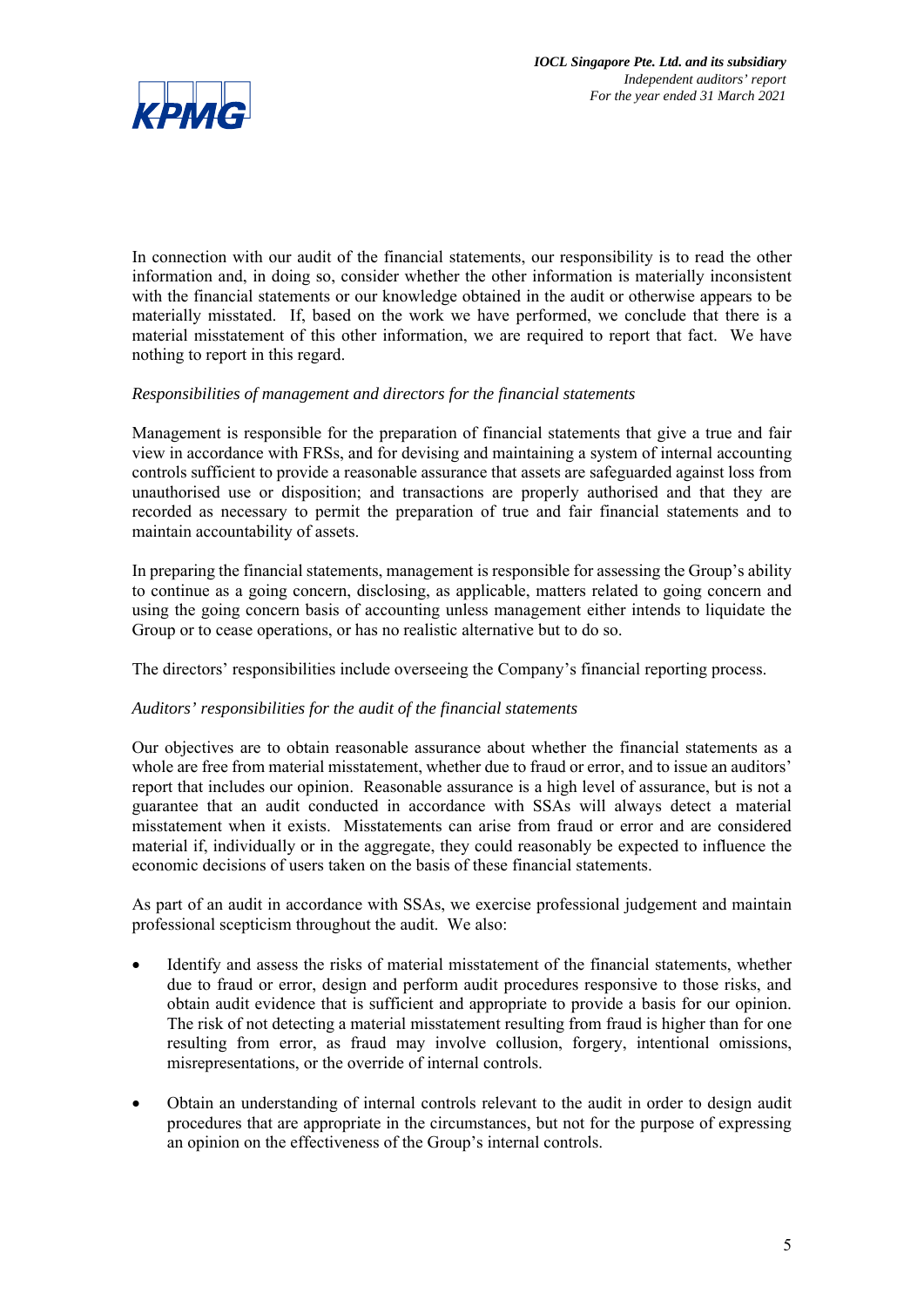

- Evaluate the appropriateness of accounting policies used and the reasonableness of accounting estimates and related disclosures made by management.
- Conclude on the appropriateness of management's use of the going concern basis of accounting and, based on the audit evidence obtained, whether a material uncertainty exists related to events or conditions that may cast significant doubt on the Group's ability to continue as a going concern. If we conclude that a material uncertainty exists, we are required to draw attention in our auditors' report to the related disclosures in the financial statements or, if such disclosures are inadequate, to modify our opinion. Our conclusions are based on the audit evidence obtained up to the date of our auditors' report. However, future events or conditions may cause the Group to cease to continue as a going concern.
- Evaluate the overall presentation, structure and content of the financial statements, including the disclosures, and whether the financial statements represent the underlying transactions and events in a manner that achieves fair presentation.
- Obtain sufficient appropriate audit evidence regarding the financial information of the entities or business activities within the Group to express an opinion on the consolidated financial statements. We are responsible for the direction, supervision and performance of the group audit. We remain solely responsible for our audit opinion.

We communicate with the directors regarding, among other matters, the planned scope and timing of the audit and significant audit findings, including any significant deficiencies in internal controls that we identify during our audit.

#### **Restriction on distribution and use**

Our report is provided in accordance with the terms of our engagement. Our work was undertaken so that we might report to you on those matters as stated in Note 3 to the non-statutory financial statements and for no other purpose. Our report is made available to the group auditor for their information only. We do not assume responsibility to anyone other than the Company for our work, for our report, or for the conclusions we have reached in our report.

 $K$  $Plu$  |  $LP$ 

**KPMG LLP**  *Public Accountants and Chartered Accountants* 

**Singapore**  6 May 2021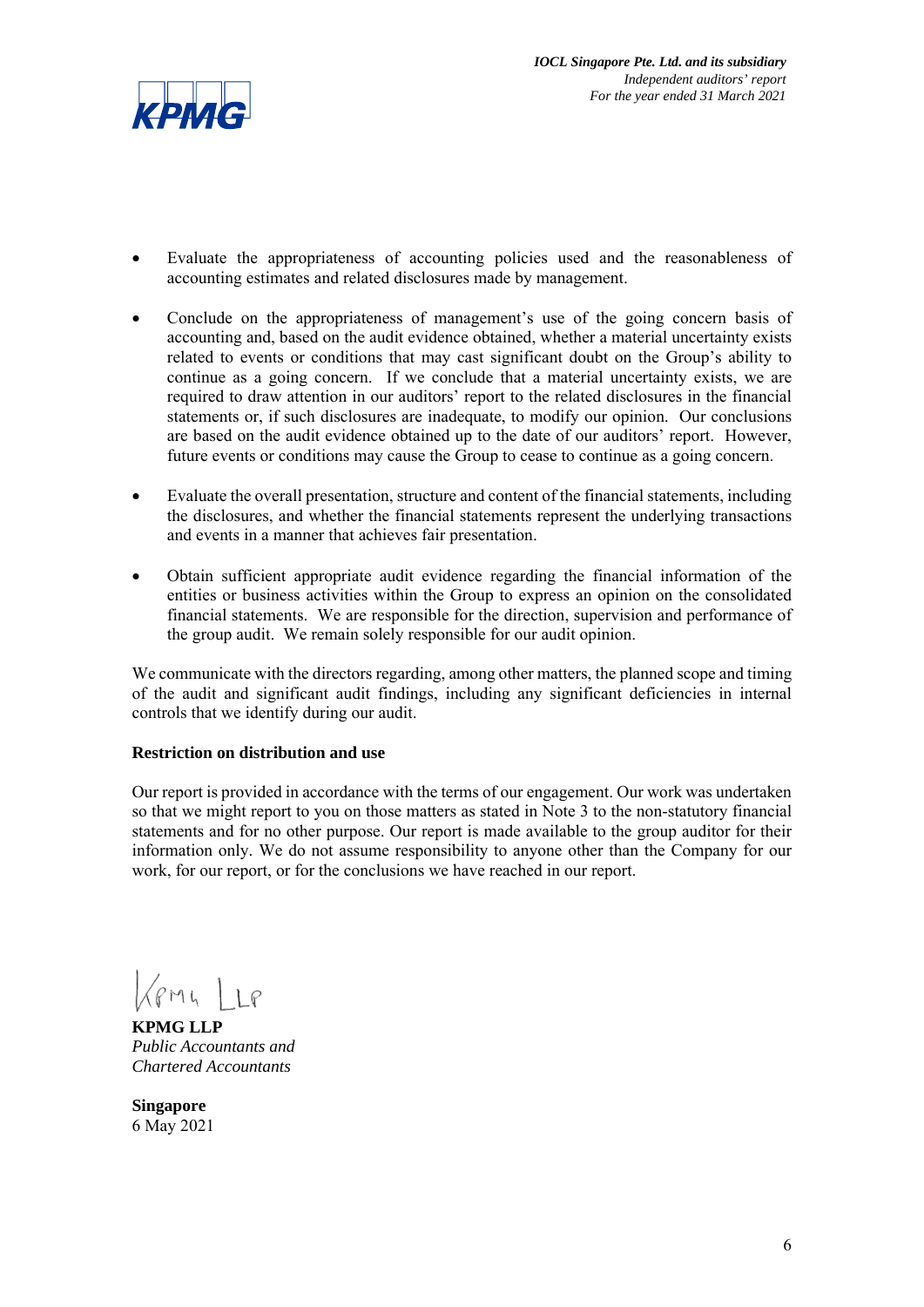#### **Statements of financial position As at 31 March 2021**

|                                     |             |                 | Group         | Company         |               |  |
|-------------------------------------|-------------|-----------------|---------------|-----------------|---------------|--|
|                                     | <b>Note</b> | 2021            | 2020          | 2021            | 2020          |  |
|                                     |             | US\$            | US\$          | US\$            | US\$          |  |
| <b>Non-current assets</b>           |             |                 |               |                 |               |  |
| Property, plant and                 |             |                 |               |                 |               |  |
| equipment and                       |             |                 |               |                 |               |  |
| construction in progress            | 5           | 202,635,858     | 179,082,587   | 12,529          | 18,281        |  |
| Intangible assets                   | 6           | 117,066,688     | 131,382,581   |                 |               |  |
| Right-of-use assets                 | 29          | 251,280         | 270,484       | 251,280         | 270,484       |  |
| Investment in subsidiary            | 7           |                 |               | 230,862,390     | 230,862,390   |  |
| Investment in joint ventures        | $\,$ 8 $\,$ | 1,100,957,422   | 1,267,661,596 | 1,100,957,422   | 1,267,661,596 |  |
| Other investments                   | 9           | 22,038,000      | 20,075,360    | 22,038,000      | 20,075,360    |  |
| Other assets                        | 10          | 10,649          | 23,915        | 10,649          | 23,915        |  |
|                                     |             | 1,442,959,897   | 1,598,496,523 | 1,354,132,270   | 1,518,912,026 |  |
| <b>Current assets</b>               |             |                 |               |                 |               |  |
| Inventories                         | 11          | 51,583,937      | 46,399,437    |                 |               |  |
| Trade receivables                   | 12          | 17,045,627      | 12,984,372    | 17,045,627      | 12,984,372    |  |
| Cash and cash equivalents           | 13          | 26,291,232      | 85,365,929    | 4,846,623       | 41,560,013    |  |
| Other assets                        | 10          | 24,109,188      | 72,771,377    | 18,063,790      | 53,844,845    |  |
|                                     |             | 119,029,984     | 217,521,115   | 39,956,040      | 108,389,230   |  |
|                                     |             |                 |               |                 |               |  |
| <b>Total assets</b>                 |             | 1,561,989,881   | 1,816,017,638 | 1,394,088,310   | 1,627,301,256 |  |
| <b>Equity and liabilities</b>       |             |                 |               |                 |               |  |
| <b>Equity</b>                       |             |                 |               |                 |               |  |
| Share capital                       | 14          | 1,079,991,988   | 1,079,991,988 | 1,079,991,988   | 1,079,991,988 |  |
| Retained earnings                   | 14          | 176,706,052     | 146,763,047   | 168,509,922     | 146,760,163   |  |
| Reserves                            | 14          | (131, 728, 276) | 37,515,952    | (131, 728, 276) | 37,515,952    |  |
|                                     |             | 1,124,969,764   | 1,264,270,987 | 1,116,773,634   | 1,264,268,103 |  |
|                                     |             |                 |               |                 |               |  |
| <b>Non-current liabilities</b>      |             |                 |               |                 |               |  |
| Borrowings<br>Provisions            | 15          | 53,914          | 278, 285, 398 | 53,914          | 278, 285, 398 |  |
|                                     | 16<br>27    | 51,348,895      | 56,076,721    |                 | 4,399         |  |
| Deferred tax liabilities            |             | 97,573,724      | 101,462,383   | 1,806           |               |  |
|                                     |             | 148,976,533     | 435,824,502   | 55,720          | 278,289,797   |  |
| <b>Current liabilities</b>          |             |                 |               |                 |               |  |
| Trade and other payables            | 17          | 28,566,905      | 45,247,329    | 17,782,277      | 14,068,536    |  |
| Borrowings                          | 15          | 259, 277, 745   | 135,698       | 259, 277, 745   | 135,698       |  |
| Income tax payable                  |             | 198,934         | 539,122       | 198,934         | 539,122       |  |
| Dividends payable                   |             |                 | 70,000,000    |                 | 70,000,000    |  |
|                                     |             | 288,043,584     | 115,922,149   | 277,258,956     | 84,743,356    |  |
|                                     |             |                 |               |                 |               |  |
| <b>Total liabilities</b>            |             | 437,020,117     | 551,746,651   | 277,314,676     | 363,033,153   |  |
|                                     |             |                 |               |                 |               |  |
| <b>Total equity and liabilities</b> |             | 1,561,989,881   | 1,816,017,638 | 1,394,088,310   | 1,627,301,256 |  |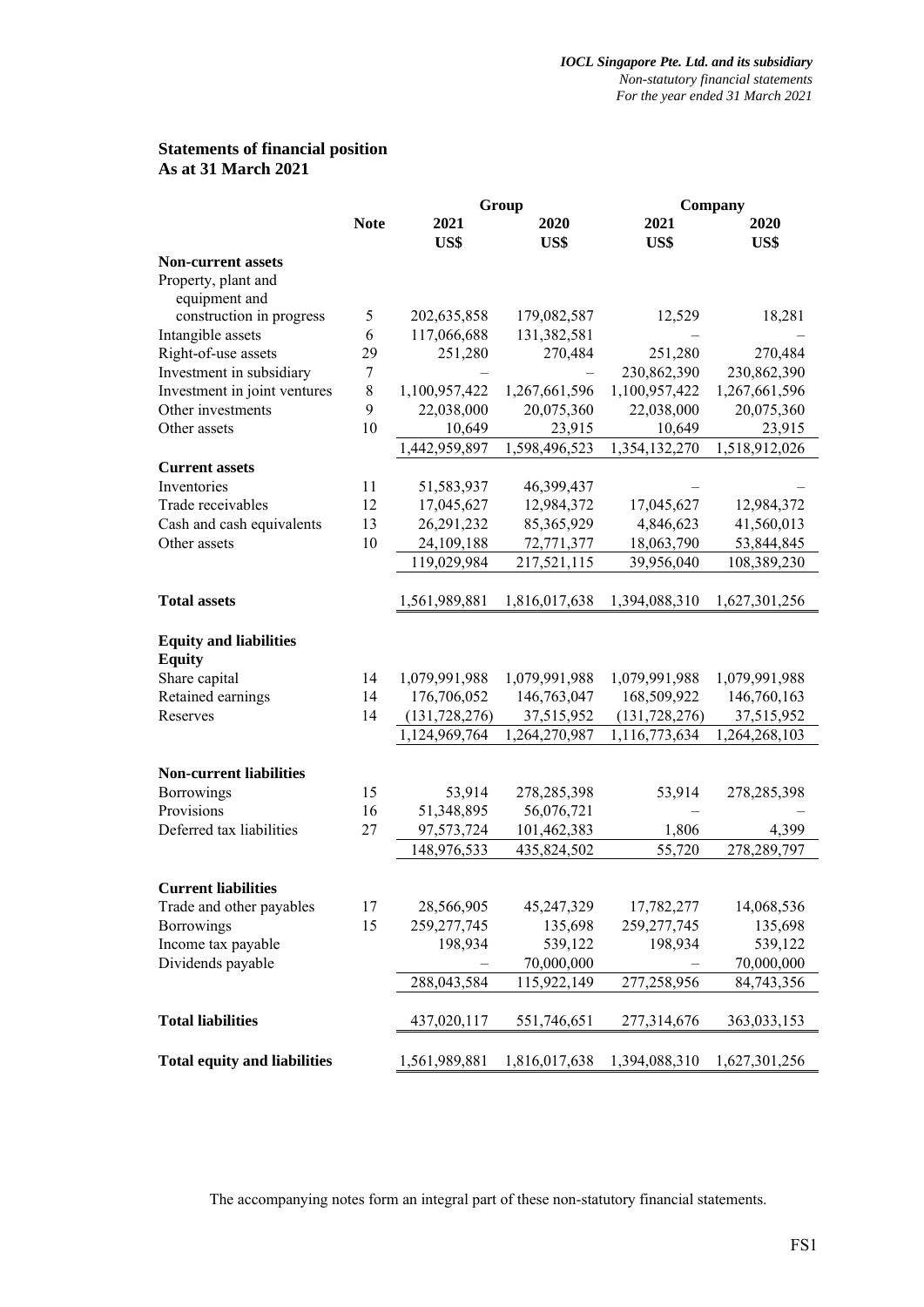#### **Consolidated statement of profit and loss and other comprehensive income For the year ended 31 March 2021**

|                                                                        | <b>Note</b> | 2021<br>US\$    | 2020<br>US\$    |
|------------------------------------------------------------------------|-------------|-----------------|-----------------|
|                                                                        |             |                 |                 |
| Revenue from contracts with customers                                  | 18          | 175,891,662     | 310,792,259     |
| Cost of sales                                                          | 19          | (154, 974, 554) | (220, 839, 587) |
| Gross profit                                                           |             | 20,917,108      | 89,952,672      |
| Other operating income                                                 | 20          |                 | 122,666         |
| Administrative expenses                                                | 21          | (1, 197, 078)   | (1,418,034)     |
| Other operating expenses                                               | 22          | (37,369)        | (122, 666)      |
| <b>Operating profit</b>                                                |             | 19,682,661      | 88,534,638      |
| Finance costs                                                          | 23          | (6, 130, 415)   | (12,014,419)    |
| Finance income                                                         | 24          | 549,403         | 4,485,086       |
| Other income                                                           | 25          | 3,572           | 6,772           |
| Share of profit in joint ventures                                      | 26          | 65,005,114      | 105,812,698     |
| Impairment of intangible assets                                        | 6           |                 | (51, 521, 536)  |
| Profit before tax                                                      |             | 79,110,335      | 135,303,239     |
| Tax expense                                                            | 27          | (9,167,330)     | (76, 944, 157)  |
| Profit for the year                                                    |             | 69,943,005      | 58,359,082      |
| Other comprehensive income                                             |             |                 |                 |
| Item that are or may be reclassified subsequently<br>to profit or loss |             |                 |                 |
| Share of other comprehensive income of joint<br>ventures               |             | (171, 206, 868) | 112,576,186     |
|                                                                        |             | (171, 206, 868) | 112,576,186     |
| Item that will not be reclassified subsequently to<br>profit or loss   |             |                 |                 |
| Equity investments at FVOCI – net change in fair<br>value              |             | 1,962,640       | 73,343          |
|                                                                        |             | 1,962,640       | 73,343          |
| Other comprehensive income for the year, net of tax                    |             | (169, 244, 228) | 112,649,529     |
| Total comprehensive income for the year                                |             | (99, 301, 223)  | 171,008,611     |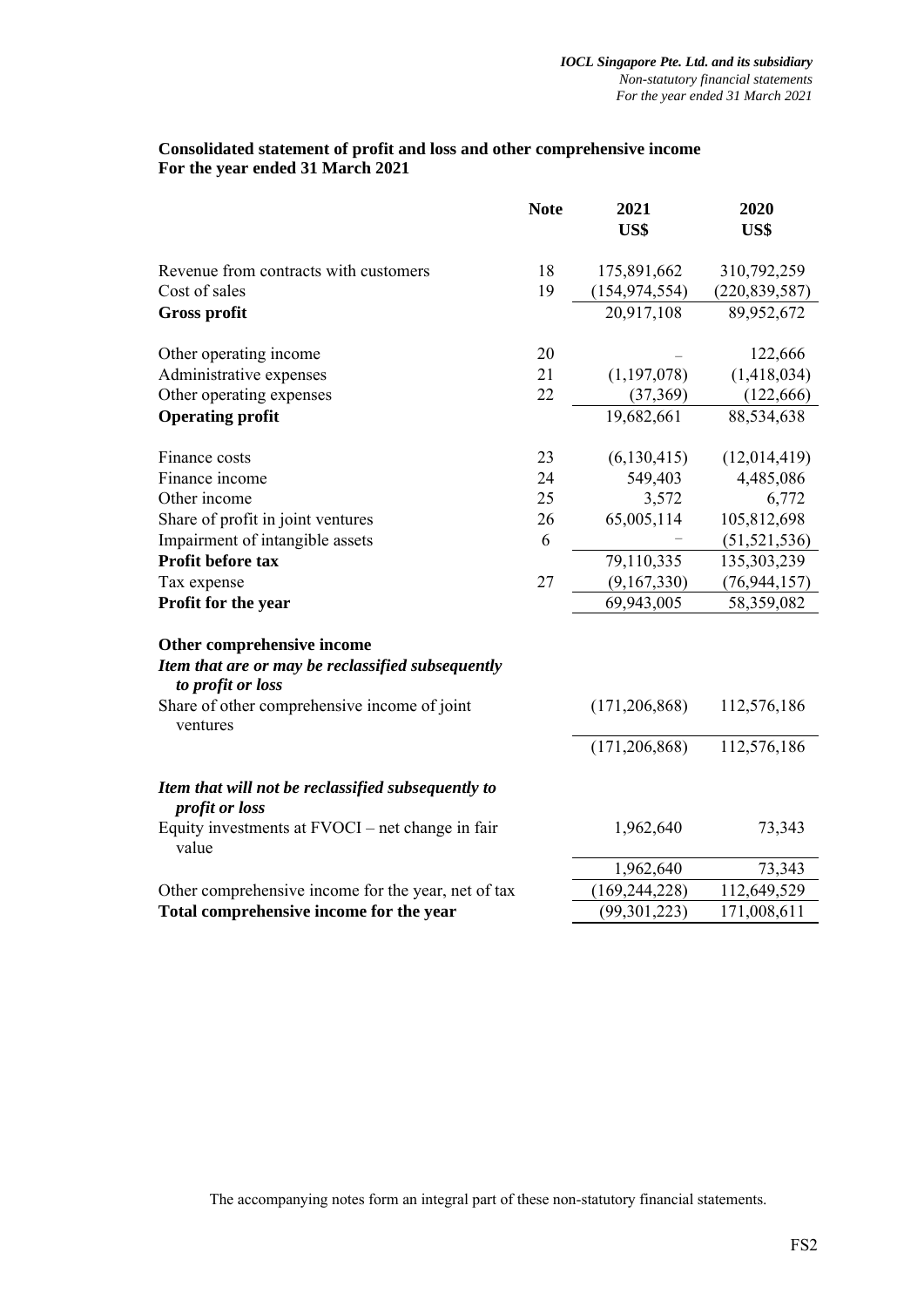#### **Consolidated statement of changes in equity For the year ended 31 March 2021**

|                                                                                                                      |                       |                                     | <b>Reserves</b>                                       |                                      |                                |
|----------------------------------------------------------------------------------------------------------------------|-----------------------|-------------------------------------|-------------------------------------------------------|--------------------------------------|--------------------------------|
|                                                                                                                      | Share capital<br>US\$ | <b>Retained</b><br>earnings<br>US\$ | Foreign<br>currency<br>translation<br>reserve<br>US\$ | <b>Fair value</b><br>reserve<br>US\$ | <b>Total</b><br>equity<br>US\$ |
| <b>At 1 April 2019</b>                                                                                               | 1,079,991,988         | 158,403,965                         | (75, 133, 577)                                        |                                      | 1,163,262,376                  |
| Total comprehensive income for the<br>year                                                                           |                       |                                     |                                                       |                                      |                                |
| Profit for the year                                                                                                  |                       | 58,359,082                          |                                                       |                                      | 58,359,082                     |
| Other comprehensive income<br>Share of foreign currency translation<br>differences of equity-accounted<br>investees  |                       |                                     | 112,576,186                                           |                                      | 112,576,186                    |
| Net change in fair value of equity<br>investments at FVOCI                                                           |                       |                                     |                                                       | 73,343                               | 73,343                         |
| Total other comprehensive income                                                                                     |                       |                                     | 112,576,186                                           | 73,343                               | 112,649,529                    |
| Total comprehensive income for the<br>year                                                                           |                       | 58,359,082                          | 112,576,186                                           | 73,343                               | 171,008,611                    |
| <b>Transactions with owners, recognised</b><br>directly in equity<br>Contributions by and distributions to<br>owners |                       |                                     |                                                       |                                      |                                |
| Dividends declared                                                                                                   |                       | (70,000,000)                        |                                                       |                                      | (70,000,000)                   |
| <b>Total contributions by and</b><br>distributions to owners                                                         |                       | (70,000,000)                        |                                                       |                                      | (70,000,000)                   |
| <b>At 31 March 2020</b>                                                                                              | 1,079,991,988         | 146,763,047                         | 37,442,609                                            | 73,343                               | 1,264,270,987                  |
| <b>At 1 April 2020</b>                                                                                               | 1,079,991,988         | 146,763,047                         | 37,442,609                                            | 73,343                               | 1,264,270,987                  |
| Total comprehensive income for the<br>year                                                                           |                       |                                     |                                                       |                                      |                                |
| Profit for the year                                                                                                  |                       | 69,943,005                          |                                                       |                                      | 69,943,005                     |
| Other comprehensive income<br>Share of foreign currency translation<br>differences of equity-accounted               |                       |                                     |                                                       |                                      |                                |
| investees<br>Net change in fair value of equity<br>investments at FVOCI                                              |                       |                                     | (171, 206, 868)                                       | 1,962,640                            | (171, 206, 868)<br>1,962,640   |
| Total other comprehensive income                                                                                     |                       |                                     | (171, 206, 868)                                       | 1,962,640                            | (169, 244, 228)                |
| Total comprehensive income for the<br>year                                                                           |                       | 69.943,005                          | (171, 206, 868)                                       | 1,962,640                            | (99,301,223)                   |
| <b>Transactions with owners, recognised</b><br>directly in equity<br>Contributions by and distributions to<br>owners |                       |                                     |                                                       |                                      |                                |
| Dividends declared                                                                                                   |                       | (40,000,000)                        | $\overline{\phantom{0}}$                              | $\overline{\phantom{0}}$             | (40,000,000)                   |
| Total contributions by and<br>distributions to owners                                                                |                       | (40,000,000)                        |                                                       |                                      | (40,000,000)                   |
| At 31 March 2021                                                                                                     | 1,079,991,988         | 176,706,052                         | (133, 764, 259)                                       | 2,035,983                            | 1,124,969,764                  |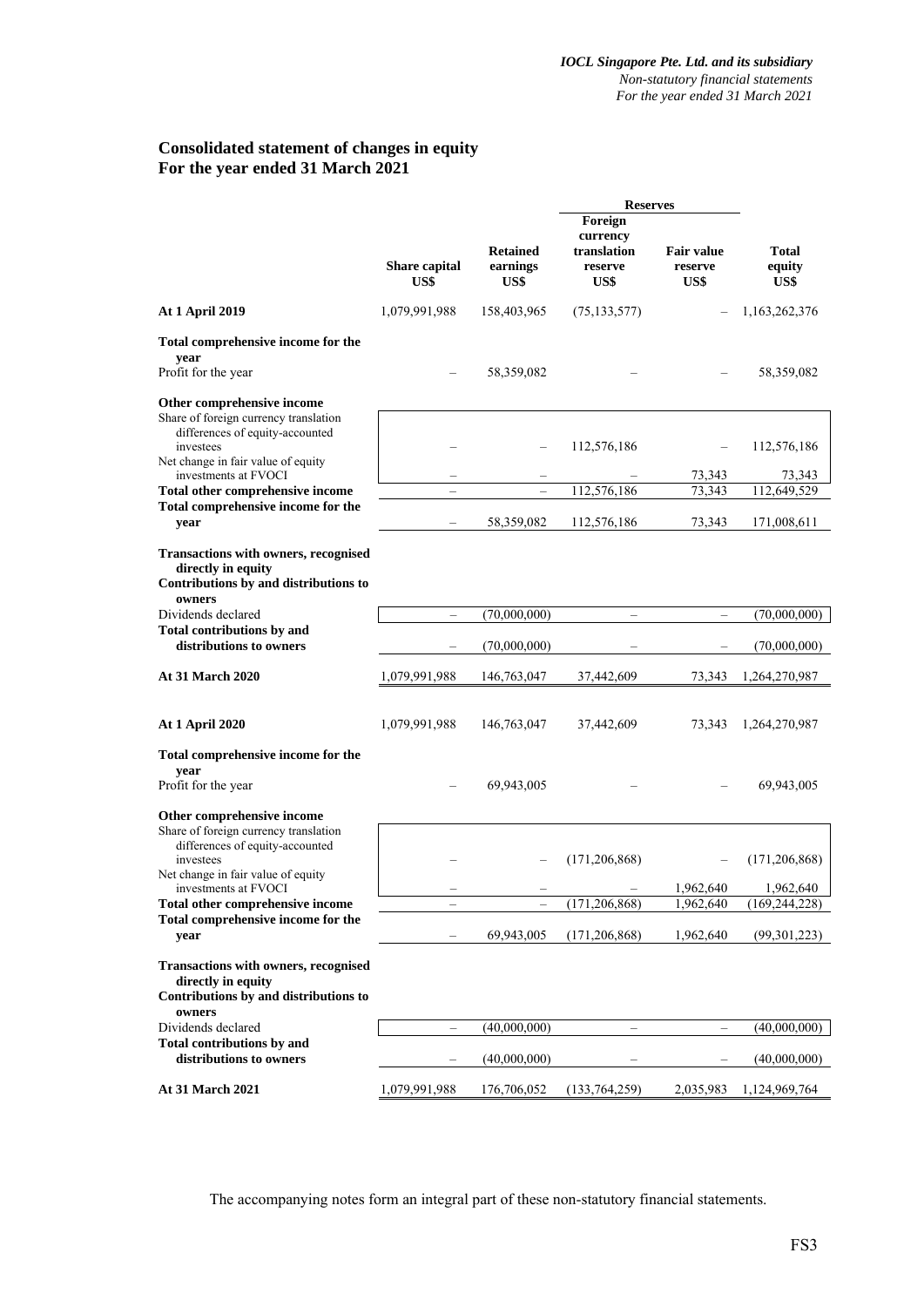#### **Consolidated statement of cash flows For the year ended 31 March 2021**

|                                                              | 2021            | 2020            |
|--------------------------------------------------------------|-----------------|-----------------|
|                                                              | US\$            | US\$            |
| <b>Cash flows from operating activities</b>                  |                 |                 |
| Profit for the year                                          | 69,943,005      | 58,359,082      |
| Adjustments for:                                             |                 |                 |
| Share of profit in joint ventures                            | (65,005,114)    | (105, 812, 698) |
| Depreciation expense                                         | 21,867,521      | 22,065,498      |
| Depletion expense                                            | 14,315,893      | 26,162,008      |
| Finance cost                                                 | 6,130,415       | 12,014,419      |
| Finance income                                               | (549, 403)      | (4,485,086)     |
| Income tax expense                                           | 9,167,143       | 76,944,157      |
| Tax PSA paid to Oman Government                              | (12,856,868)    | (39, 334, 855)  |
| Other income                                                 | (3,572)         |                 |
| GST balances written off                                     | 21,320          |                 |
| Provision for impairment of intangible assets                |                 | 51, 521, 536    |
| Unrealised foreign exchange gain                             | 11,355          | (5,964)         |
|                                                              | 43,041,695      | 97,428,097      |
| Changes in working capital:                                  |                 |                 |
| Decrease in other assets                                     | 12,623,953      | 37,280,287      |
| (Increase) in inventory                                      | (5,184,501)     | (4, 112, 437)   |
| (Increase)/decrease in trade receivables                     | (4,061,255)     | 72,765,599      |
| (Decrease) in trade and other payables                       | (16, 403, 786)  | (60, 441, 420)  |
| Net cash from operations                                     | 30,016,106      | 142,920,126     |
| Income tax paid                                              | (310,515)       | (587, 785)      |
| Net cash flow from operating activities                      | 29,705,591      | 142,332,341     |
|                                                              |                 |                 |
| <b>Cash flows from investing activities</b>                  |                 |                 |
| Investment in joint ventures                                 | (17,500,000)    | (9,400,000)     |
| Repayment of loan from joint ventures                        |                 | 29,387,205      |
| Addition to property plant and equipment and construction in | (51,869,774)    | (86, 153, 023)  |
| progress                                                     |                 |                 |
| Dividends received from joint venture                        | 77,792,542      | 8,375,000       |
| Interest received                                            | 669,035         | 3,308,400       |
| Loan to related party                                        |                 | (8,000,000)     |
| Repayment of loan from related party                         |                 | 8,000,000       |
| Net maturity/(Net investment) in short term deposits         | 35,660,000      | (53,660,000)    |
| Net cash flow from/(used in) investing activities            | 44,751,803      | (108, 142, 418) |
|                                                              |                 |                 |
| <b>Cash flows from financing activities</b>                  |                 |                 |
| Dividends paid                                               | (110,000,000)   |                 |
| Repayment of bank borrowings                                 | (20,000,000)    | (20,000,000)    |
| Interest paid                                                | (2,624,341)     | (8,489,933)     |
| Bank charges, guarantee and commitment fees paid             | (755, 953)      | (814,330)       |
| Payment of lease liabilities                                 | (151,797)       | (12,700)        |
| Net cash flow used in financing activities                   | (133, 532, 091) | (29,316,963)    |
|                                                              |                 |                 |
| Net (decrease)/increase in cash and cash equivalents         | (59,074,697)    | 4,872,960       |
| Cash and cash equivalents at 1 April                         | 85, 365, 929    | 80,492,969      |
| Cash and cash equivalents at 31 March                        | 26,291,232      | 85,365,929      |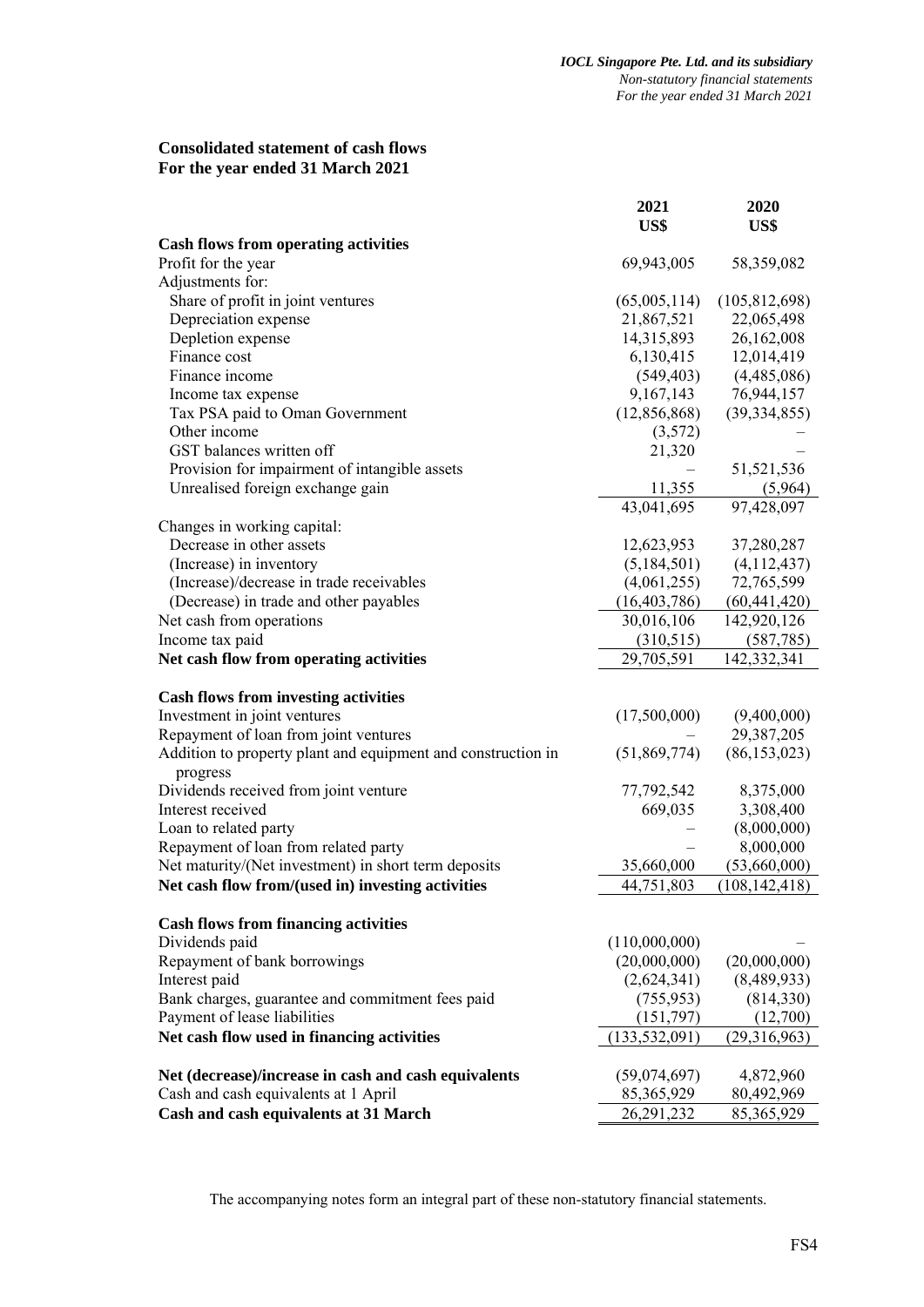#### **Consolidated statement of cash flows (cont'd) For the year ended 31 March 2021**

|                                         | 2021<br>US\$ | 2020<br>US\$ |
|-----------------------------------------|--------------|--------------|
| Components of cash and cash equivalents |              |              |
| Cash at bank                            | 21,691,232   | 41,365,929   |
| Short-term deposits                     | 4,600,000    | 44,000,000   |
|                                         | 26, 291, 232 | 85, 365, 929 |

#### **Changes in liabilities arising from financing activities:**

#### **Year ended 31 March 2021**

|                                 | As on<br>1 April<br>2020<br>US\$ | <b>Cash flows</b><br>US\$ | <b>Interest</b><br>expense<br>US\$ | Non-cash<br>change on<br>account of<br>processing<br>fees/lease<br>liability<br>US\$ | <b>Dividend</b><br>US\$ | As on<br>31 March<br>2021<br>US\$ |
|---------------------------------|----------------------------------|---------------------------|------------------------------------|--------------------------------------------------------------------------------------|-------------------------|-----------------------------------|
| Long term borrowings (including |                                  |                           |                                    |                                                                                      |                         |                                   |
| current maturities)             | 278,421,096                      | (20, 151, 797)            |                                    | 1,062,360                                                                            |                         | 259,331,659                       |
| Finance cost                    | 25,214                           | (2,624,341)               | 3,535,119                          | (924, 621)                                                                           |                         | 11,371                            |
| Dividends payable               | 70,000,000                       | (110,000,000)             | $\overline{\phantom{a}}$           | -                                                                                    | 40,000,000              |                                   |
|                                 | 348,446,310                      | (132.776.138)             | 3,535,119                          | 137,739                                                                              | 40,000,000              | 259, 343, 030                     |

#### **Year ended 31 March 2020**

|                                 | As on<br>1 April<br>2019<br>US\$ | <b>Cash flows</b><br>US\$ | <b>Interest</b><br>expense<br>US\$ | Non-cash<br>change on<br>account of<br>processing<br>fees/lease<br>liability<br>US\$ | <b>Dividend</b><br>US\$ | As on<br>31 March<br>2020<br>US\$ |
|---------------------------------|----------------------------------|---------------------------|------------------------------------|--------------------------------------------------------------------------------------|-------------------------|-----------------------------------|
| Long term borrowings (including |                                  |                           |                                    |                                                                                      |                         |                                   |
| current maturities)             | 297, 234, 791                    | (20,012,700)              | -                                  | 1,199,005                                                                            |                         | 278,421,096                       |
| Finance cost                    | 105,850                          | (8,489,933)               | 9,333,117                          | (923, 820)                                                                           |                         | 25.214                            |
| Dividends payable               | -                                | $\overline{\phantom{a}}$  |                                    | -                                                                                    | 70,000,000              | 70,000,000                        |
|                                 | 297,340,641                      | (28,502,633)              | 9,333,117                          | 275,185                                                                              | 70,000,000              | 348,446,310                       |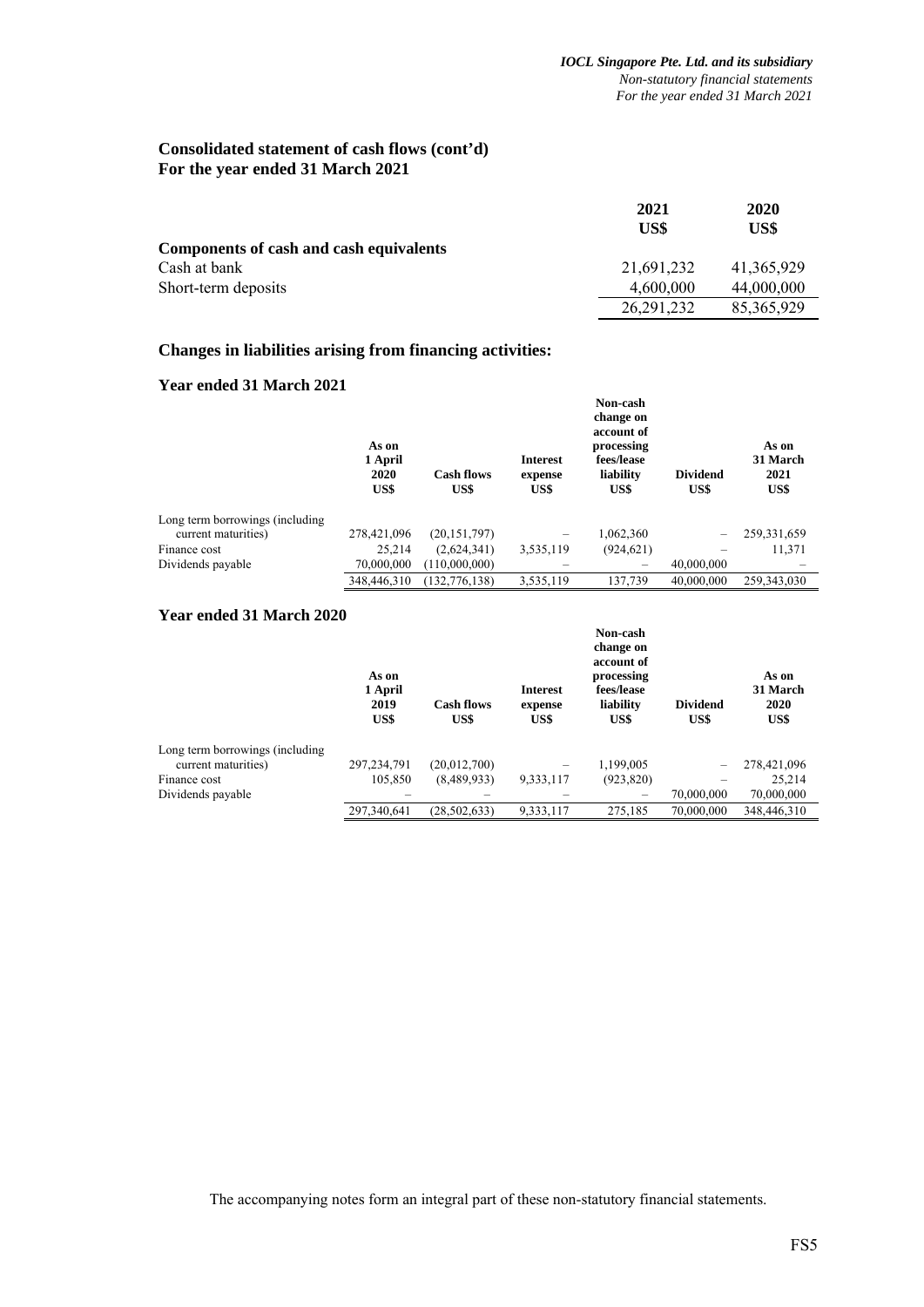## **Notes to the non-statutory financial statements**

These notes form an integral part of the non-statutory financial statements.

The non-statutory financial statements were authorised for issue by the Board of Directors on 6 May 2021.

## **1 Incorporation and principal activities**

IOCL Singapore Pte. Ltd. (the "Company") is a private company limited by share capital incorporated in the Republic of Singapore and has its registered office at 8 Cross Street, #24-03/04, Manulife Tower, Singapore 048424. The non-statutory financial statements as at and for the financial year ended 31 March 2021 comprise the Company, its subsidiary and interest in equity-accounted investees (together referred to as the "Group" and individually as "Group entities").

The Group's principal activities are holding investments in joint ventures, trading of crude oil and to hold a 17% interest in the Mukhaizna Production Sharing Agreement ("PSA"), which is a field, in the Sultanate of Oman operated by Occidental Mukhaizna LLC ("the operator"). The Company's immediate and ultimate holding company is Indian Oil Corporation Limited, which is incorporated in India.

## **2 Going concern**

The Group and Company have net current liabilities of US\$169,013,600 and US\$237,302,916 (2020: net current assets of US\$101,598,966 and US\$23,645,874 respectively).

Notwithstanding the above, the directors of the Company consider that it is appropriate for the Company to prepare its non-statutory financial statements on a going concern basis as the Company has received an undertaking from the immediate holding company to continue to provide the Company with financial and other support as is necessary for the next 12 months to enable the Company to continue operations to meet its liabilities as and when they fall due. The directors have assessed and concluded that the immediate holding company has the ability to provide the financial support.

## **3 Basis of preparation**

### **3.1 Statement of compliance**

These non-statutory financial statements have been prepared in accordance with the Singapore Financial Reporting Standards ("FRS"). The changes to significant accounting policies are described in note 3.5.

### **3.2 Basis of measurement**

The non-statutory financial statements have been prepared on a historical cost basis except for certain items measured at fair value. The accounting policies adopted are set out below and have been consistently applied.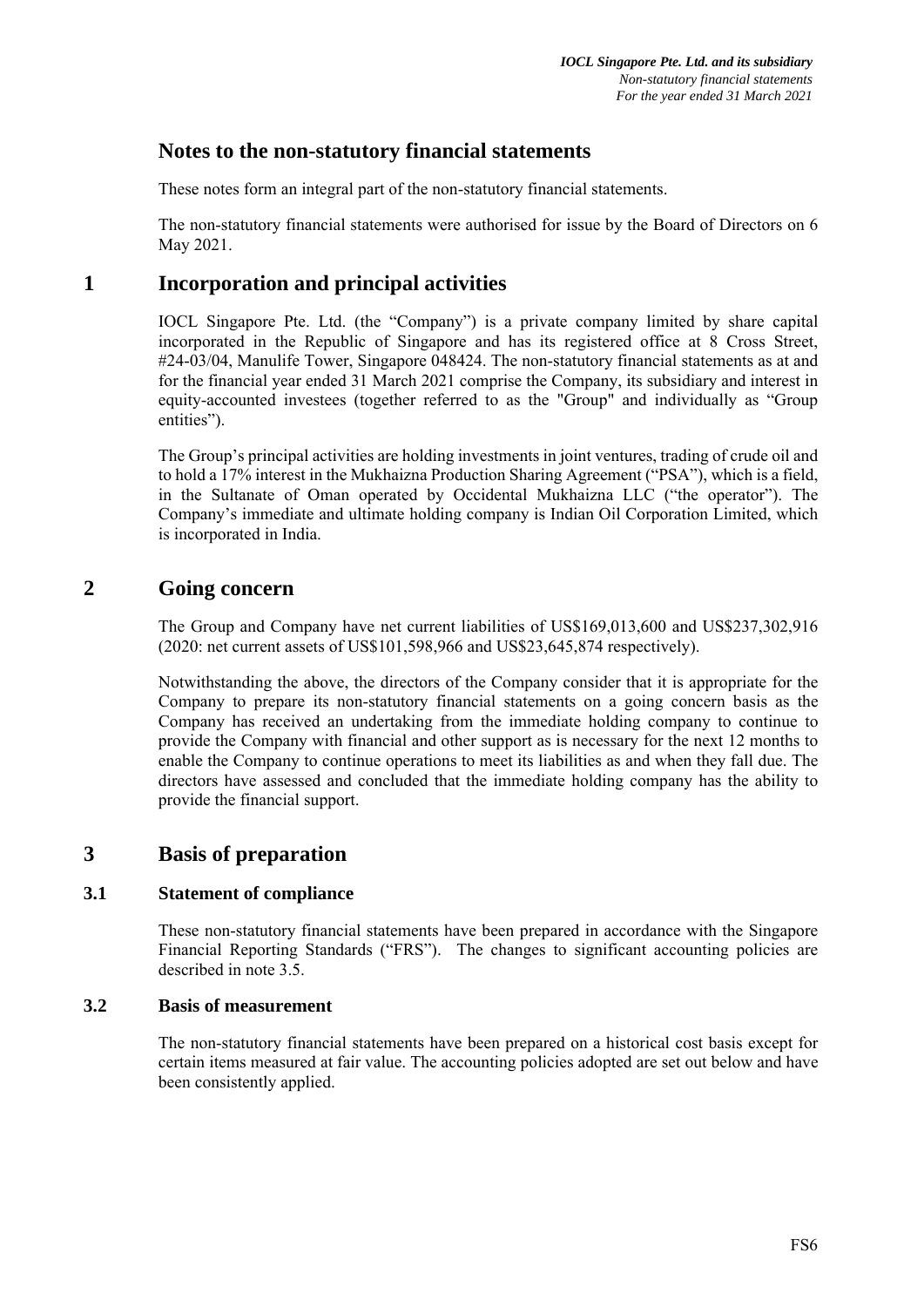### **3.3 Functional and presentation currency**

The non-statutory financial statements are presented in United States ("US") dollars (USD or US\$) (unless stated otherwise), which is the Group's functional currency.

#### **3.4 Significant accounting judgements, estimates and assumptions**

The preparation of the non-statutory financial statements requires management to make judgements, estimates and assumptions that affect the reported amounts of revenues, expenses, assets and liabilities, and the accompanying disclosures, and the disclosure of contingent liabilities. Uncertainty about these assumptions and estimates could result in outcomes that require a material adjustment to the carrying amount of assets or liabilities affected in future periods. Estimates and judgements are continually evaluated and are based on historical experience and other factors, including expectations of future events that are believed to be reasonable under the circumstances.

The Group makes estimates and assumptions concerning the future. The resulting accounting estimates will, by definition, seldom equal the related actual results. The estimates and assumptions that have a significant risk of causing a material adjustment to the carrying amounts of assets and liabilities within the next financial year are addressed below.

#### **Impairment of non-financial assets**

Impairment exists when the carrying value of an asset or cash generating unit exceeds its recoverable amount, which is the higher of its fair value less costs of disposal and its value in use. For the purposes of determining fair value, the key assumptions management uses in estimating discounted risk-adjusted future cash flows are future oil and gas prices, expected production volumes, refining margins and weighted average cost of capital appropriate to the local circumstances and environment. These assumptions and the judgements of management that are based on them are subject to change as new information becomes available. Changes in economic conditions can also affect the rate used to discount future cash flow estimates.

Future price assumptions tend to be stable because management does not consider short-term increases or decreases in prices as being indicative of long-term levels, but they are nonetheless subject to change. Expected production volumes which comprise proved reserves and unproven volumes, are used for impairment testing because management believes this to be the most appropriate indicator of expected future cash flows. As discussed in "Estimation of proved oil and gas reserves", reserves estimates are inherently imprecise. Furthermore, projections about unproved volumes are based on information that is necessarily less robust than that available for mature reservoirs. Due to the nature and geographical spread of the business activity in which those assets are used, it is typically not practicable to estimate the likelihood or extent of impairments under different sets of assumptions. The discount rate applied is reviewed annually.

Changes in assumptions could affect the carrying amounts of assets, and impairment charges and reversals will affect income.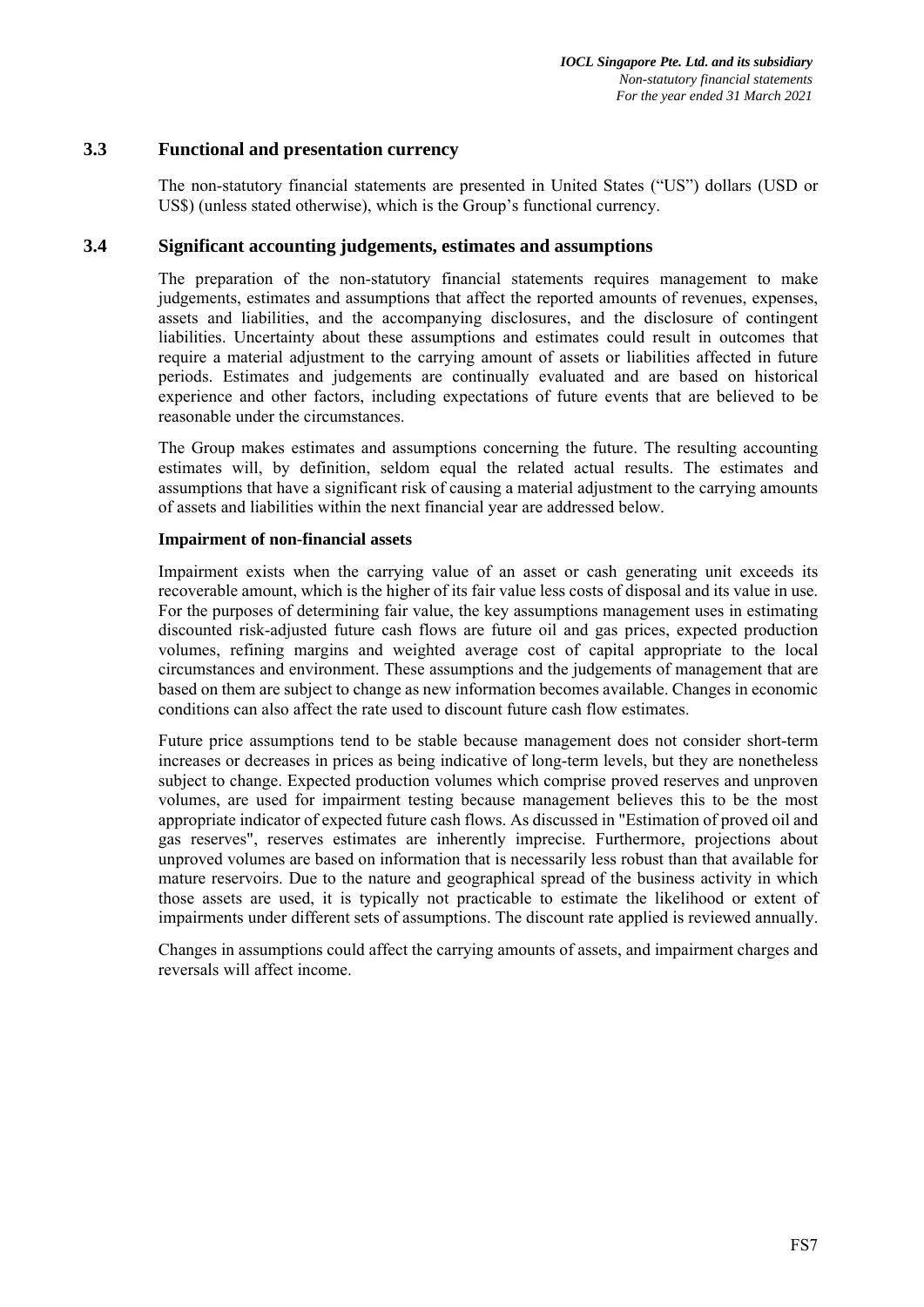#### **Estimation uncertainty relating to COVID-19 outbreak**

The Group has considered the possible effects that may result from the pandemic relating to COVID-19 on the carrying amounts of trade receivables. In developing the assumptions relating to the possible future uncertainties in the global economic conditions because of this pandemic, the Group, as at the date of approval of these financial statements has used internal and external sources of information including credit reports and related information, economic forecasts and consensus estimates from market sources on the expected future performance of the Group. The Group has used the principles of prudence in applying judgments, estimates and assumptions including sensitivity analysis and based on the current estimates and indicators of future economic conditions, the Group expects to recover the carrying amount of these assets. The eventual outcome of impact of the global health pandemic may be different from those estimated as on the date of approval of these financial statements and the Group will continue to closely monitor any material changes to future economic conditions.

#### **3.5 Changes in accounting policies**

#### **New standards and amendments**

The Group has applied the following FRSs, amendments to and interpretations of FRS for the first time for the annual period beginning on 1 April 2020:

- *Covid-19-Related Rent Concessions (Amendment to FRS 116) [Effective for annual period beginning on or after June 1, 2020]*
- *Amendments to References to Conceptual Framework in FRS Standards*
- *Definition of Material (Amendments to FRS 1 and FRS 8)*
- *Interest Rate Benchmark Reform (Amendments to FRS 109, FRS 39 and FRS 107)*

The application of these amendments to standards and interpretations does not have a material effect on the non-statutory financial statements.

### **4 Summary of significant accounting policies**

#### **4.1 Basis of consolidation**

#### **(i) Business combination**

The Group accounts for business combinations using the acquisition method when control is transferred to the Group.

The Group measures goodwill at the date of acquisition as:

- the fair value of the consideration transferred; plus
- the recognised amount of any NCI in the acquiree; plus
- if the business combination is achieved in stages, the fair value of the pre-existing equity interest in the acquiree,

over the net recognised amount (generally fair value) of the identifiable assets acquired and liabilities assumed. Any goodwill that arises is tested annually for impairment.

When the excess is negative, a bargain purchase gain is recognised immediately in profit or loss.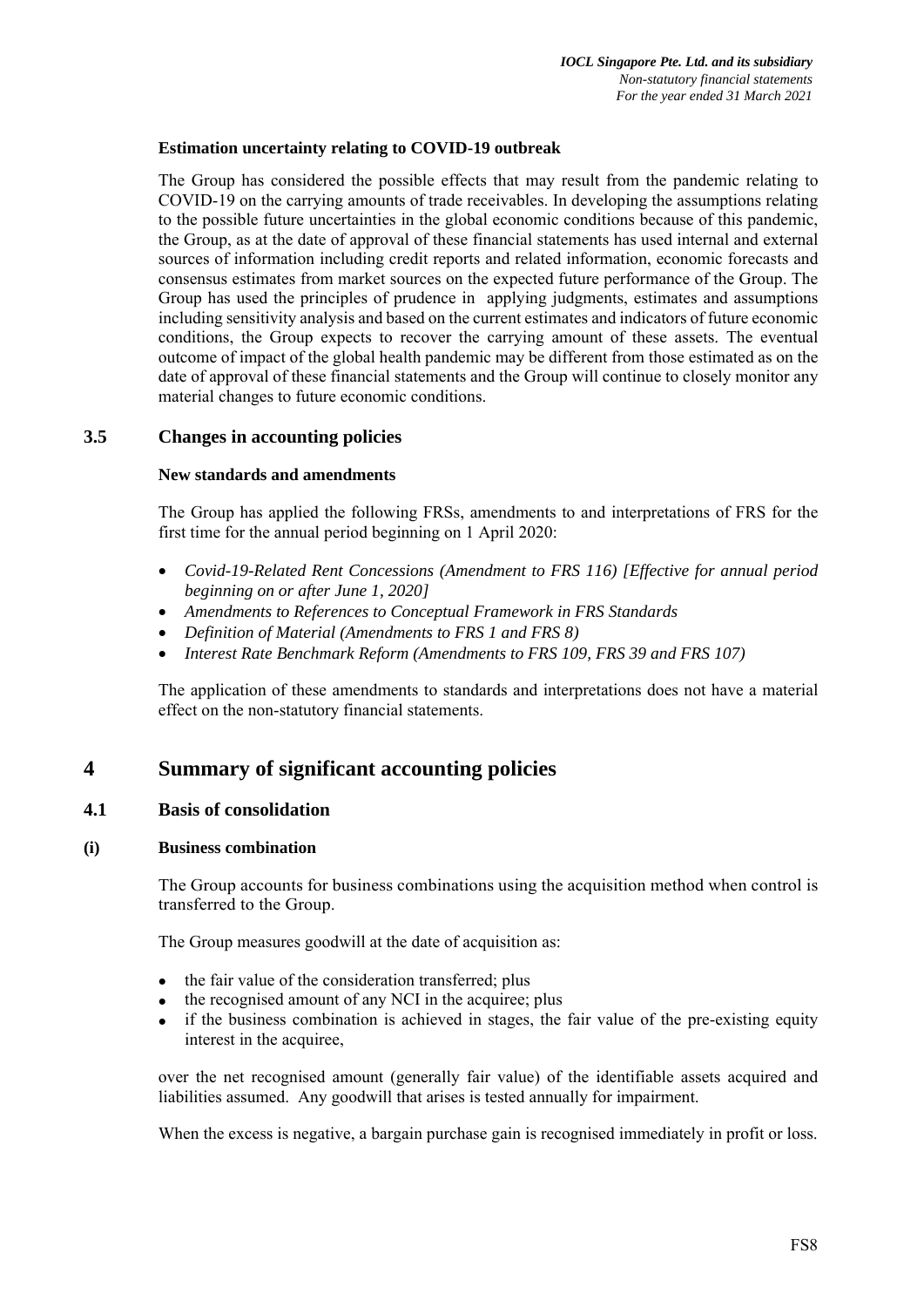The consideration transferred does not include amounts related to the settlement of pre-existing relationships. Such amounts are generally recognised in profit or loss and other comprehensive income.

Any contingent consideration payable is recognised at fair value at the date of acquisition and included in the consideration transferred. If the contingent consideration that meets the definition of a financial instrument is classified as equity, it is not remeasured and settlement is accounted for within equity. Otherwise, other contingent consideration is remeasured at fair value at each reporting date and subsequent changes to the fair value of the contingent consideration are recognised in statement of profit and loss and other comprehensive income.

NCI that are present ownership interests and entitle their holders to a proportionate share of the acquiree's net assets in the event of liquidation are measured either at fair value or at the NCI's proportionate share of the recognised amounts of the acquiree's identifiable net assets, at the date of acquisition. The measurement basis taken is elected on a transaction-by-transaction basis. All other NCI are measured at acquisition-date fair value, unless another measurement basis is required by FRS.

Costs related to the acquisition, other than those associated with the issue of debt or equity investments, that the Group incurs in connection with a business combination are expensed as incurred.

Changes in the Group's interest in a subsidiary that do not result in a loss of control are accounted for as transactions with owners in their capacity as owners and therefore no adjustments are made to goodwill and no gain or loss is recognised in profit or loss. Adjustments to NCI arising from transactions that do not involve the loss of control are based on a proportionate amount of the net assets of the subsidiary.

#### **(ii) Subsidiaries**

Subsidiaries are entities controlled by the Group. The Group controls an entity when it is exposed to, or has rights to, variable returns from its involvement with the entity and has the ability to affect those returns through its power over the entity. The financial statements of subsidiary are included in the non-statutory consolidated financial statements from the date that control commences until the date that control ceases.

The accounting policies of subsidiaries have been changed when necessary to align them with the policies adopted by the Group. Losses applicable to the NCI in a subsidiary are allocated to the NCI even if doing so causes the NCI to have a deficit balance.

The financial statements of the subsidiary used in the preparation of these non-statutory consolidated financial statements have the different reporting date. For the purpose of preparation of these non-statutory consolidated financial statements, most recent financial statements of the subsidiary are adjusted for the effects of significant transactions or events that occur between the date of those financial statements and the date of these non-statutory consolidated financial statements. The difference between the date of the subsidiary's financial statements and that of the non-statutory consolidated financial statements is not more than three months, and the length of the reporting periods and any difference between the dates of the financial statements is same from period to period.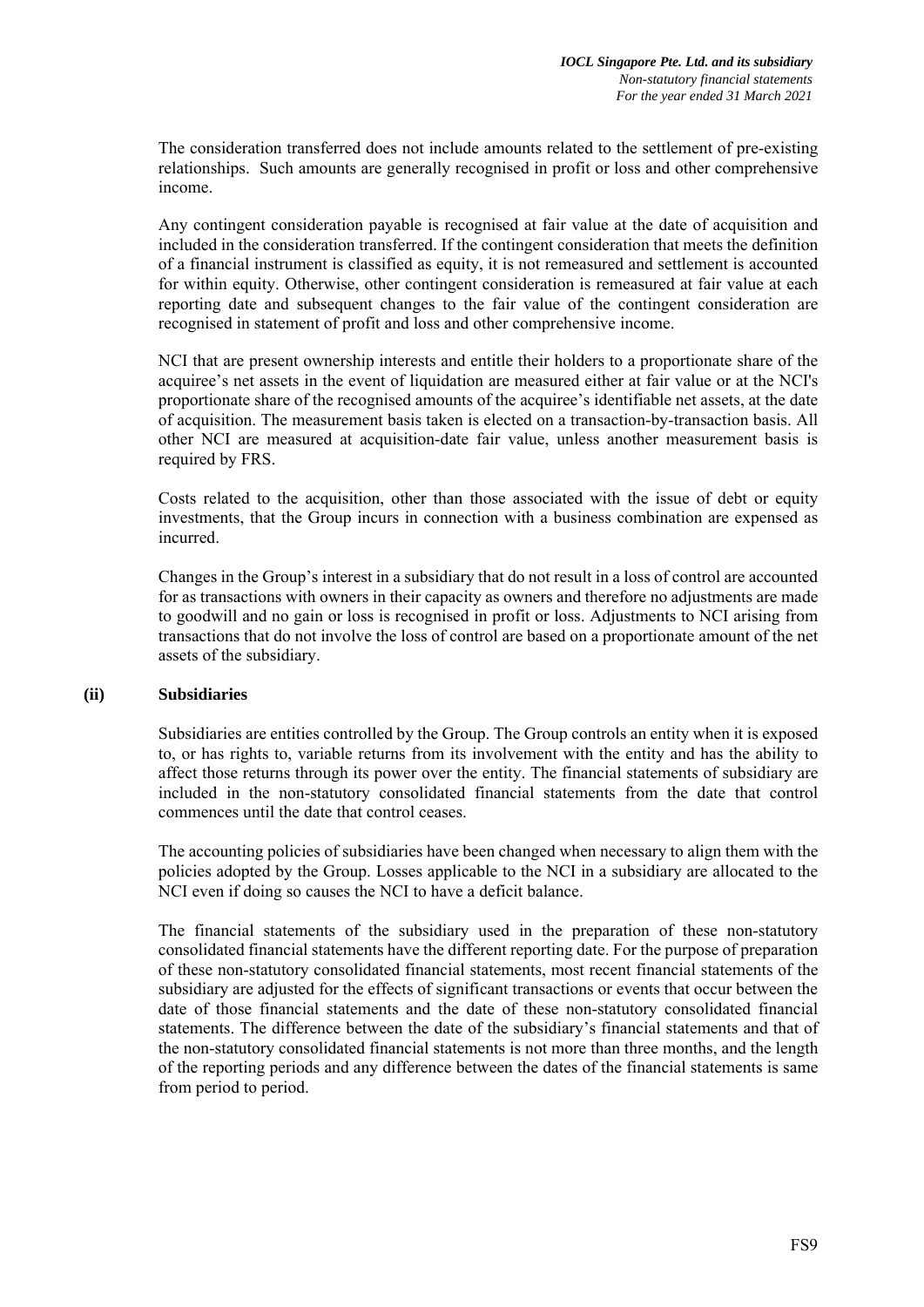#### **(iii) Loss of control**

When the Group loses control over a subsidiary, it derecognises the assets and liabilities of the subsidiary, and any related NCI and other components of equity. Any resulting gain or loss is recognised in statement of profit and loss. Any interest retained in the former subsidiary is measured at fair value when control is lost.

#### **(iv) Joint ventures**

Joint ventures are entities over which the Group has joint control, whereby the Group has rights to the net assets of the arrangement, rather than rights to its assets and obligations for its liabilities.

On acquisition of the investment, any excess of the cost of the investment over the Group's share of the net fair value of the joint venture is accounted as goodwill and is included in the carrying amount of the investment. Any excess of the Group's share of the net fair value of the joint venture's identifiable assets and liabilities over the cost of the investment is included as income in the determination of the Group's share of the joint venture's profit or loss in the period in which the investment is acquired.

Investments in joint ventures are accounted for using the equity method. It is recognised initially at cost, which includes transaction costs. Subsequent to initial recognition, the non-statutory consolidated financial statements include the Group's share of the profit or loss and other comprehensive income ("OCI") of equity-accounted investee, after adjustments to align the accounting policies with those of the Group, from the date that joint control commences until the date that joint control ceases.

When the Group's share of losses exceeds its interest in an equity-accounted investee, the carrying amount of the investment, together with any long-term interests that form part thereof, is reduced to zero, and the recognition of further losses is discontinued except to the extent that the Group has an obligation to fund the investee's operations or has made payments on behalf of the investee.

An impairment loss in respect of an equity-accounted investee is measured by comparing the recoverable amount of the investment with its carrying amount. An impairment loss is recognised in profit or loss, and is reversed if there has been a favourable change in the estimates used to determine the recoverable amount.

The consideration transferred does not include amounts related to the settlement of pre-existing relationships. Such amounts are generally recognised in the Statement of profit or loss and other comprehensive income.

Any contingent consideration payable is recognised at fair value at the acquisition date and included in the consideration transferred. If the contingent consideration is classified as equity, it is not remeasured and settlement is accounted for within equity. Otherwise, subsequent changes to the fair value of the contingent consideration are recognised in the Statement of profit or loss and other comprehensive income.

#### **(v) Joint operations**

The Group's exploration, development and production activities are generally conducted in joint arrangement with other companies.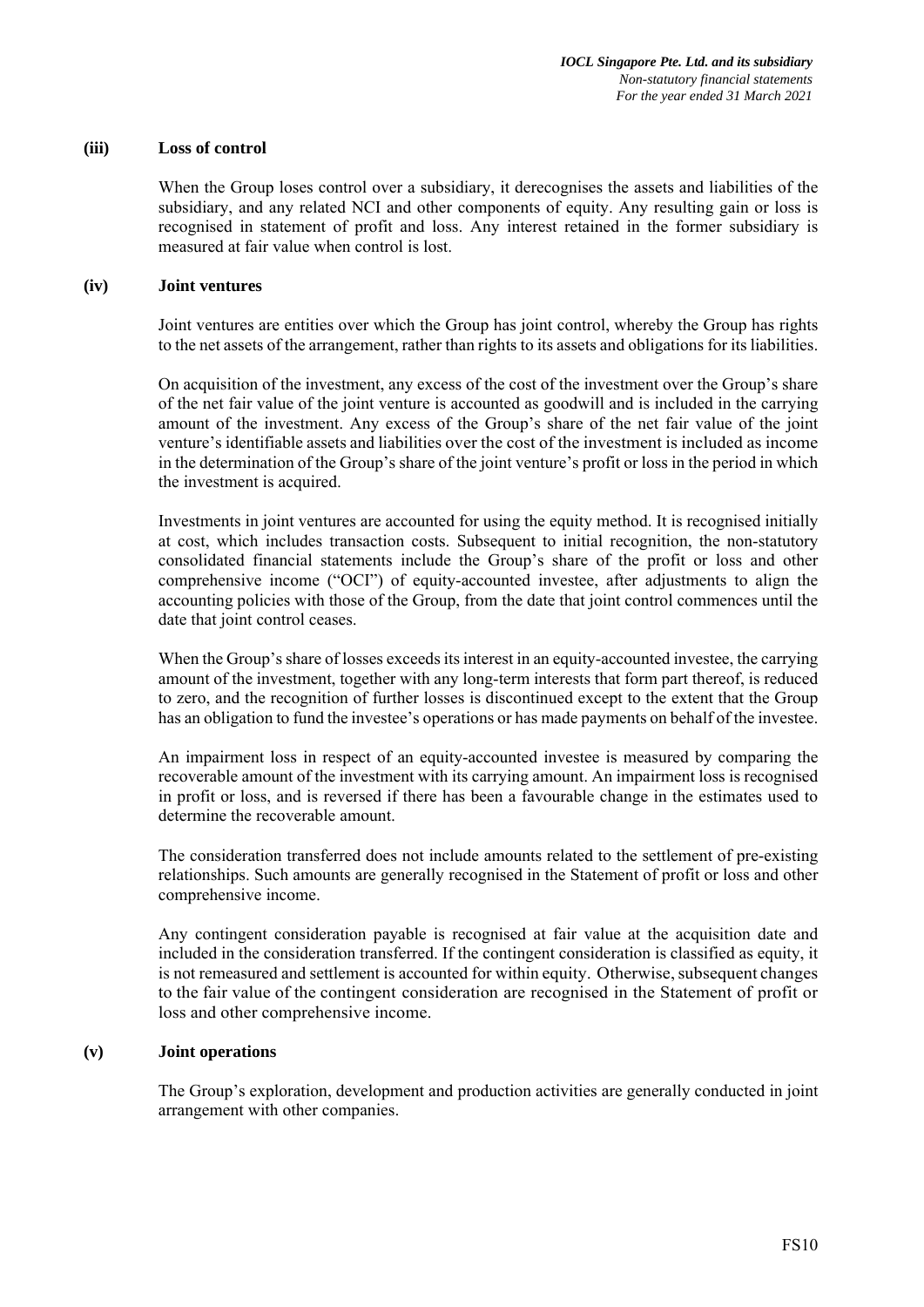The contract between the parties of joint arrangement require all the parties to take all of the output at a price covering the costs of the arrangement and provides rights to the underlying assets and obligations for the liabilities of the arrangement. This determined classification as a joint operation.

The Group recognises its assets, liabilities and expenses relating to its interests in joint operations, including its share of assets held jointly and liabilities and expenses incurred jointly with other parties according to the applicable standards and accounting policies as per these non-statutory financial statements. Since, all of the output is taken by the parties and there is a joint operation, the Group only recognises revenue as and when it sells its share of output to third parties.

#### **(vi) Transactions eliminated on consolidation**

Intra-group balances and transactions, and any unrealised income and expenses arising from intragroup transactions, are eliminated in preparing the non-statutory consolidated financial statements. Unrealised gains arising from transactions with equity-accounted investees are eliminated against the investment to the extent of the Group's interest in the investee. Unrealised losses are eliminated in the same way as unrealised gains, but only to the extent that there is no evidence of impairment.

#### **(vii) Subsidiaries and joint ventures in the separate financial statements**

Investments in subsidiaries is stated in the Company's statement of final position at cost less accumulated impairment losses. The Group's investment in its joint ventures are accounted for using the equity method.

#### **4.2 Current versus non-current classification**

The Group presents assets and liabilities in the statement of financial position based on current/non-current classification. An asset is current when it is:

- Expected to be realised or intended to be sold or consumed in the normal operating cycle;
- Held primarily for the purpose of trading;
- Expected to be realised within twelve months after the reporting period; or
- Cash or cash equivalent unless restricted from being exchanged or used to settle a liability for at least twelve months after the reporting period.

All other assets are classified as non-current. A liability is current when:

- It is expected to be settled in the normal operating cycle;
- It is held primarily for the purpose of trading;
- It is due to be settled within twelve months after the reporting period; or
- There is no unconditional right to defer the settlement of the liability for at least twelve months after the reporting period.

The terms of the liability that could, at the option of the counterparty, result in its settlement by the issue of equity instruments do not affect its classification. The Group classifies all other liabilities as non-current.

Deferred tax assets and liabilities are classified as non-current assets and liabilities.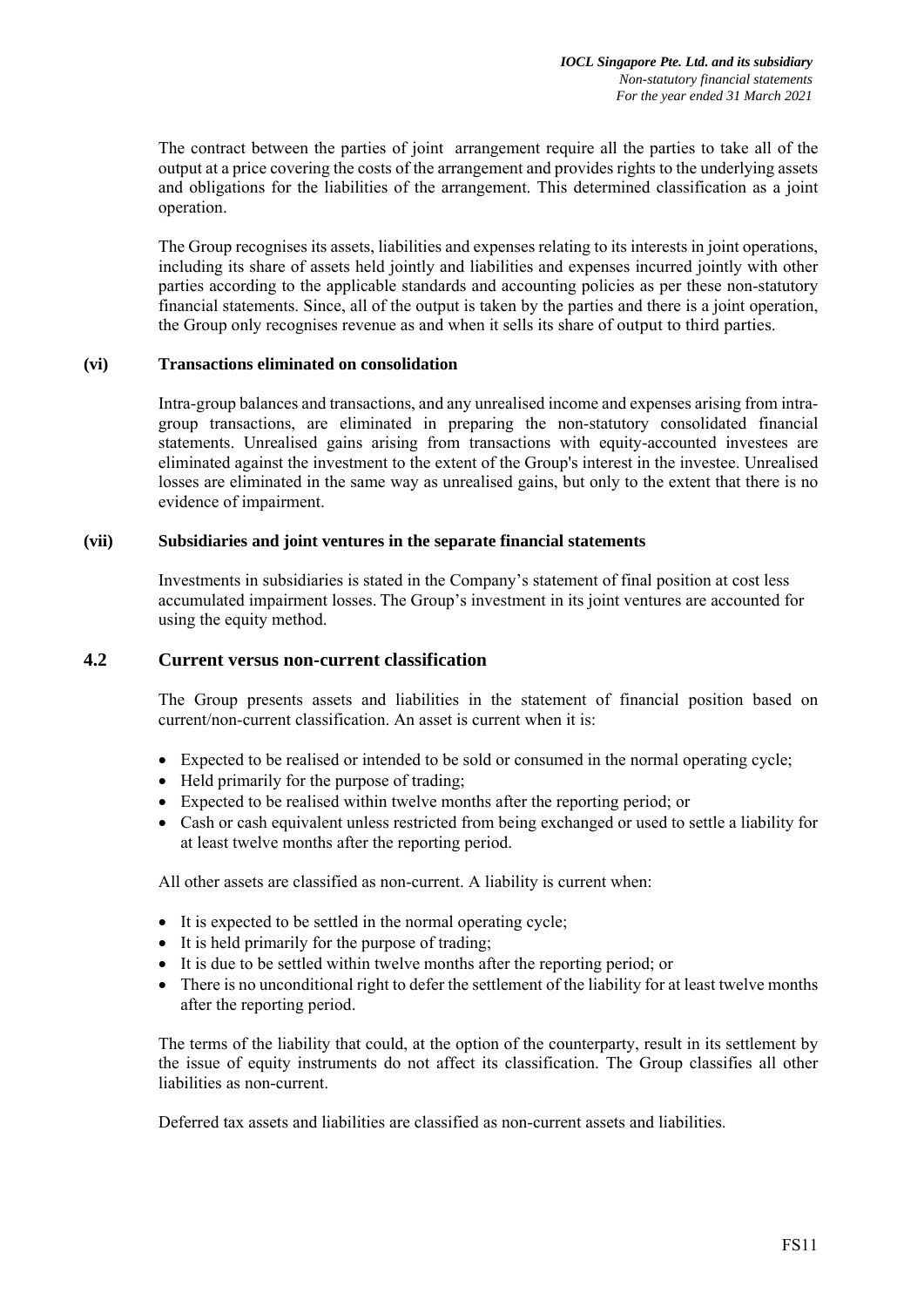### **4.3 Revenue from contracts with customers**

The Group is in the business of holding investments and selling crude oil generated from Oil fields in Mukhaizna in the Sultanate of Oman.

Revenue from sale of crude oil and refine products is recognised when control of the goods is transferred to the customer at an amount that reflects the consideration to which the Group expects to be entitled in exchange for those goods i.e. the transaction price which the Group expects to be entitled to, after deducting value added tax.

The Group acts as a principal in its revenue arrangements, because it typically controls the goods before transferring them to the customer.

Revenue is recognised when control of the products has been transferred to the customer. For sale of crude oil and refine products, this generally occurs when the product is physically transferred into a vessel, pipe or other delivery mechanism, depending on the contractually agreed terms. Therefore, revenue is recognised at a point in time following the timing of satisfaction of the performance obligation.

The profit oil sold and paid to the Government of Oman as a part of profit sharing has been excluded from revenue and the income tax on lifted share has been assumed and paid to the Government of Oman as part of profit oil. Same is considered as a tax expense with the corresponding receipt being included in revenue (note 18).

### **4.4 Under-liftment and over-liftment of crude oil**

The PSA binds the participating parties for the entitlement in the produced oil (usually in proportion to each party's equity interest). Under this, parties take their shares of output in a given period which are different from their entitlement. This results in under liftment/over liftment.

The under/over liftment quantity is valued at Official Selling Price (OSP) published by Ministry of Oil & Gas (MOG), Oman less Quality adjustment price. The adjustment towards these under/ over liftment is recognised against cost of sales in the Statement of Profit and Loss and Comprehensive Income.

Under-liftings are recorded in other current assets valued at market value, and over-liftings are recorded in trade and other payables and accrued at the market value.

### **4.5 Exploration, appraisal and development costs**

Exploration and appraisal costs are accounted for under the successful efforts method.

Exploration costs are recognised in cost of sale under cost of sales in statement of profit and loss and comprehensive income when incurred, except that exploratory drilling costs are included in property plant and equipment pending determination of proved reserves. Exploration costs capitalised in respect of exploration wells that are more than 12 months old are expensed unless (a) (i) they are in an area requiring major capital expenditure before production can begin and (ii) they have found commercially producible quantities of reserves and (iii) they are subject to further exploratory or appraisal activity in that either drilling of additional exploratory wells is under way or firmly planned for the near future, or (b) proved reserves are booked within 12 months following the completion of exploratory drilling.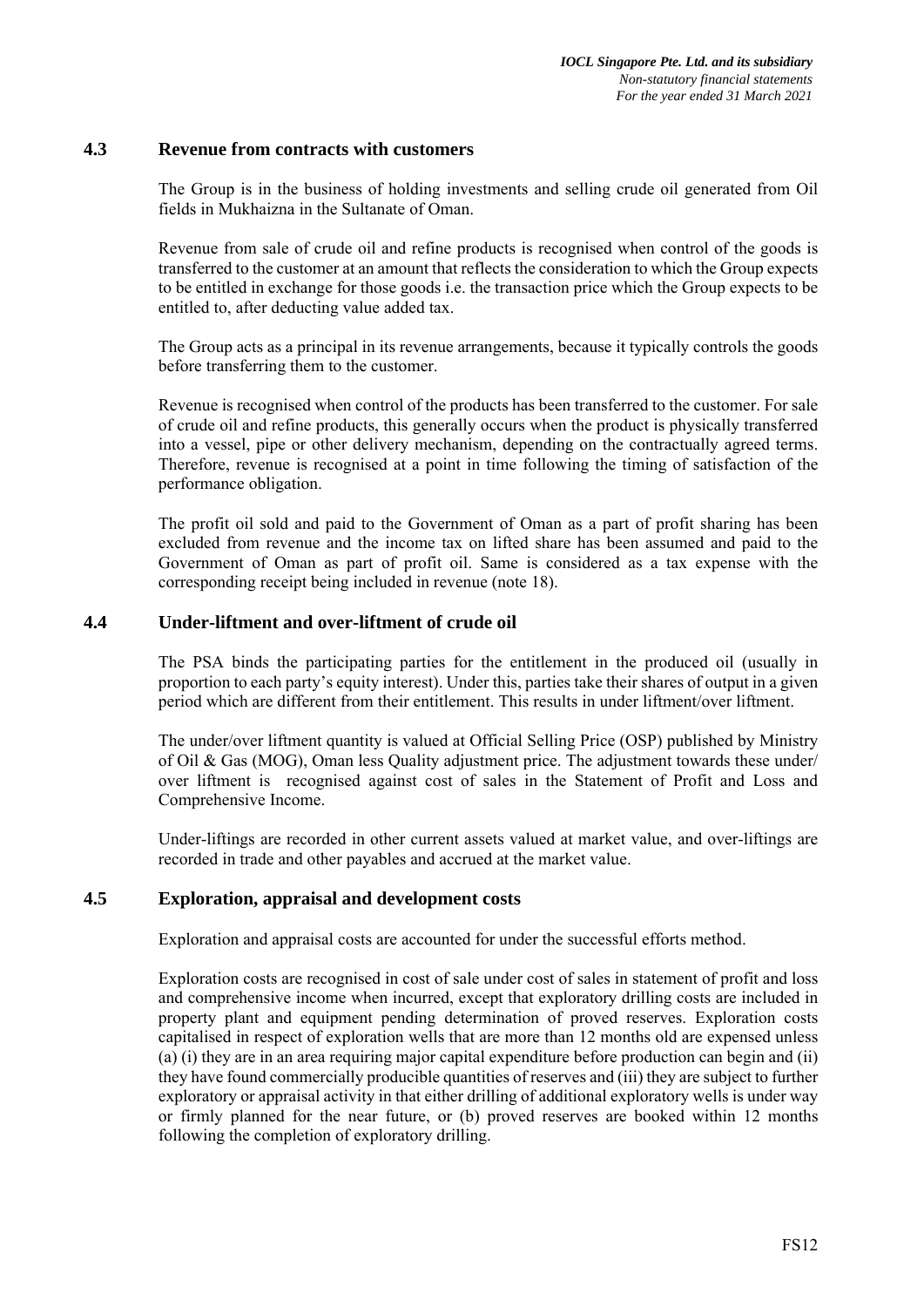The compensation payable to the non-Mukhaizna partners in respect of the blending of the Mukhaizna oil in the Main Oil Line in Oman is charged to exploration and production expenses.

#### **4.6 Property, plant and equipment**

#### *Recognition*

Property, plant and equipment are stated at cost less accumulated depreciation and accumulated impairment losses, if any. Construction in progress is stated at cost, net of accumulated impairment losses, if any. Such cost includes the original purchase price of the asset and the costs attributable to bringing the asset to its working condition for its intended use, capitalisation of decommissioning and restoration costs associated with provisions for asset retirement (see below policy "Decommissioning and restoration costs"). The gain or loss on disposal of an item of property, plant and equipment is recognised in profit or loss.

#### *Subsequent costs*

The cost of replacing a component of an item of property, plant and equipment is recognised in the carrying amount of the item if it is probable that the future economic benefits embodied within the component will flow to the Group, and its cost can be measured reliably. The carrying amount of the replaced component is derecognised. The costs of the day-to-day servicing of asset are recognised in profit or loss as incurred.

#### *Depreciation*

Depreciation is based on the cost of an asset less its residual value. Significant components of individual assets are assessed and if a component has a useful life that is different from the remainder of that asset, that component is depreciated separately.

The Depreciation and impairment are not normally charged on construction in progress. In the case of these assets, an impairment review would only be undertaken if, and only if, there was a change in circumstances indicating that the carrying amount of the asset may not be recoverable.

The Group's share of the development costs of Wells and development cost of Facilities are depleted under the unit of production method over proved developed reserves of the field.

Office equipment and furniture is depreciated on a straight-line basis over a period ranging from 3-10 years depending upon the nature of the asset and their respective useful life.

The Group's share of General Property is depreciated on a straight-line basis over a period of five (5) years.

Estimates of the useful lives and residual values of property, plant and equipment are reviewed annually and adjusted if appropriate. Changes in estimates are accounted for prospectively over the remaining reserves of the field or remaining life of the asset.

#### *Decommissioning and restoration costs*

At the end of the producing life of a field, costs are incurred in removing and decommissioning facilities, plugging and abandoning wells. The total estimated cost of decommissioning and restoration, discounted to its net present value, is provided for and also recognised as a cost of each oil well and facility and capitalised within cost of property plant and equipment.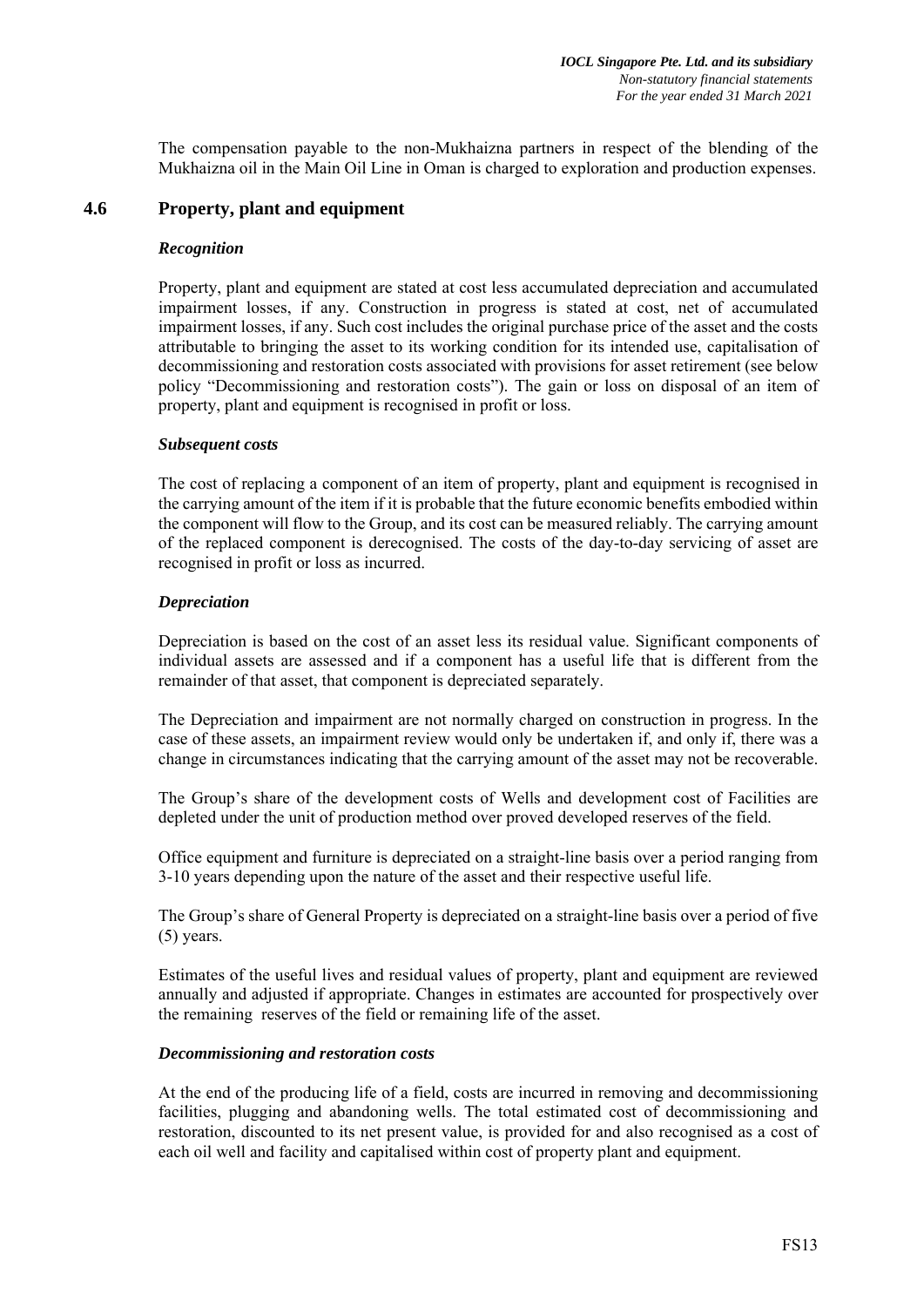The capitalised cost is amortised on a unit-of-production basis based on proved reserve for offshore facilities and oil wells. The unwinding of the discount on the provision is included in finance costs.

Any revision in the estimated cost of decommissioning which alters the provision is adjusted in the cost of the associated asset. If a decrease in the provision exceeds the asset's carrying amount, the excess is recognised in the Statement of profit and loss and comprehensive income. Changes in estimates of assets are depreciated prospectively over the remaining reserves of the field.

#### **4.7 Intangible assets**

Mineral right is initially recognised at cost and is subsequently carried at cost less accumulated depletion and accumulated impairment losses. The intangible asset is amortised based on unit of production method over proved developed reserves of the field.

#### **4.8 Impairment of non-financial assets**

The carrying amounts of the Group's non-financial assets other than unproved properties (see "Exploration costs") are reviewed at each reporting date to determine whether there is any indication of impairment. If any such indication exists, then the asset's recoverable amount is estimated. An impairment loss is recognised if the carrying amount of an asset or its related cashgenerating unit (CGU) exceeds its estimated recoverable amount.

The recoverable amount of an asset or CGU is the greater of its value in use and its fair value less costs to sell. In assessing value in use, the estimated future cash flows are discounted to their present value using a pre-tax discount rate that reflects current market assessments of the time value of money and the risks specific to the asset or CGU. For the purpose of impairment testing, assets that cannot be tested individually are grouped together into the smallest group of assets that generates cash inflows from continuing use that are largely independent of the cash inflows of other assets or CGUs.

Impairment losses are recognised in Statement of profit and loss and other comprehensive income. Impairment losses recognised in respect of CGUs are allocated first to reduce the carrying amount of any goodwill allocated to the CGU (group of CGUs), and then to reduce the carrying amounts of the other assets in the CGU (group of CGUs) on a *pro rata* basis.

Impairment losses recognised in prior periods are assessed at each reporting date for any indications that the loss has decreased or no longer exists. An impairment loss is reversed if there has been a change in the estimates used to determine the recoverable amount. An impairment loss is reversed only to the extent that the asset's carrying amount does not exceed the carrying amount that would have been determined, net of depreciation, if no impairment loss had been recognised.

### **4.9 Income tax**

Income tax expense comprises current tax, deferred tax and tax- PSA (Profit Share Agreement). It is recognised in profit or loss except to the extent that it relates to a business combination, or items recognised directly in equity or in other comprehensive income.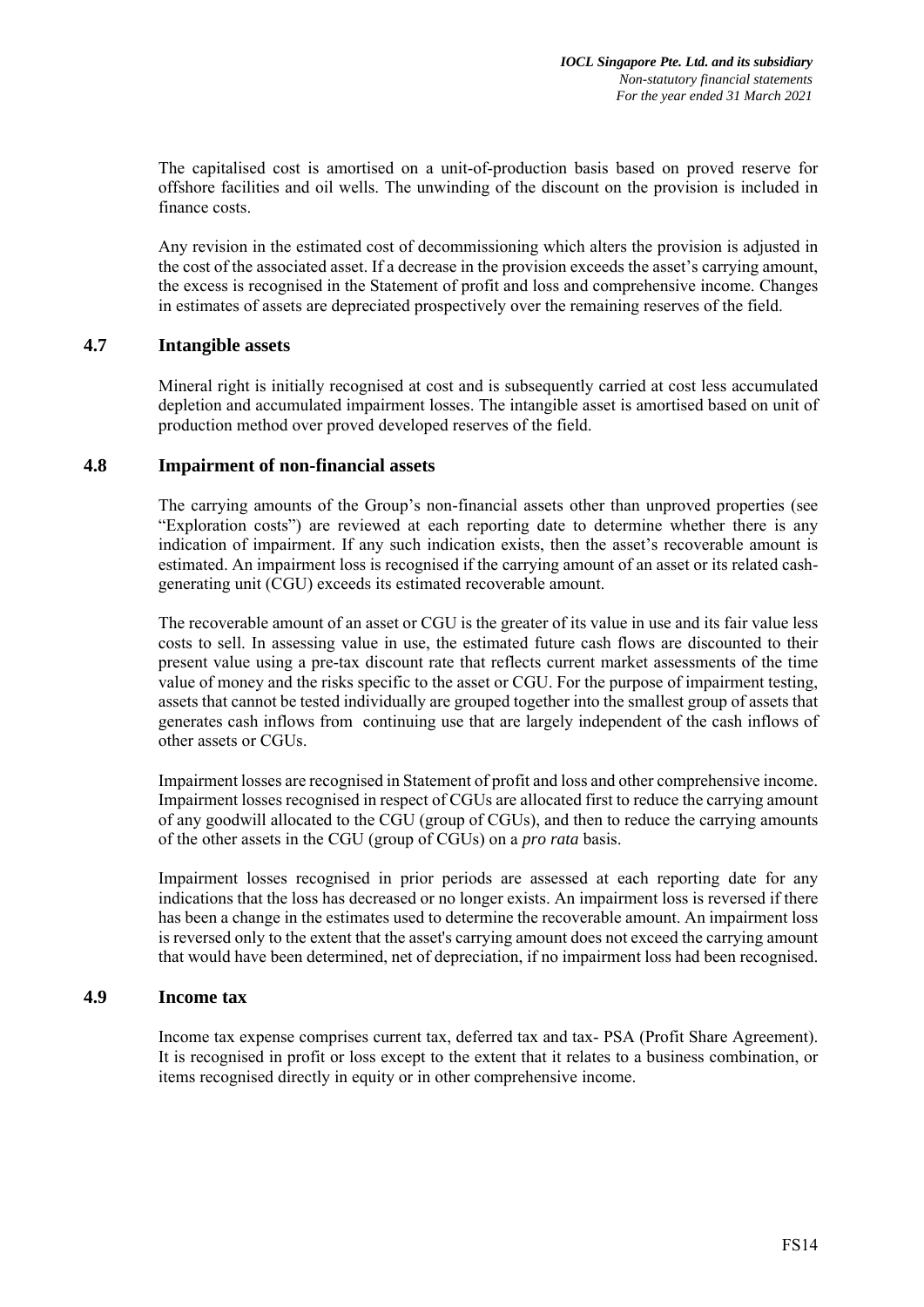#### **Current tax**

Current tax comprises the expected tax payable or receivable on the taxable income or loss for the period and any adjustments to the tax payable or receivable in respect of previous years. It is measured using tax rates enacted or substantively enacted at the reporting date.

Current tax assets and liabilities are offset only if certain criteria are met.

#### **Tax - PSA**

Income taxes at the rate of 55% are to be paid by the Government of Sultanate of Oman on behalf of the Group from the Government's share of production in accordance with the requirements of the Article XII of the Production Sharing Agreement, as amended. The income tax assumed and paid to the Government of Oman is considered as a tax expense with the corresponding receipt being treated as income and included in revenue for the respective year.

#### **Deferred tax**

Deferred tax is recognised in respect of temporary differences between the carrying amounts of assets and liabilities for financial reporting purposes and the amounts used for taxation purposes.

Deferred tax is not recognised for:

- temporary differences on the initial recognition of assets or liabilities in a transaction that is not a business combination and that affects neither accounting nor taxable profit or loss;
- temporary differences related to investments in subsidiaries, associates and joint arrangements to the extent that the Group is able to control the timing of the reversal of the temporary difference and it is probable that they will not reverse in the foreseeable future; and
- taxable temporary differences arising on the initial recognition of goodwill.

Deferred tax assets are recognised for unused tax losses, unused tax credits and deductible temporary differences to the extent that it is probable that future taxable profits will be available against which they can be used. Future taxable profits are determined based on the reversal of relevant taxable temporary differences. If the amount of taxable temporary differences is insufficient to recognise a deferred tax asset in full, then future taxable profits, adjusted for reversals of existing temporary differences, are considered, based on the business plans for individual subsidiaries in the Group. Deferred tax assets are reviewed at each reporting date and are reduced to the extent that it is no longer probable that the related tax benefit will be realised; such reductions are reversed when the probability of future taxable profits improves.

Unrecognised deferred tax assets are reassessed at each reporting date and recognised to the extent that it has become probable that future taxable profits will be available against which they can be used.

Deferred tax is measured at the tax rates that are expected to be applied to temporary differences when they reverse, based on the laws that have been enacted or substantively enacted by the reporting date.

The measurement of deferred taxes reflects the tax consequences that would follow the manner in which the Group expects, at the reporting date, to recover or settle the carrying amount of its assets and liabilities.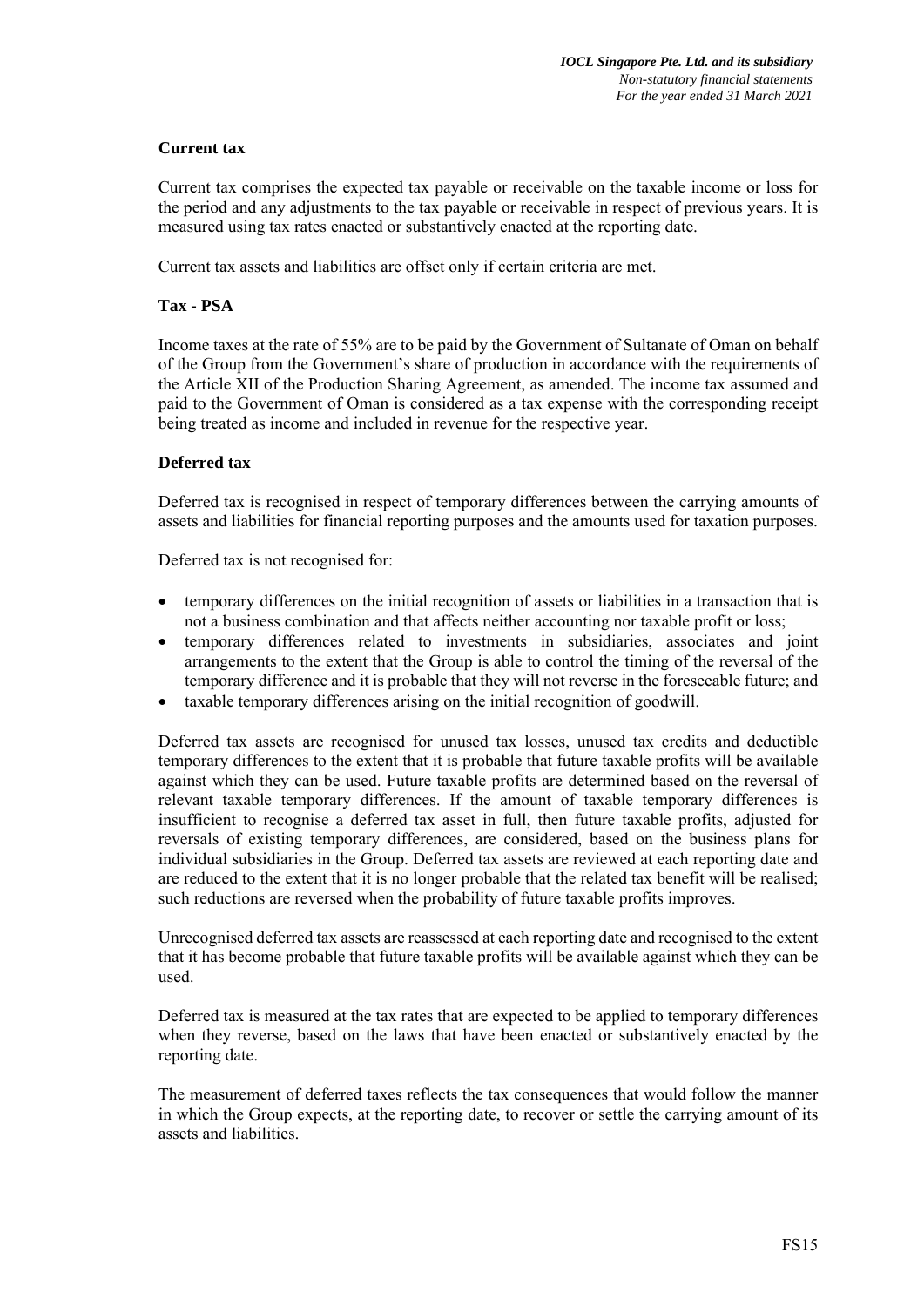Deferred tax assets and liabilities are offset if there is a legally enforceable right to offset current tax liabilities and assets, and they relate to taxes levied by the same tax authority on the same taxable entity, or on different tax entities, but they intend to settle current tax liabilities and assets on a net basis or their tax assets and liabilities will be realised simultaneously.

In determining the amount of current and deferred tax, the Group takes into account the impact of uncertain tax positions and whether additional taxes and interest may be due. The Group believes that its accruals for tax liabilities are adequate for all open tax years based on its assessment of many factors, including interpretations of tax law and prior experience. This assessment relies on estimates and assumptions and may involve a series of judgements about future events. New information may become available that causes the Group to change its judgement regarding the adequacy of existing tax liabilities; such changes to tax liabilities will impact tax expense in the period that such a determination is made.

#### **4.10 Foreign currencies**

#### **(i) Functional and presentation currency**

Items included in the non-statutory financial statements of the Group are measured using the currency of the primary economic environment in which the Group operates ('the functional currency').

#### **(ii) Transaction and balances**

Foreign currency transactions are accounted for at the exchange rate prevailing on the date of the transaction. At the year-end date, all foreign currency monetary assets and monetary liabilities are restated at the closing exchange rate. Exchange difference arising from transactions during the year and from the year end retranslation are reflected in the Statement of Profit and Loss and Comprehensive Income.

Non-monetary items that are measured in terms of historical cost in a foreign currency are translated using the exchange rates at the dates of the initial transaction. No subsequent translations are made once this has occurred.

In determining the spot exchange rate to use on initial recognition of the related asset, expense or income (or part of it) on the derecognition of a non-monetary asset or non-monetary liability relating to advance consideration, the date of the transaction is the date on which the Group initially recognises the non- monetary asset or non-monetary liability arising from the advance consideration. If there are multiple payments or receipts in advance, the Group determines the transaction date for each payment or receipt of advance consideration.

#### **(iii) Foreign operations**

The assets and liabilities of foreign operations, including goodwill and fair value adjustments arising on acquisition, are translated to United States Dollars (USD) at exchange rates at the reporting date. The income and expenses of foreign operations are translated to United States Dollars (USD) at average exchange rates for the reporting period.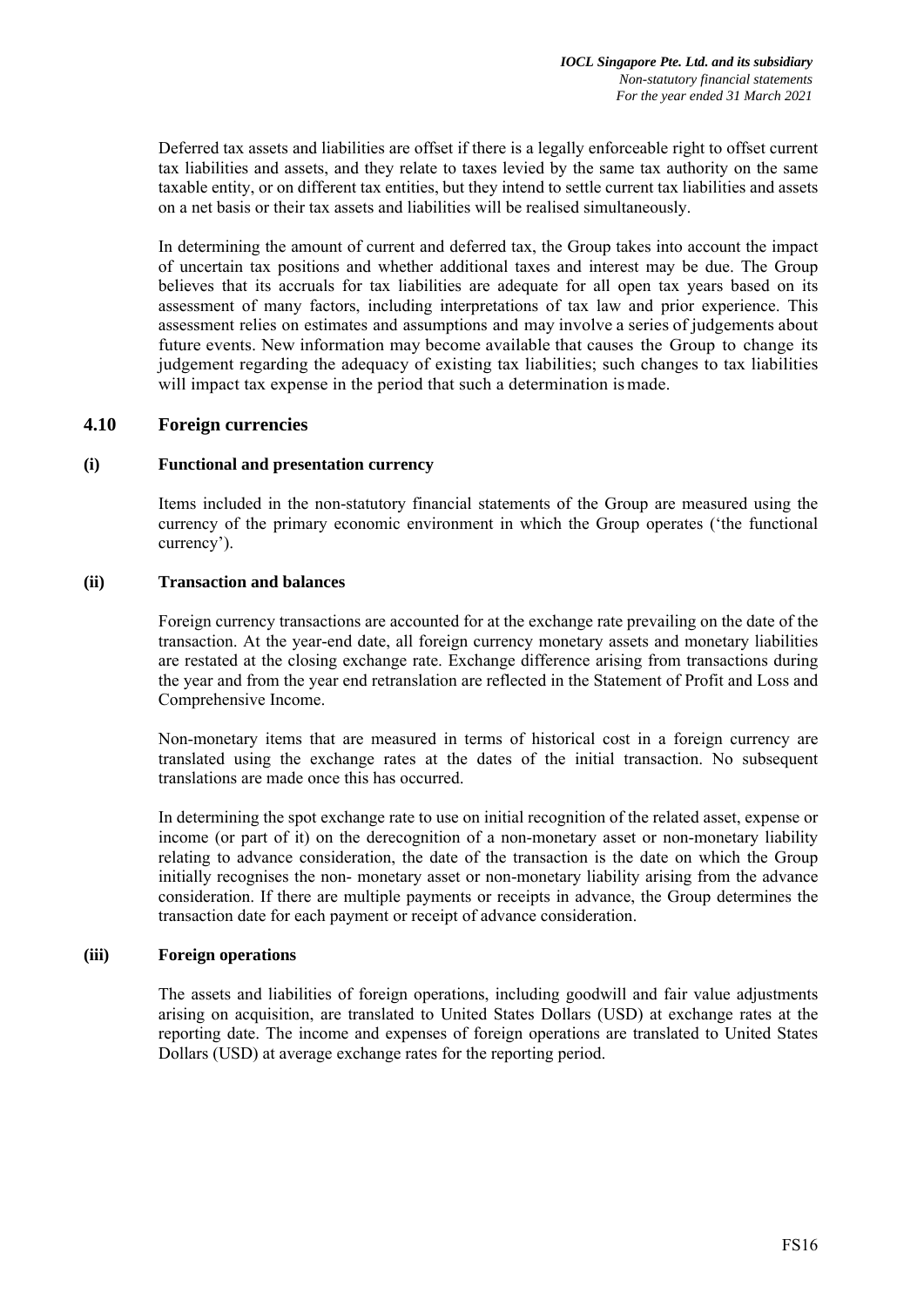Foreign currency differences are recognised in OCI, and presented in the foreign currency translation reserve (translation reserve) in equity. When a foreign operation is disposed of such that joint control is lost, the cumulative amount in the translation reserve related to that foreign operation is reclassified to profit or loss as part of the gain or loss on disposal. When the Company disposes of only part of its investment in a joint venture that includes a foreign operation while retaining joint control, the relevant proportion of the cumulative amount is reclassified to profit or loss.

When the settlement of a monetary item receivable from or payable to a foreign operation is neither planned nor likely to occur in the foreseeable future, foreign exchange gains and losses arising from such a monetary item that are considered to form part of a net investment in a foreign operation are recognised in OCI, and are presented in the translation reserve in equity.

#### **4.11 Financial instruments**

#### **(i) Recognition and initial measurement**

#### **Non-derivative financial assets**

Trade receivables are initially recognised when they are originated. All other financial assets are initially recognised when the Group becomes a party to the contractual provisions of the instrument.

A financial asset (unless it is a trade receivable without a significant financing component) or financial liability is initially measured at fair value plus, for an item not at FVTPL, transaction costs that are directly attributable to its acquisition or issue.

#### **(ii) Classification and subsequent measurement**

#### **Non-derivative financial assets**

On initial recognition, a financial asset is classified as measured at: amortised cost; FVOCI – debt investment; FVOCI – equity investment; or FVTPL.

Financial assets are not reclassified subsequent to their initial recognition unless the Group changes its business model for managing financial assets, in which case all affected financial assets are reclassified on the first day of the first reporting period following the change in the business model.

#### **Financial assets at amortised cost**

A financial asset is measured at amortised cost if it meets both of the following conditions and is not designated as at FVTPL:

- it is held within a business model whose objective is to hold assets to collect contractual cash flows; and
- its contractual terms give rise on specified dates to cash flows that are solely payments of principal and interest on the principal amount outstanding.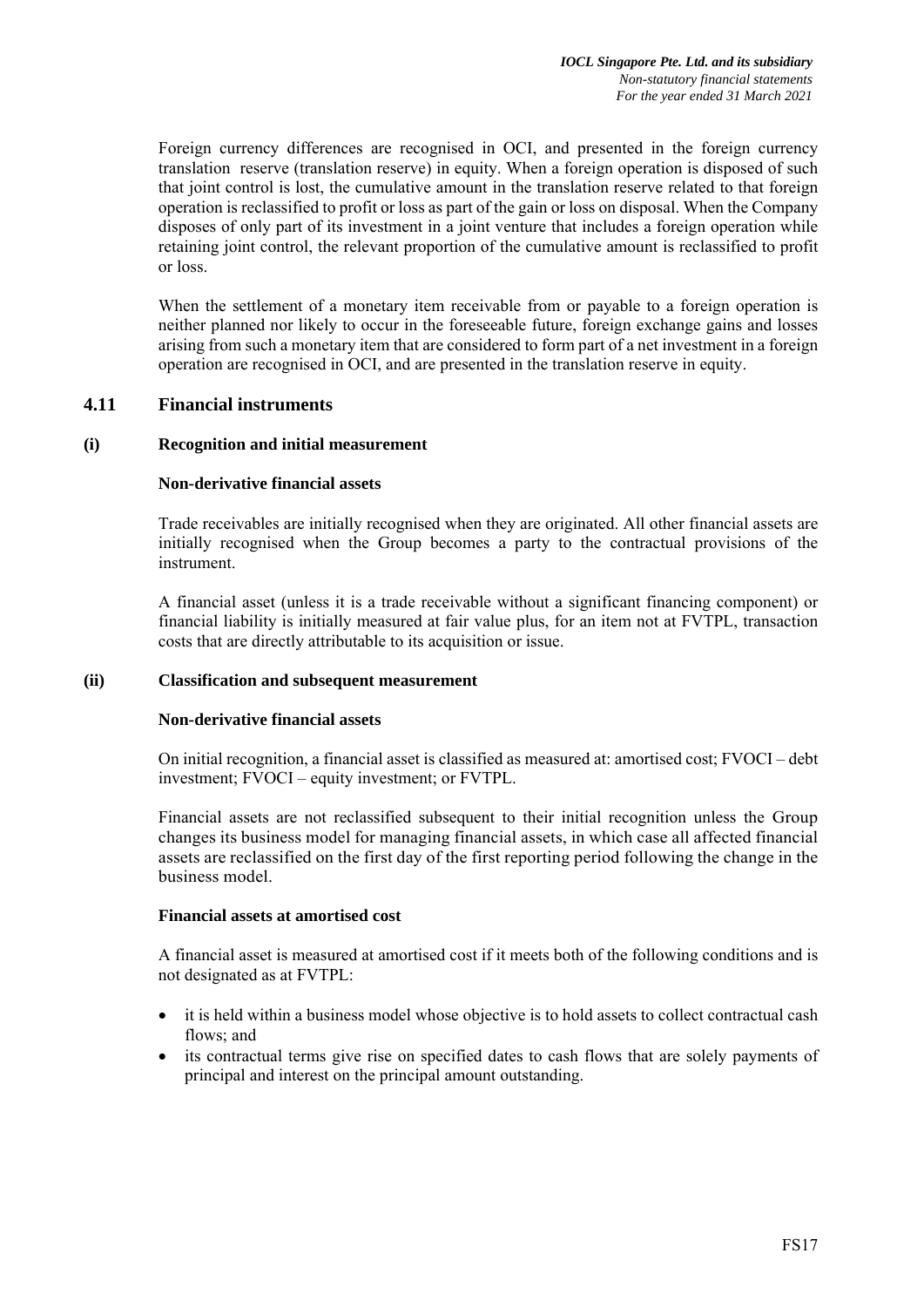#### **Equity investments at FVOCI**

On initial recognition of an equity investment that is not held-for-trading, the Group may irrevocably elect to present subsequent changes in the investment's fair value in OCI. This election is made on an investment- by-investment basis.

#### **Financial assets: Business model assessment**

The Group makes an assessment of the objective of the business model in which a financial asset is held at a portfolio level because this best reflects the way the business is managed and information is provided to management. The information considered includes:

- the stated policies and objectives for the portfolio and the operation of those policies in practice. These include whether management's strategy focuses on earning contractual interest income, maintaining a particular interest rate profile, matching the duration of the financial assets to the duration of any related liabilities or expected cash outflows or realising cash flows through the sale of the assets;
- how the performance of the portfolio is evaluated and reported to the Group's management;
- the risks that affect the performance of the business model (and the financial assets held within that business model) and how those risks are managed;
- $\bullet$  how managers of the business are compensated e.g. whether compensation is based on the fair value of the assets managed or the contractual cash flows collected; and
- the frequency, volume and timing of sales of financial assets in prior periods, the reasons for such sales and expectations about future sales activity.

Transfers of financial assets to third parties in transactions that do not qualify for derecognition are not considered sales for this purpose, consistent with the Group's continuing recognition of the assets.

Financial assets that are held-for-trading or are managed and whose performance is evaluated on a fair value basis are measured at FVTPL.

#### **Non-derivative financial assets: Assessment whether contractual cash flows are solely payments of principal and interest**

For the purposes of this assessment, 'principal' is defined as the fair value of the financial asset on initial recognition. 'Interest' is defined as consideration for the time value of money and for the credit risk associated with the principal amount outstanding during a particular period of time and for other basic lending risks and costs (e.g. liquidity risk and administrative costs), as well as a profit margin.

In assessing whether the contractual cash flows are solely payments of principal and interest, the Group considers the contractual terms of the instrument. This includes assessing whether the financial asset contains a contractual term that could change the timing or amount of contractual cash flows such that it would not meet this condition. In making this assessment, the Group considers:

- contingent events that would change the amount or timing of cash flows;
- terms that may adjust the contractual coupon rate, including variable rate features;
- prepayment and extension features; and
- terms that limit the Group's claim to cash flows from specified assets (e.g. non-recourse features).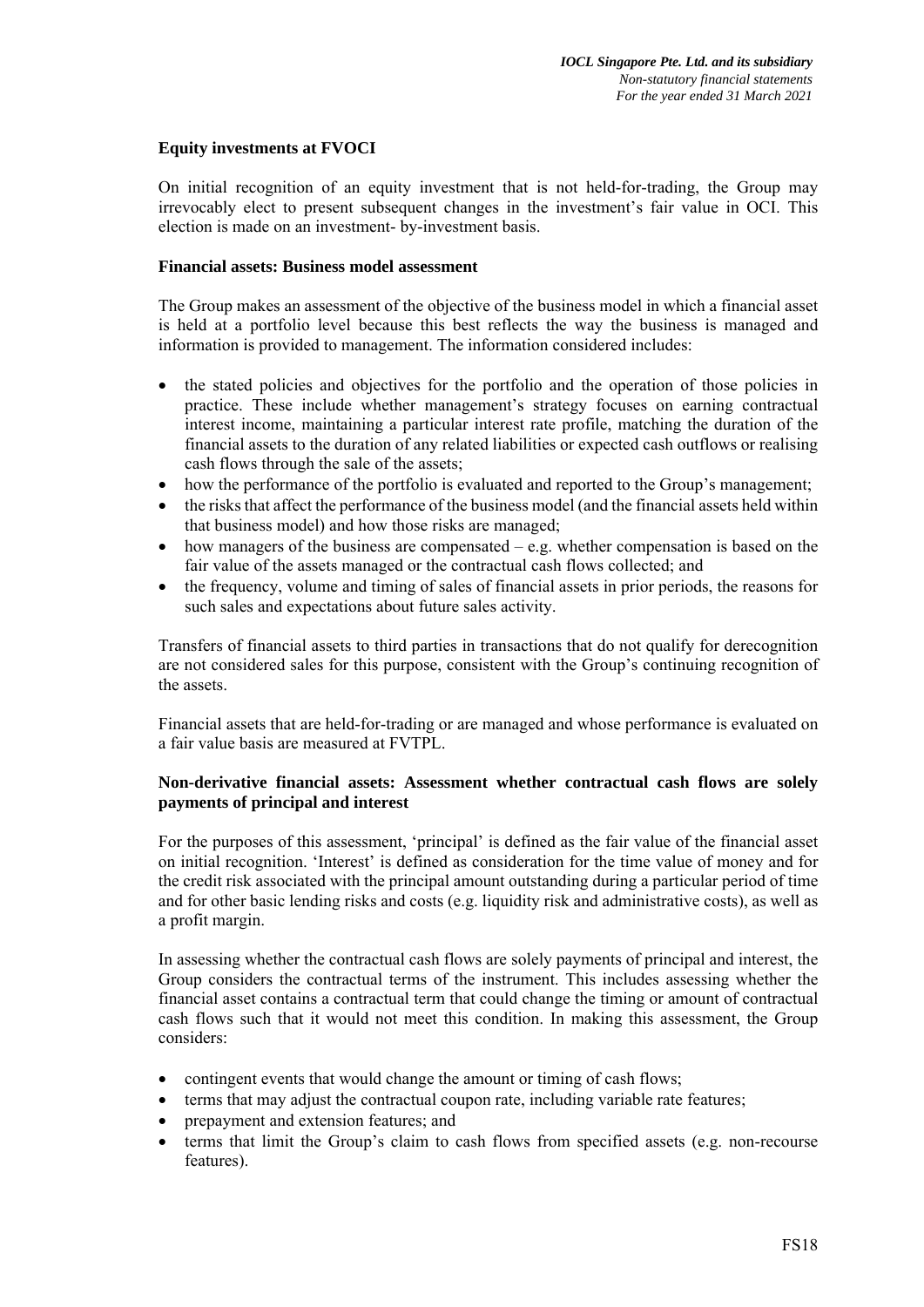A prepayment feature is consistent with the solely payments of principal and interest criterion if the prepayment amount substantially represents unpaid amounts of principal and interest on the principal amount outstanding, which may include reasonable additional compensation for early termination of the contract. Additionally, for a financial asset acquired at a significant discount or premium to its contractual par amount, a feature that permits or requires prepayment at an amount that substantially represents the contractual par amount plus accrued (but unpaid) contractual interest (which may also include reasonable additional compensation for early termination) is treated as consistent with this criterion if the fair value of the prepayment feature is insignificant at initial recognition.

#### **Non-derivative financial assets: Subsequent measurement and gains and losses**

#### **Financial assets at amortised cost**

These assets are subsequently measured at amortised cost using the effective interest method. The amortised cost is reduced by impairment losses. Interest income, foreign exchange gains and losses and impairment are recognised in profit or loss. Any gain or loss on derecognition is recognised in profit or loss.

#### **Equity investment at FVOCI**

These assets are subsequently measured at fair value. Dividends are recognised as income in profit or loss unless the dividend clearly represents a recovery of part of the cost of the investment. Other net gains and losses are recognised in OCI and are never reclassified to profit or loss.

#### **Non-derivative financial liabilities: Classification, subsequent measurement and gains and losses**

Financial liabilities are classified as measured at amortised cost or FVTPL. A financial liability is classified as at FVTPL if it is classified as held-for-trading or it is designated as such on initial recognition. Financial liabilities at FVTPL are measured at fair value and net gains and losses, including any interest expense, are recognised in profit or loss. Directly attributable transaction costs are recognised in profit or loss as incurred.

Other financial liabilities are initially measured at fair value less directly attributable transaction costs. They are subsequently measured at amortised cost using the effective interest method. Interest expense and foreign exchange gains and losses are recognised in profit or loss. These financial liabilities comprised trade and other payables and borrowings.

#### **(iii) Derecognition**

#### **Financial assets**

The Group derecognises a financial asset when:

- the contractual rights to the cash flows from the financial asset expire; or
- it transfers the rights to receive the contractual cash flows in a transaction in which either:
	- substantially all of the risks and rewards of ownership of the financial asset are transferred; or
	- the Group neither transfers nor retains substantially all of the risks and rewards of ownership and it does not retain control of the financial asset.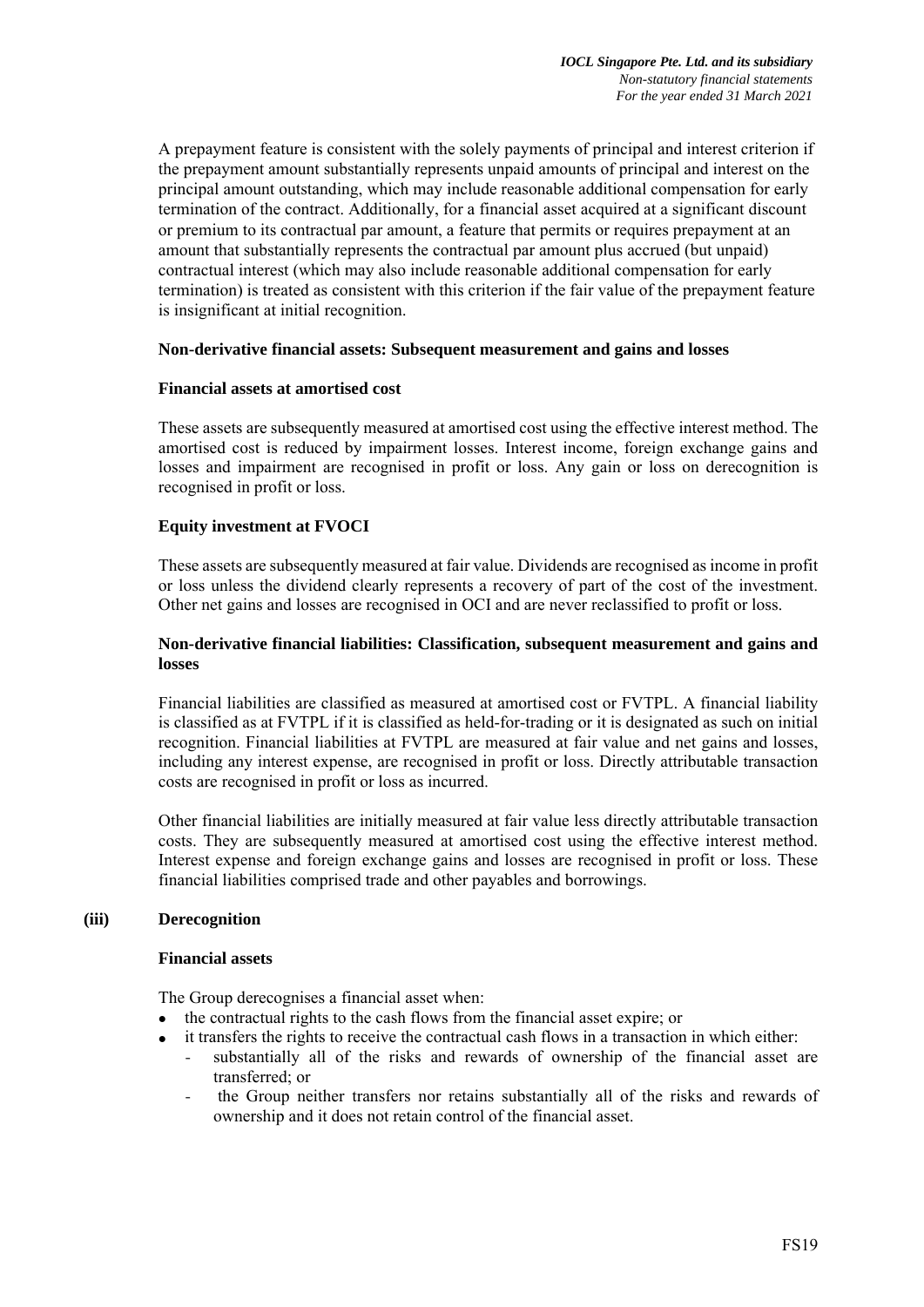Transferred assets are not derecognised when the Group enters into transactions whereby it transfers assets recognised in its statement of financial position, but retains either all or substantially all of the risks and rewards of the transferred assets.

#### **Financial liabilities**

The Group derecognises a financial liability when its contractual obligations are discharged or cancelled, or expire. The Group also derecognises a financial liability when its terms are modified and the cash flows of the modified liability are substantially different, in which case a new financial liability based on the modified terms is recognised at fair value.

On derecognition of a financial liability, the difference between the carrying amount extinguished and the consideration paid (including any non-cash assets transferred or liabilities assumed) is recognised in profit or loss.

#### **(iv) Offsetting**

Financial assets and financial liabilities are offset and the net amount presented in the statement of financial position when, and only when, the Group currently has a legally enforceable right to set off the amounts and it intends either to settle them on a net basis or to realise the asset and settle the liability simultaneously.

#### **(v) Cash and cash equivalents**

Cash and cash equivalents in the statement of financial position comprises cash at banks and short-term highly liquid deposits with a maturity of three months or less, that are readily convertible to a known amount of cash and subject to an insignificant risk of changes in value.

For the purpose of the statement of cash flows, cash and cash equivalents consist of balances, as defined above.

Other short-term deposits with original maturity of more than three months and remaining maturity of less than twelve months are classified under other current financial assets.

#### **(vi) Share capital**

#### *Ordinary shares*

Ordinary shares are classified as equity. Incremental costs directly attributable to the issue of ordinary shares are recognised as a deduction from equity, net of any tax effects.

#### **4.12 Impairment**

The Group recognises loss allowances for ECLs on financial assets measured at amortised costs. Loss allowances of the Group are measured on either of the following bases:

- 12-month ECLs: these are ECLs that result from default events that are possible within the 12 months after the reporting date (or for a shorter period if the expected life of the instrument is less than 12 months); or
- Lifetime ECLs: these are ECLs that result from all possible default events over the expected life of a financial instrument.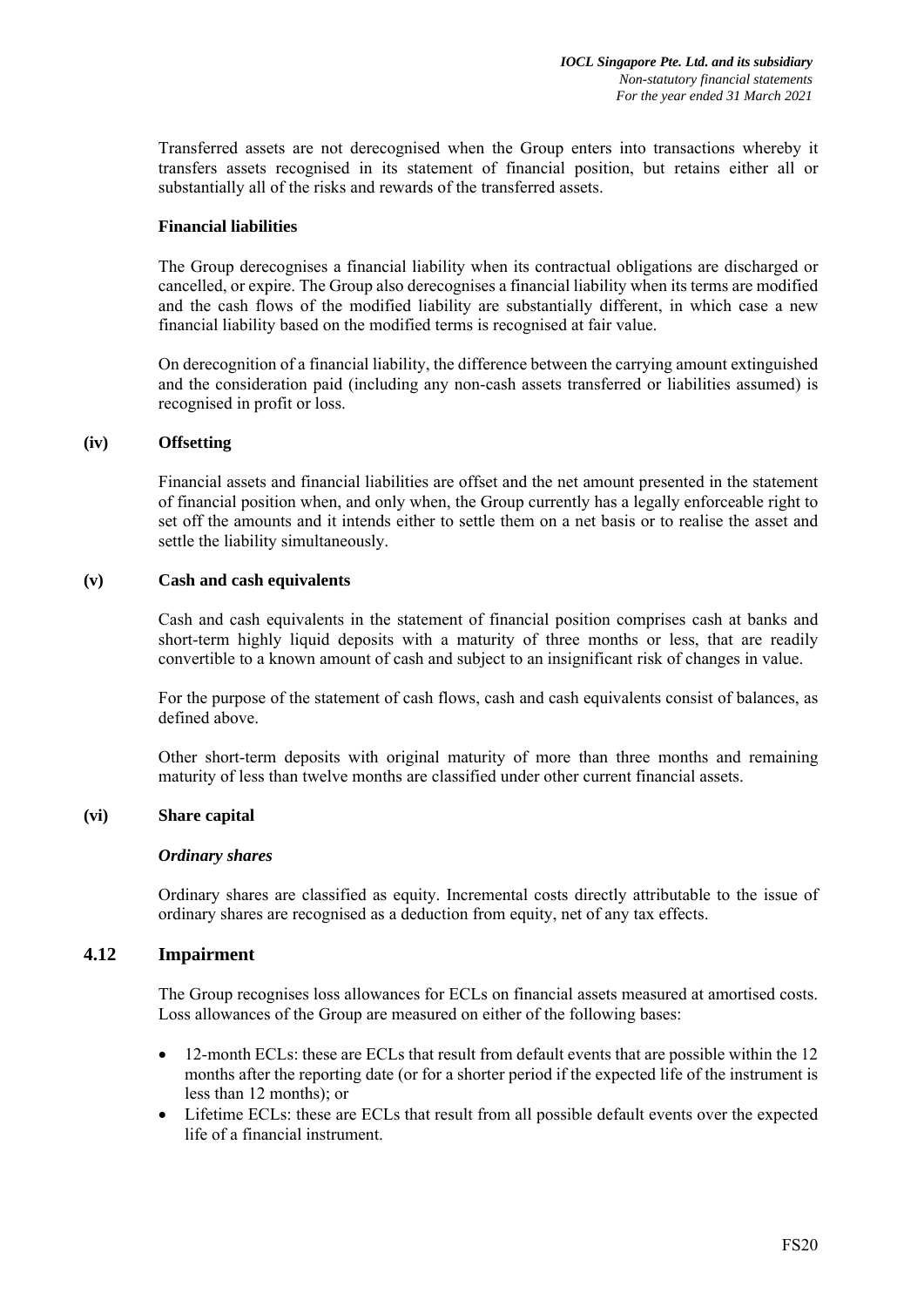#### *Simplified approach*

The Group applies the simplified approach to provide for ECLs for all trade receivables and other financial assets. The simplified approach requires the loss allowance to be measured at an amount equal to lifetime ECLs.

#### *General approach*

The Group applies the general approach to provide for ECLs on all other financial instruments. Under the general approach, the loss allowance is measured at an amount equal to 12-month ECLs at initial recognition.

At each reporting date, the Group assesses whether the credit risk of a financial instrument has increased significantly since initial recognition. When credit risk has increased significantly since initial recognition, loss allowance is measured at an amount equal to lifetime ECLs.

When determining whether the credit risk of a financial asset has increased significantly since initial recognition and when estimating ECLs, the Group considers reasonable and supportable information that is relevant and available without undue cost or effort. This includes both quantitative and qualitative information and analysis, based on the Group's historical experience and informed credit assessment and includes forward-looking information.

If credit risk has not increased significantly since initial recognition or if the credit quality of the financial instruments improves such that there is no longer a significant increase in credit risk since initial recognition, loss allowance is measured at an amount equal to 12-month ECLs.

The Group considers a financial asset to be in default when:

- the borrower is unlikely to pay its credit obligations to the Group in full, without recourse by the Group to actions such as realising security (if any is held); or
- the financial asset is more than 90 days past due.

The maximum period considered when estimating ECLs is the maximum contractual period over which the Group is exposed to credit risk.

#### *Measurement of ECLs*

ECLs are probability-weighted estimates of credit losses. Credit losses are measured at the present value of all cash shortfalls (i.e. the difference between the cash flows due to the entity in accordance with the contract and the cash flows that the Group expects to receive). ECLs are discounted at the effective interest rate of the financial asset.

#### *Credit-impaired financial assets*

At each reporting date, the Group assesses whether financial assets carried at amortised cost are credit- impaired. A financial asset is 'credit-impaired' when one or more events that have a detrimental impact on the estimated future cash flows of the financial asset have occurred.

Evidence that a financial asset is credit-impaired includes the following observable data:

- significant financial difficulty of the borrower or issuer;
- a breach of contract such as a default or being more than 90 days past due;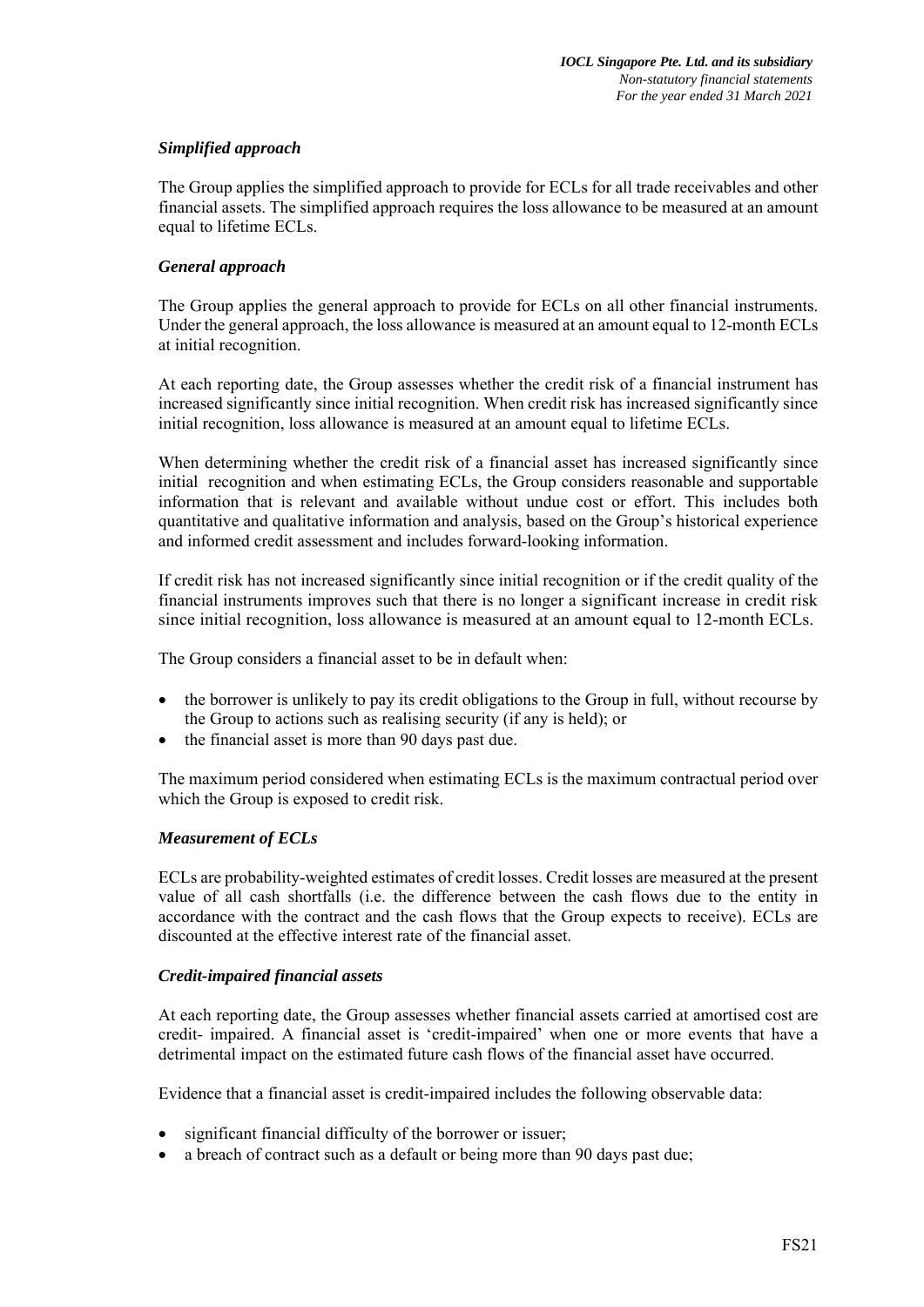- the restructuring of a loan or advance by the Group on terms that the Group would not consider otherwise,
- it is probable that the borrower will enter bankruptcy or other financial reorganisation; or
- the disappearance of an active market for a security because of financial difficulties.

#### *Presentation of allowance for ECLs in the statement of financial position*

Loss allowances for financial assets measured at amortised cost are set off from the respective receivable balances.

#### *Write-off*

The gross carrying amount of a financial asset is written off (either partially or in full) to the extent that there is no realistic prospect of recovery. This is generally the case when the Group determines that the debtor does not have assets or sources of income that could generate sufficient cash flows to repay the amounts subject to the write-off. However, financial assets that are written off could still be subject to enforcement activities in order to comply with the Group's procedures for recovery of amounts due.

#### **4.13 Fair value measurement**

The Group measures financial instruments at fair value at each balance sheet date.

Fair value is the price that would be received to sell an asset or paid to transfer a liability in an orderly transaction between market participants at the measurement date. The fair value measurement is based on the presumption that the transaction to sell the asset or transfer the liability takes place either:

- In the principal market for the asset or liability; or
- In the absence of a principal market, in the most advantageous market for the asset or liability.

The principal or the most advantageous market must be accessible by the Group.

The fair value of an asset or a liability is measured using the assumptions that market participants would use when pricing the asset or liability, assuming that market participants act in their economic best interest.

The Group has an established control framework with respect to the measurement of fair values. This includes an independent third party valuation team that has overall responsibility for all significant fair value measurements, including Level 3 fair values, and reports directly to the Board of the Group.

The independent third party valuation team regularly reviews significant unobservable inputs and valuation adjustments. If third party information, such as broker quotes or pricing services, is used to measure fair values, then the independent third party valuation team assesses and documents the evidence obtained from the third parties to support the conclusion that these valuations meet the requirements of FRS, including the level in the fair value hierarchy in which the valuations should be classified.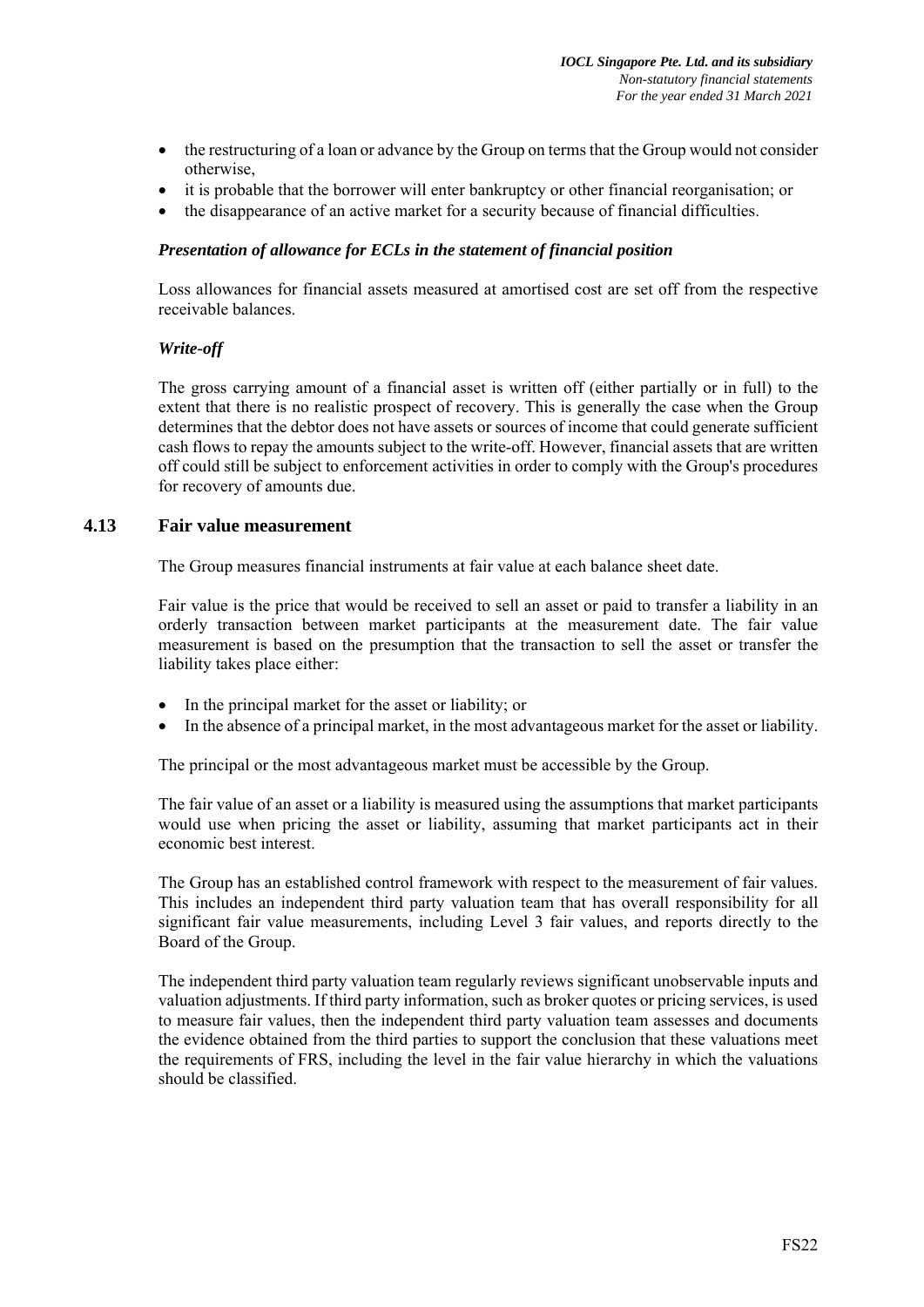When measuring the fair value of an asset or a liability, the Group uses observable market data as far as possible. Fair values are categorised into different levels in a fair value hierarchy based on the inputs used in the valuation techniques as follows:

- *Level 1*: quoted prices (unadjusted) in active markets for identical assets or liabilities.
- Level 2: inputs other than quoted prices included in Level 1 that are observable for the asset or liability, either directly (i.e. as prices) or indirectly (i.e. derived from prices).
- Level 3: inputs for the asset or liability that are not based on observable market data (unobservable inputs).

If the inputs used to measure the fair value of an asset or a liability fall into different levels of the fair value hierarchy, then the fair value measurement is categorised in its entirety in the same level of the fair value hierarchy as the lowest level input that is significant to the entire measurement (with Level 3 being the lowest).

The Group recognises transfers between levels of the fair value hierarchy as of the end of the reporting period during which the change has occurred.

#### **4.14 Inventories**

Inventories includes spare parts and store items which are valued at the lower of cost and net realisable value. Cost of inventories comprise of costs incurred in bringing each product to its present location and condition. Cost is determined using weighted average cost. Provision is made for obsolete, slow moving and defective stocks to write stocks down to their net realisable value, wherever necessary.

Net realisable value is the estimated selling price in the ordinary course of business, less estimated costs of completion and the estimated costs necessary to make the sale.

#### **4.15 Leases**

At inception of a contract, the Group assesses whether a contract is, or contains, a lease. A contract is, or contains, a lease if the contract conveys the right to control the use of an identified asset for a period of time in exchange for consideration.

#### **As a lessee**

At commencement or on modification of a contract that contains a lease component, the Group allocates the consideration in the contract to each lease component on the basis of its relative stand-alone prices. However, for lease of office building the Group has elected not to separate non-lease components of the lease and account for the lease and associated non-lease component as a single lease component.

The Group recognises a right-of-use asset and a lease liability at the lease commencement date. The right- of-use asset is initially measured at cost, which comprises the initial amount of the lease liability adjusted for any lease payments made at or before the commencement date, plus any initial direct costs incurred and an estimate of costs to dismantle and remove the underlying asset or to restore the underlying asset or the site on which it is located, less any lease incentives received.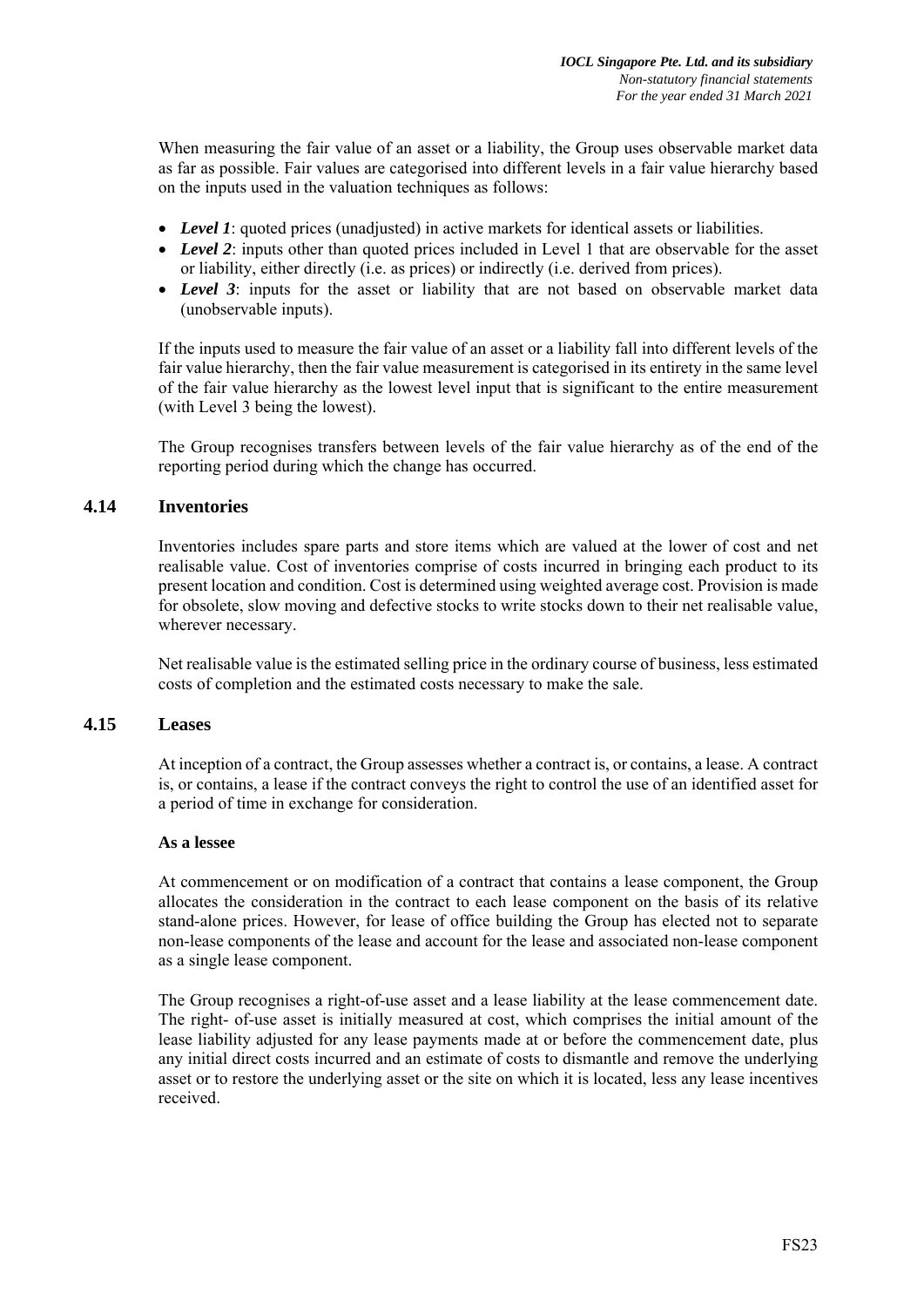The right-of-use asset is subsequently depreciated using the straight-line method from the commencement date to the end of the lease term, unless the lease transfers ownership of the underlying asset to the Group by the end of the lease term or the cost of the right-of-use asset reflects that the Group will exercise a purchase option. In that case the right-of-use asset will be depreciated over the useful life of the underlying asset, which is determined on the same basis as those of property and equipment. In addition, the right-of-use asset is periodically reduced by impairment losses, if any, and adjusted for certain remeasurements of the lease liability. There are renewal terms that can extend the lease term, and are included in the lease term when it is reasonably certain that the Group will exercise the option.

The right-of-use asset is subsequently stated at cost less accumulated depreciation and impairment losses, except for right-of-use assets that meet the definition of investment property are carried at fair value.

The lease liability is initially measured at the present value of the lease payments that are not paid at the commencement date, discounted using the interest rate implicit in the lease or, if that rate cannot be readily determined, the Group's incremental borrowing rate. Generally, the Group uses Group's incremental borrowing rate as the discount rate.

The Group determines its incremental borrowing rate by obtaining interest rates from various external financing sources and makes certain adjustments to reflect the terms of the lease and type of the asset leased.

Lease payments included in the measurement of the lease liability comprise the following:

- fixed payments, including in-substance fixed payments;
- variable lease payments that depend on an index or a rate, initially measured using the index or rate as at the commencement date;
- amounts expected to be payable under a residual value guarantee; and
- the exercise price under a purchase option that the Group is reasonably certain to exercise, lease payments in an optional renewal period if the Group is reasonably certain to exercise an extension option, and penalties for early termination of a lease unless the Group is reasonably certain not to terminate early.

The lease liability is measured at amortised cost using the effective interest method. It is remeasured when there is a change in future lease payments arising from a change in an index or rate, if there is a change in the Group's estimate of the amount expected to be payable under a residual value guarantee, if the Group changes its assessment of whether it will exercise a purchase, extension or termination option or if there is a revised in-substance fixed lease payment.

When the lease liability is remeasured in this way, a corresponding adjustment is made to the carrying amount of the right-of-use asset, or is recorded in profit or loss if the carrying amount of the right-of-use asset has been reduced to zero.

The Group presents right-of-use assets that do not meet the definition of investment property in a separate head and lease liabilities in 'Interest bearing and borrowings' in the statement of financial position.

#### **Short-term leases and leases of low-value assets**

The Group has elected not to recognise right-of-use assets and lease liabilities for leases of lowvalue assets and short-term leases. The Group recognises the lease payments associated with these leases as an expense on a straight-line basis over the lease term.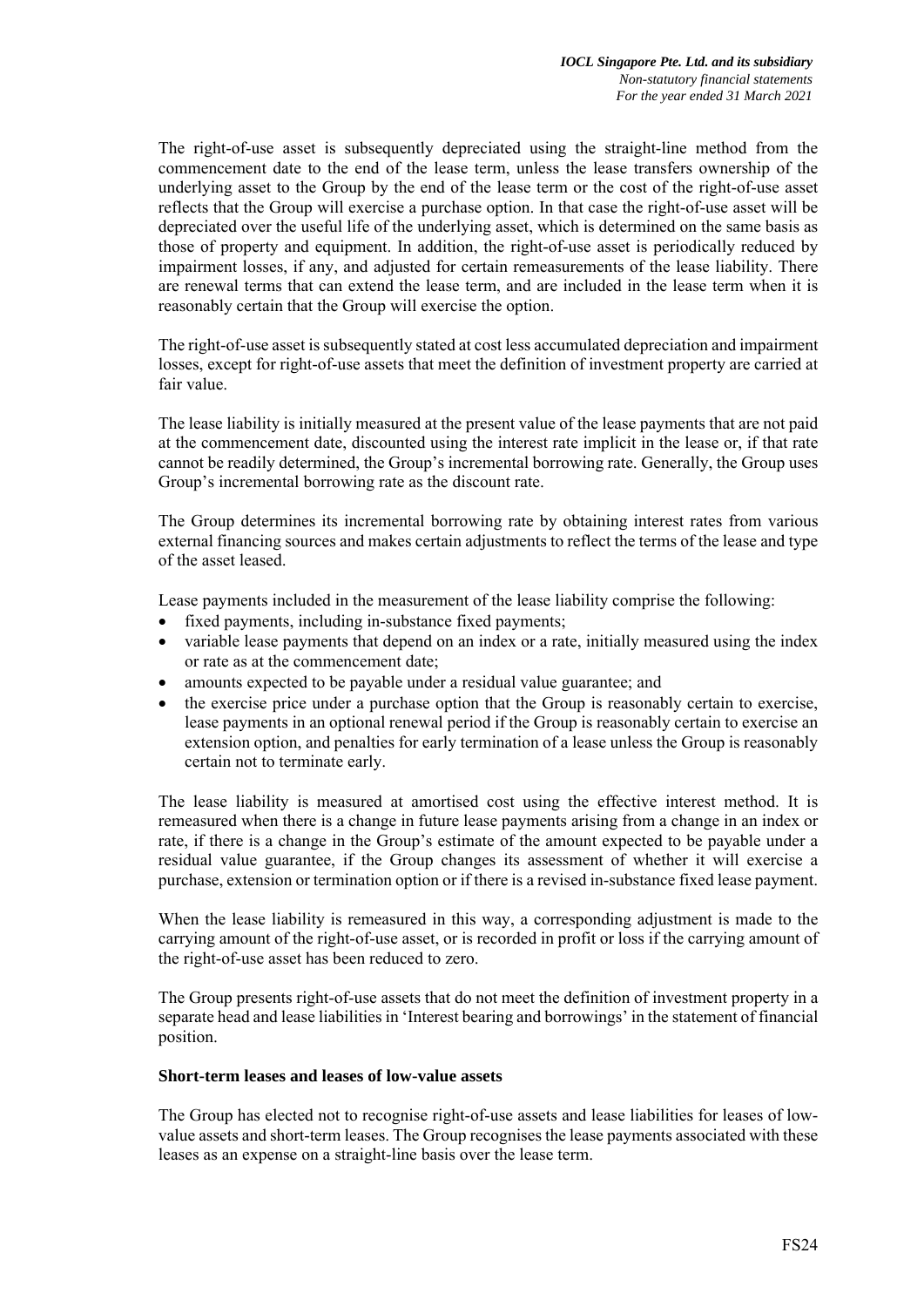### **4.16 Provisions**

The provision is recognised if, as a result of a past event, the Group has a present legal or constructive obligation that can be estimated reliably, and it is probable that an outflow of economic benefits will be required to settle the obligation. Provisions are determined discounting the expected future cash flows at a pre-tax rate that reflects current market assessments of the time value of money and the risks specific to the liability. The unwinding of the discount is recognised as finance cost.

### **4.17 Employee benefits**

### *Short-term employee benefits*

Short-term employee benefit obligations are measured on an undiscounted basis and are expensed as the related service is provided. A liability is recognised for the amount expected to be paid under short-term cash bonus or profit-sharing plans if the Group has a present legal or constructive obligation to pay this amount as a result of past service provided by the employee, and the obligation can be estimated reliably.

### **4.18 Borrowing costs**

Borrowing costs that are attributable to the acquisition and construction of a qualifying asset are capitalised as part of the cost of such assets. A qualifying asset is one that necessarily takes substantial period of time to get ready for intended use. All other borrowing costs are charged to profit or loss.

### **4.19 Dividends**

The Company recognises a liability to pay a dividend when the distribution is authorised, and the distribution is no longer at the discretion of the Company. As per the corporate laws of Singapore, a distribution for interim dividend is authorised when it is approved by the Board and for final dividend, when approved by the shareholders. A corresponding amount is recognised directly in equity.

### **4.20 New standards and interpretations not adopted**

A number of new standards, interpretations and amendments to standards are effective for annual periods beginning after 1 April 2021 and earlier application is permitted; however, the Group has not early adopted the new or amended standards and interpretations in preparing these nonstatutory financial statements.

The following new FRSs, interpretations and amendments to FRSs are not expected to have a significant impact on the Group's non-statutory consolidated financial statements and the Company's statement of financial position.

- *Classification of Liabilities as Current or Non-current (Amendments to FRS 1)*
- *Reference to the Conceptual Framework (Amendments to FRS 103)*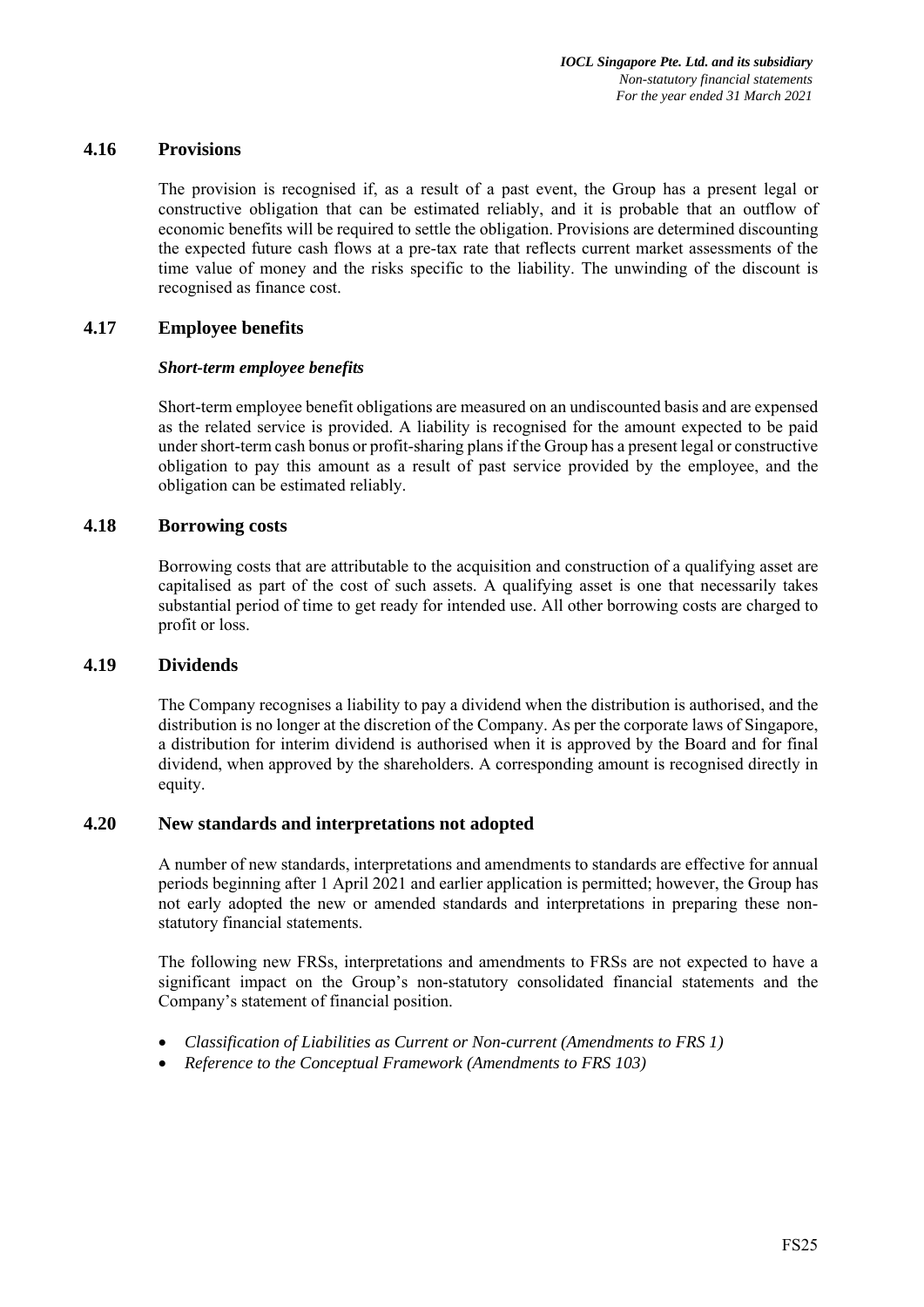#### **5Property, plant and equipment and construction in progress**

|                                                       | <b>Office</b><br>equipment and<br>furniture<br>US\$ | General<br>property<br>US\$ | cost - wells<br>US\$ | Development Development<br>cost - facilities<br>US\$ | <b>Construction</b><br>in progress*<br>US\$ | <b>Total</b><br>US\$ |
|-------------------------------------------------------|-----------------------------------------------------|-----------------------------|----------------------|------------------------------------------------------|---------------------------------------------|----------------------|
| Group                                                 |                                                     |                             |                      |                                                      |                                             |                      |
| Cost                                                  |                                                     |                             |                      |                                                      |                                             |                      |
| At 1 April 2019                                       | 36,927                                              | 1,300,000                   | 152,523,000          | 34,114,000                                           | 16,547,000                                  | 204,520,927          |
| Additions                                             |                                                     | 592,129                     | 64, 375, 144         |                                                      | 24, 241, 993                                | 89,209,266           |
| Transfers                                             |                                                     |                             |                      | 24,970,258                                           | (24,970,258)                                |                      |
| Change in estimate of decommissioning liability       |                                                     |                             | (74, 241, 198)       | (3,173,125)                                          |                                             | (77, 414, 323)       |
| At 31 March 2020                                      | 36,927                                              | 1,892,129                   | 142,656,946          | 55,911,133                                           | 15,818,735                                  | 216,315,870          |
| Additions                                             |                                                     | 409,852                     | 35,770,185           |                                                      | 16,700,089                                  | 52,880,126           |
| Transfers                                             |                                                     |                             |                      | 22,509,823                                           | (22,509,823)                                |                      |
| Change in estimate of decommissioning liability       |                                                     |                             | (5,416,237)          | (2,192,654)                                          |                                             | (7,608,891)          |
| At 31 March 2021                                      | 36,927                                              | 2,301,981                   | 173,010,894          | 76,228,302                                           | 10,009,001                                  | 261,587,105          |
|                                                       |                                                     |                             |                      |                                                      |                                             |                      |
| Accumulated depreciation, depletion and<br>impairment |                                                     |                             |                      |                                                      |                                             |                      |
| At 1 April 2019                                       | 11,273                                              | 455,000                     | 12,930,000           | 1,783,000                                            |                                             | 15,179,273           |
| Charge for the year                                   | 7,373                                               | 357,229                     | 17,344,877           | 4,344,531                                            |                                             | 22,054,010           |
| At 31 March 2020                                      | 18,646                                              | 812,229                     | 30,274,877           | 6,127,531                                            |                                             | 37, 233, 283         |
| Charge for the year                                   | 5,752                                               | 388,728                     | 14,661,160           | 6,662,324                                            | $\qquad \qquad -$                           | 21,717,964           |
| At 31 March 2021                                      | 24,398                                              | 1,200,957                   | 44,936,037           | 12,789,855                                           | $\overline{\phantom{0}}$                    | 58,951,247           |
|                                                       |                                                     |                             |                      |                                                      |                                             |                      |
| <b>Carrying amounts</b>                               |                                                     |                             |                      |                                                      |                                             |                      |
| At 1 April 2019                                       | 25,654                                              | 845,000                     | 139,593,000          | 32,331,000                                           | 16,547,000                                  | 189, 341, 654        |
| At 31 March 2020                                      | 18,281                                              | 1,079,900                   | 112,382,069          | 49,783,602                                           | 15,818,735                                  | 179,082,587          |
| At 31 March 2021                                      | 12,529                                              | 1,101,024                   | 128,074,857          | 63,438,447                                           | 10,009,001                                  | 202,635,858          |

\* *Construction in progress includes capital expenditure incurred in relation to development costs wells and facilities.*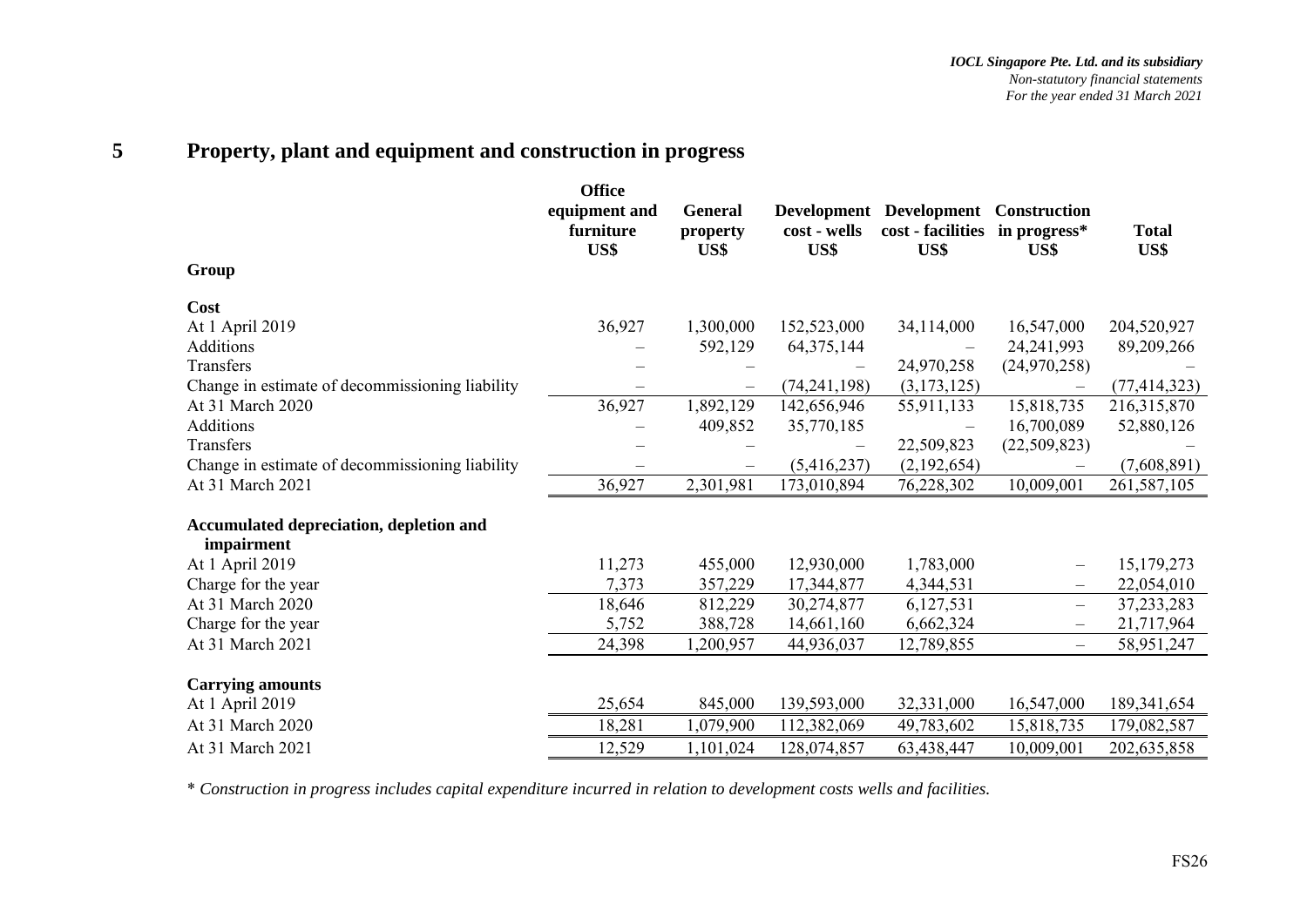|                                                  | <b>Office</b><br>equipment and<br>furniture<br>US\$ |
|--------------------------------------------------|-----------------------------------------------------|
| Company                                          |                                                     |
| Cost                                             |                                                     |
| At 1 April 2019, 31 March 2020 and 31 March 2021 | 36,927                                              |
| <b>Accumulated depreciation</b>                  |                                                     |
| At 1 April 2019                                  | 11,273                                              |
| Charge for the year                              | 7,373                                               |
| At 31 March 2020                                 | 18,646                                              |
| Charge for the year                              | 5,752                                               |
| At 31 March 2021                                 | 24,398                                              |
| <b>Carrying amounts</b>                          |                                                     |
| At 1 April 2019                                  | 25,654                                              |
| At 31 March 2020                                 | 18,281                                              |
| At 31 March 2021                                 | 12,529                                              |
| Intangible assets                                |                                                     |
|                                                  | <b>Mineral rights</b><br>US\$                       |
| Cost                                             |                                                     |
| At 1 April 2019, 31 March 2020 and 31 March 2021 | 232,104,097                                         |
| <b>Accumulated depletion and impairment</b>      |                                                     |
| At 1 April 2019                                  | 23,037,972                                          |
| Charge for the year                              | 26,162,008                                          |
| Impairment                                       | 51,521,536                                          |
| At 31 March 2020                                 | 100,721,516                                         |
| Charge for the year                              | 14,315,893                                          |
| At 31 March 2021                                 | 115,037,409                                         |
| <b>Carrying amounts</b>                          |                                                     |
| At 1 April 2019                                  | 209,066,125                                         |
| At 31 March 2020                                 | 131,382,581                                         |
| At 31 March 2021                                 | 117,066,688                                         |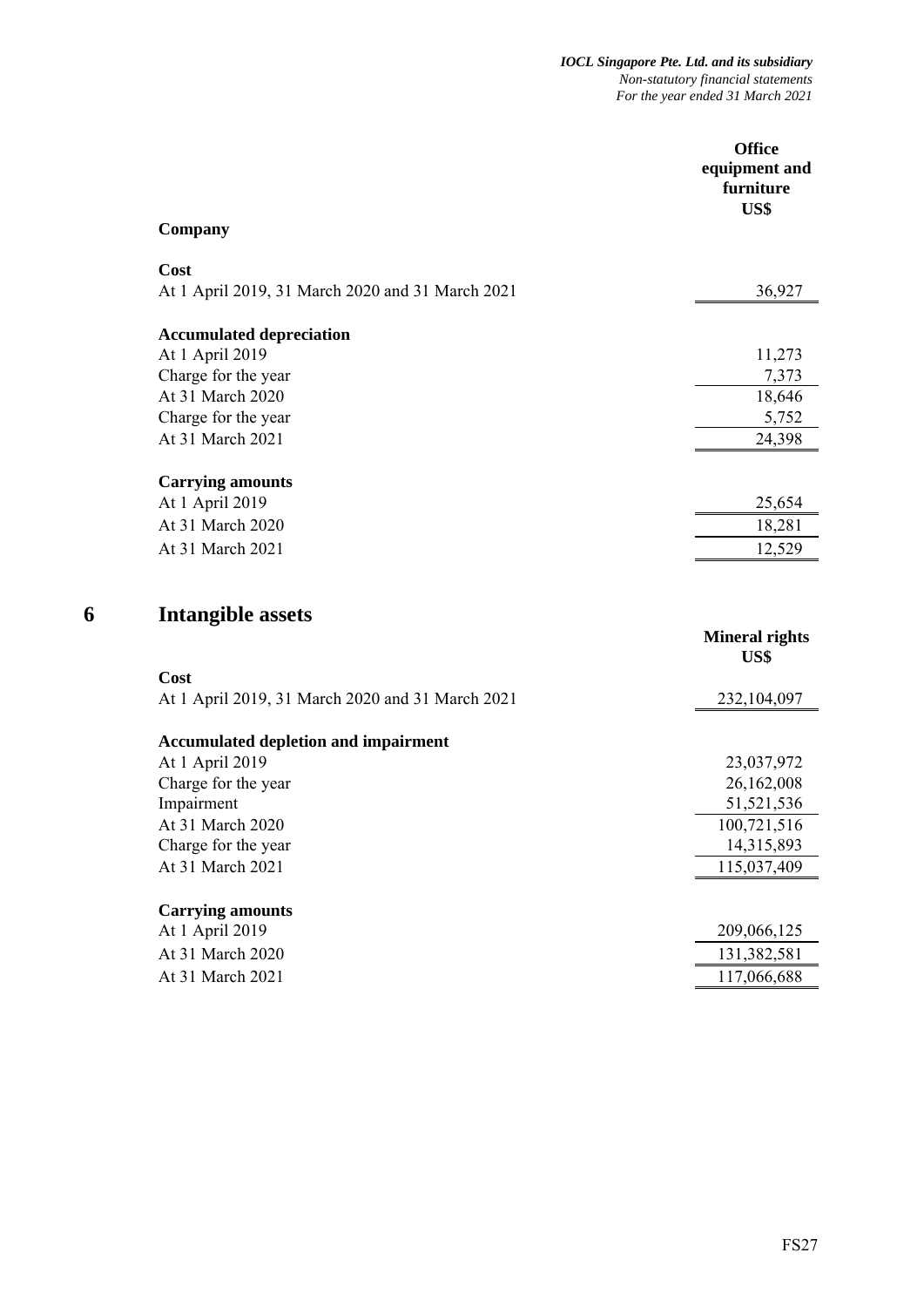#### **Impairment of mineral rights**

The Group assesses for impairment the carrying amount of its mineral rights on an annual basis. The amount of impairment is measured by comparing the carrying amount of mineral rights with the recoverable amount as determined by an independent valuer. The recoverable amount is determined based on the fair value less costs of disposal using the income approach (2020: income approach). This is based on the cash flows expected to be generated by the projected crude oil production profile up to the expected dates of cessation of the Profit Sharing Agreement (PSA) or the cessation of production from producing field based on the current estimates of reserves and risked resources.

Reserves assumptions for fair value less costs of disposal tests consider all reserves that a market participant would consider when valuing the asset, which are usually broader in scope than the reserves used in a value-in-use test. Discounted cash flow analysis used to calculate fair value less costs of disposal uses key assumptions such as estimated reserves, discount rate of 11% (2020: 13%) and a constant Brent crude oil price of US\$62 per barrel (2020: short-term oil price of US\$48 per barrel for the year ended 31 March 2021 and scales up to long-term nominal price of US\$60 per barrel by year ended 31 December 2035).

The recoverable amount of the mineral rights is determined to be US\$126,428,417 (2020: US\$131,382,581) taking into account the discounted cash flows until the year 2035. Consequently, no impairment loss was recognised related to the carrying amount of mineral rights in the current year (2020: impairment loss recognised amounting to US\$51,521,536).

The sensitivity of the key assumptions considered for fair valuation of mineral rights is as under. The change in each of the factors individually with all other factors remaining constant would increase/(decrease) recoverable amounts by the amounts shown below.

|                                      | <b>Impact on</b><br>recoverable amount |                |  |
|--------------------------------------|----------------------------------------|----------------|--|
|                                      | 2021                                   | 2020           |  |
|                                      | US\$                                   | US\$           |  |
| Increase in estimated reserves by 5% | 17,280,027                             | 17,292,576     |  |
| Decrease in estimated reserves by 5% | (17,548,945)                           | (23, 535, 615) |  |
| Increase in oil prices by 5%         | 17,856,027                             | 17,399,355     |  |
| Decrease in oil prices by 5%         | (18, 148, 182)                         | (24, 529, 853) |  |
| Increase in discount rate by $0.5\%$ | (4,065,257)                            | (4,295,945)    |  |
| Decrease in discount rate by $0.5\%$ | 4,218,164                              | 4,471,651      |  |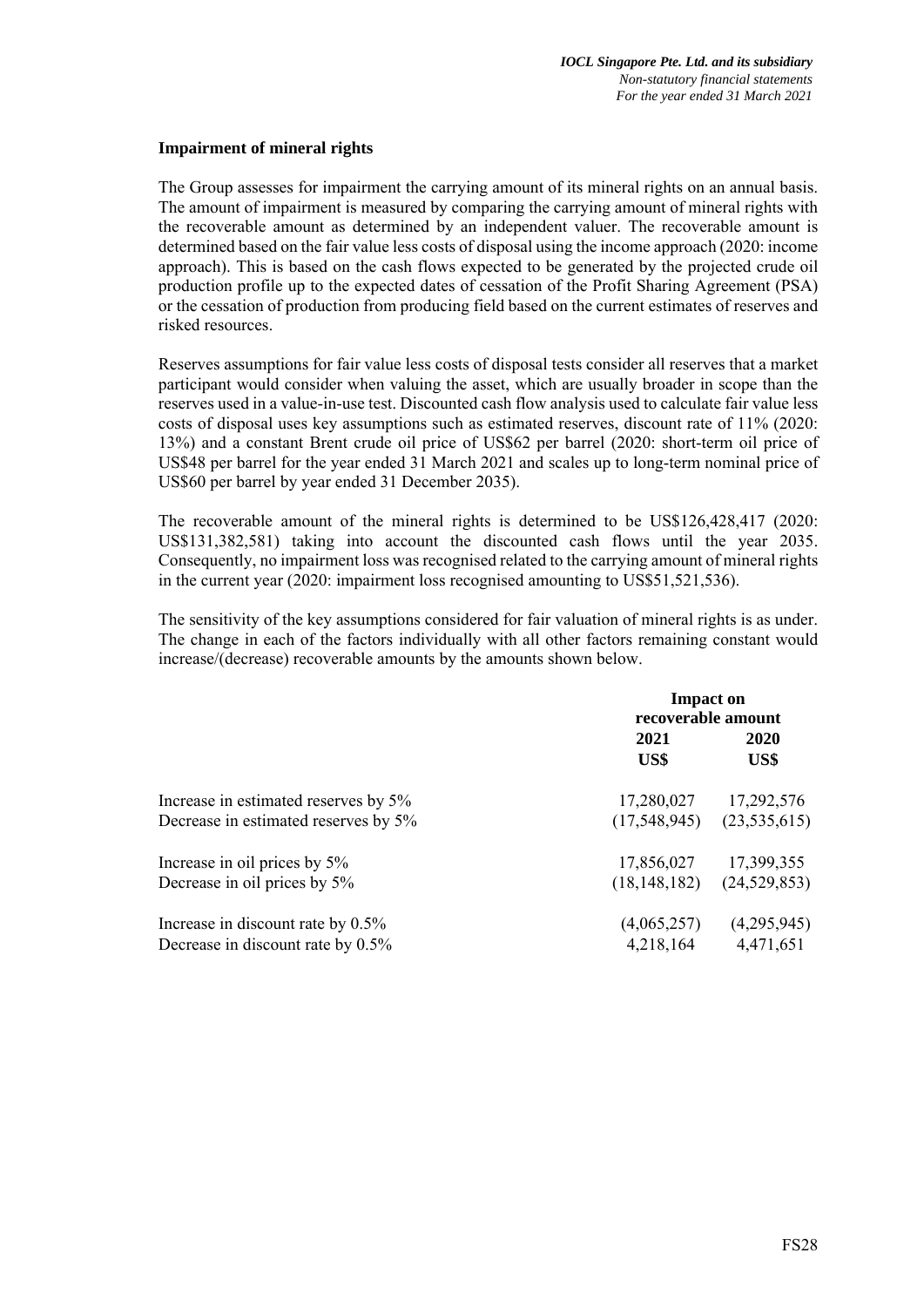### **7 Investment in subsidiary**

|                           |                                   | Company       |                                            |
|---------------------------|-----------------------------------|---------------|--------------------------------------------|
|                           |                                   |               | 2020                                       |
|                           |                                   |               | US\$                                       |
|                           |                                   |               |                                            |
|                           |                                   |               | 329,000,000                                |
|                           |                                   |               | (98, 137, 610)                             |
|                           |                                   |               | 230,862,390                                |
|                           |                                   |               |                                            |
|                           | <b>Country of</b>                 |               | Percentage of                              |
| <b>Principal activity</b> | incorporation                     |               | equity interest                            |
|                           |                                   | 2021          | 2020                                       |
|                           |                                   | $\frac{0}{0}$ | $\frac{6}{9}$                              |
|                           |                                   |               |                                            |
|                           |                                   |               |                                            |
|                           | Less: Accumulated impairment loss |               | 2021<br>US\$<br>230,862,390<br>230,862,390 |

| <b>IOCL</b> Exploration and                   | Exploration and | United Kingdom | 100 | 100- |
|-----------------------------------------------|-----------------|----------------|-----|------|
| Production Oman Limited Production of Oil and |                 |                |     |      |
|                                               | Gàs C           |                |     |      |

On 5 April 2018, the Company entered into an agreement with Shell Overseas Holding Ltd (Seller) to acquire a 17% participating interest in the Mukhaizna Oil Field, Oman by acquiring 100% of the share capital in Shell Exploration and Production Oman Limited (SEPOL) and subsequently, the name of SEPOL was changed to IOCL Exploration and Production Oman Limited (IEPOL). The acquisition was financed through issuance of shares to the immediate holding company.

#### **Impairment of investment in subsidiary**

The Group assesses for impairment the carrying amount of its investment in subsidiary on an annual basis. The amount of such impairment is measured by comparing the carrying amount of investment in subsidiary with the recoverable amount as determined by an independent valuer. The recoverable amount is determined based on the fair value less costs of disposal using the income approach (2020: income approach). This is based on the cash flows expected to be generated by the projected crude oil production profile up to the expected dates of cessation of the Profit Sharing Agreement (PSA) or the cessation of production from producing field based on the current estimates of reserves and risked resources.

Reserves assumptions for fair value less costs of disposal tests consider all reserves that a market participant would consider when valuing the asset, which are usually broader in scope than the reserves used in a value-in-use test. Discounted cash flow analysis used to calculate fair value less costs of disposal uses key assumptions such as estimated reserves, discount rate of 11% (2020: 13%) and a constant Brent crude oil price of US\$62 per barrel (2020: short-term oil price of US\$48 per barrel for the year ended 31 March 2021 and scales up to long-term nominal price of US\$60 per barrel by year ended 31 December 2035).

The recoverable amount of the investment in subsidiary is determined to be US\$248,421,837 (2020: US\$230,862,390) taking into account the discounted cash flows until the year 2035. Consequently, no impairment loss was recognised related to the carrying amount of the investment in subsidiary in the current year (2020: impairment loss recognised amounting to US\$98,137,610).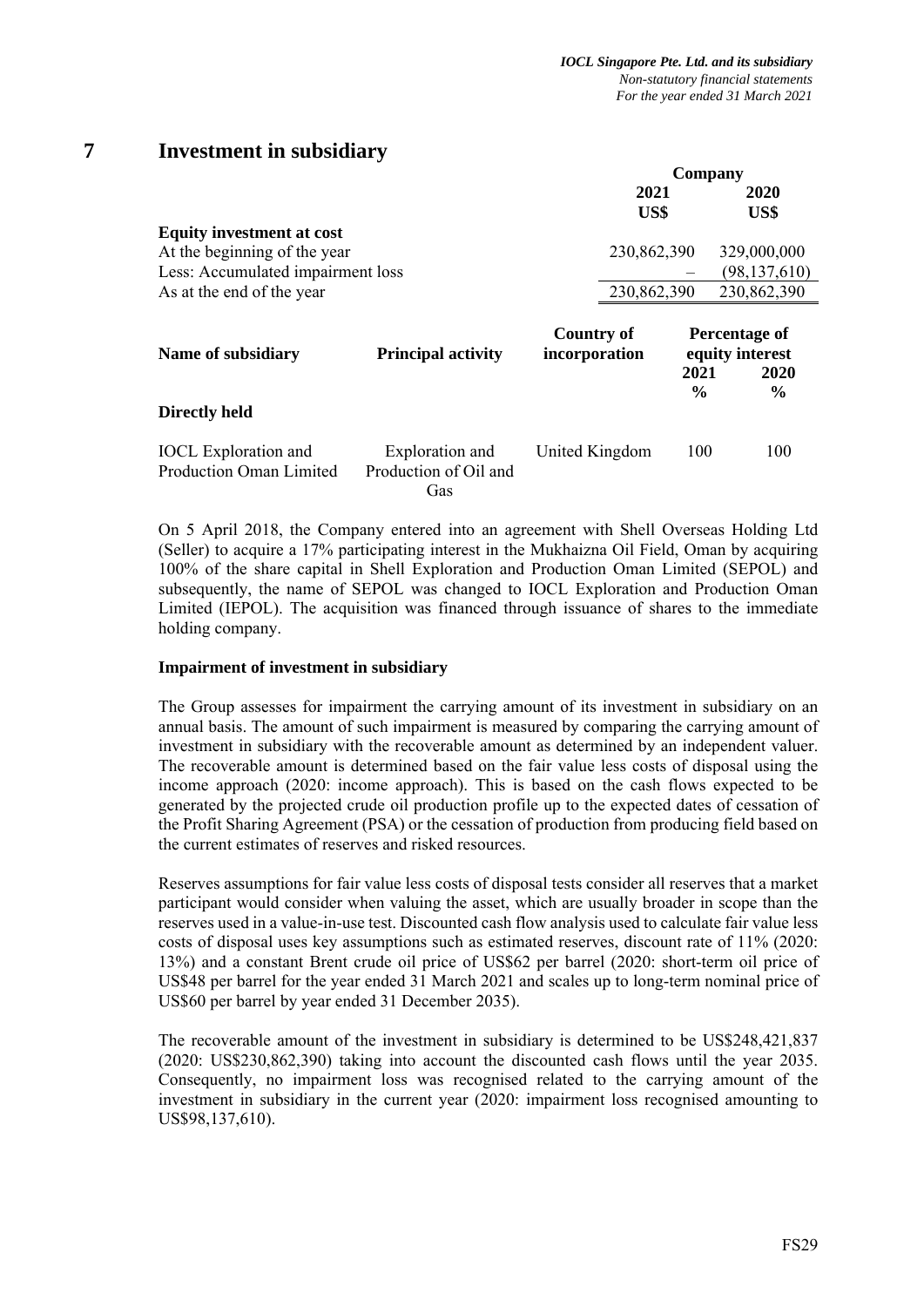The sensitivity of the key assumptions considered for fair valuation of equity investment in subsidiary is as under. The change in each of the factors individually with all other factors remaining constant would increase/(decrease) recoverable amount by the amounts shown below.

|                                      | <b>Impact on</b><br>recoverable amount |                |  |
|--------------------------------------|----------------------------------------|----------------|--|
|                                      | 2021                                   | 2020           |  |
|                                      | US\$                                   | US\$           |  |
| Increase in estimated reserves by 5% | 17,280,027                             | 17,292,576     |  |
| Decrease in estimated reserves by 5% | (17,548,945)                           | (23, 535, 615) |  |
| Increase in oil prices by 5%         | 17,856,027                             | 17,399,355     |  |
| Decrease in oil prices by 5%         | (18, 148, 182)                         | (24,529,853)   |  |
| Increase in discount rate by $0.5\%$ | (4,065,257)                            | (4,295,945)    |  |
| Decrease in discount rate by 0.5%    | 4,218,164                              | 4,471,651      |  |

### **8 Investment in joint ventures**

|                                                              | <b>Group and Company</b>    |             |  |
|--------------------------------------------------------------|-----------------------------|-------------|--|
|                                                              | 2021                        | 2020        |  |
|                                                              | US\$                        | US\$        |  |
| At beginning of the year                                     | 1,267,661,596 1,048,148,973 |             |  |
| Share in profit                                              | 65,005,114                  | 105,812,698 |  |
| Share in other comprehensive income                          | (171, 206, 868)             | 112,576,186 |  |
| Additions to joint ventures                                  | 17,500,000                  | 9,400,000   |  |
| Adjustment for partial prepayment of interest-free loan      |                             | (111, 139)  |  |
| Dividends received                                           | (77, 792, 542)              | (8,375,000) |  |
| Reclassification (from)/to trade and other payable (Note 17) | (209, 878)                  | 209,878     |  |
| As at end of the year                                        | 1,100,957,422 1,267,661,596 |             |  |

On 20 May 2016 and 23 May 2016, the Company entered into joint venture agreements with OIL India International Pte. Ltd. and BPRL International Singapore Pte. Ltd. to invest in two joint ventures, Taas India Pte. Ltd. and Vankor India Pte. Ltd..

On 12 February 2019, the Company in consortium with BPRL International Singapore Pte. Ltd. incorporated a new joint venture named Urja Bharat Pte. Limited. On 24 March 2019, Urja Bharat Pte. Limited was awarded an exploration concession for Abu Dhabi Onshore Block l with a concession term of 35 years.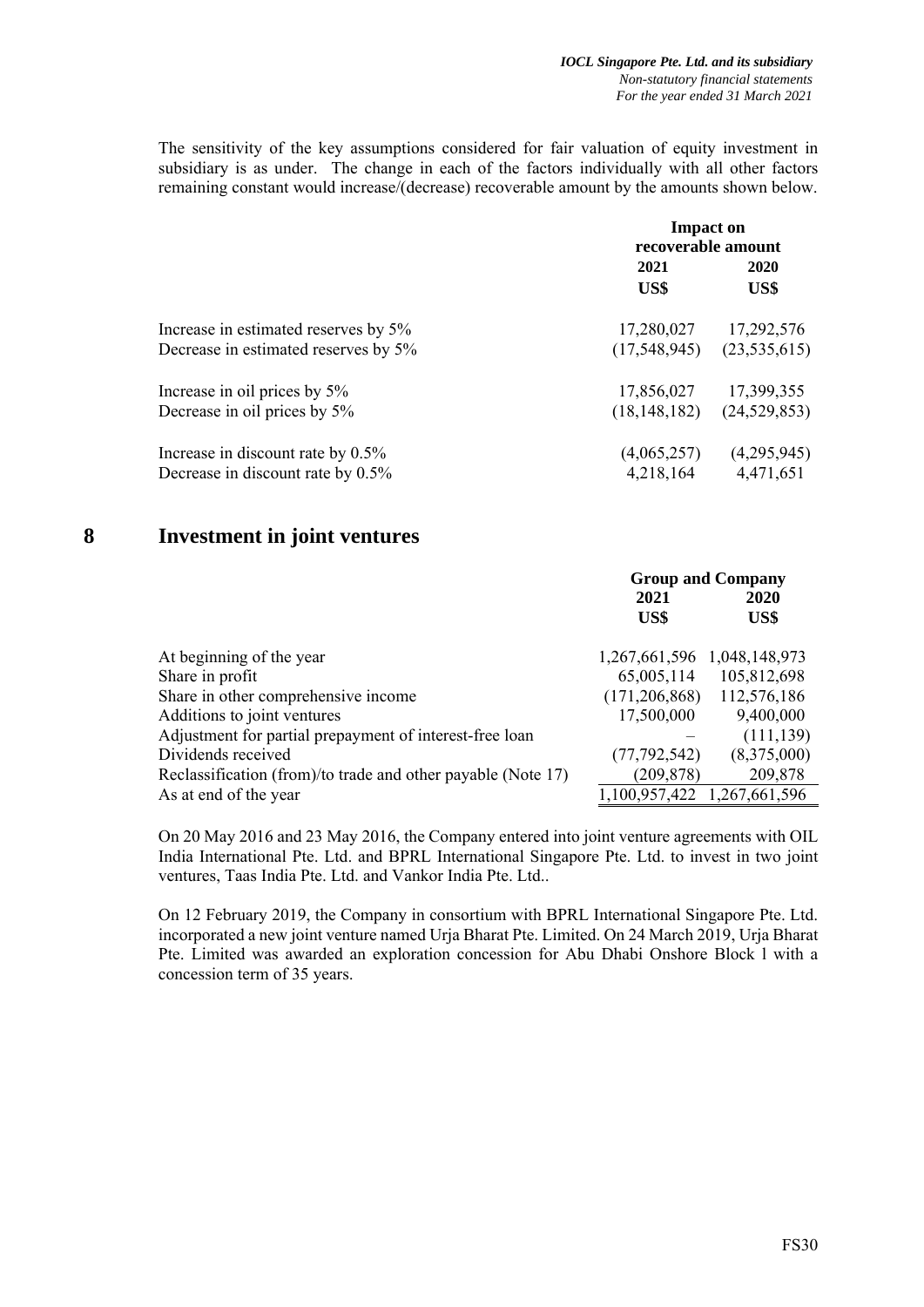Details of the joint ventures are as follows:

| Name of joint venture     | <b>Principal activity</b> | <b>Country of</b><br>incorporation | Percentage of<br>equity interest |                       |  |
|---------------------------|---------------------------|------------------------------------|----------------------------------|-----------------------|--|
|                           |                           |                                    | 2021<br>$\frac{6}{10}$           | 2020<br>$\frac{6}{9}$ |  |
| Directly held             |                           |                                    |                                  |                       |  |
| Taas India Pte. Ltd.*     | Investment Holding        | Singapore                          | 33.5                             | 33.5                  |  |
| Vankor India Pte. Ltd.*   | <b>Investment Holding</b> | Singapore                          | 33.5                             | 33.5                  |  |
| Urja Bharat Pte. Limited* | Extraction of oil and gas | Singapore                          | 50.0                             | 50.0                  |  |

\* KPMG LLP is the auditor of the joint ventures held by the Company.

The Company has a residual interest in Taas India Pte. Ltd.'s, Vankor India Pte. Ltd's, and Urja Bharat Pte. Limited's net assets. Accordingly, the Company has classified its interest in the investments as joint ventures, which are equity-accounted.

| Name of investee<br>company                                                   | <b>Principal activity</b>         | <b>Country of</b><br>incorporation | Percentage of<br>effective<br>equity interest |               |
|-------------------------------------------------------------------------------|-----------------------------------|------------------------------------|-----------------------------------------------|---------------|
|                                                                               |                                   |                                    | 2021                                          | 2020          |
| Indirectly held                                                               |                                   |                                    | $\frac{0}{0}$                                 | $\frac{0}{0}$ |
| Held by Taas India Pte. Ltd.<br>as a joint venture:<br>TYNGD LLC <sup>*</sup> | Oil production and                | Russian                            | 10                                            | 10            |
|                                                                               | exploration                       | Federation                         |                                               |               |
| Held by Vankor India Pte.<br>Ltd. as an associate:                            |                                   |                                    |                                               |               |
| JSC Vankorneft *                                                              | Oil production and<br>exploration | Russian<br>Federation              | 8                                             | 8             |

\* LLC Ernst and Young is the auditor of the investee companies held by the joint ventures.

The following summarises the financial information of the Company's joint ventures based on the audited financial statements as at and for year ended 31 December 2020 and 31 December 2019 prepared in accordance with Singapore FRS and modified for differences for alignment to the Company's accounting policies. No audited financial information with respect of joint ventures was available for the period from 1 January 2021 to 31 March 2021. Management has assessed the movements for this period in the amounts of balances and transactions based on management accounts, changes in the business environment and any potential impairment indicators. Management concluded that no significant adjustment of share in net result of joint ventures is required. The following table illustrates the summarised financial information of the Company's investment in joint ventures.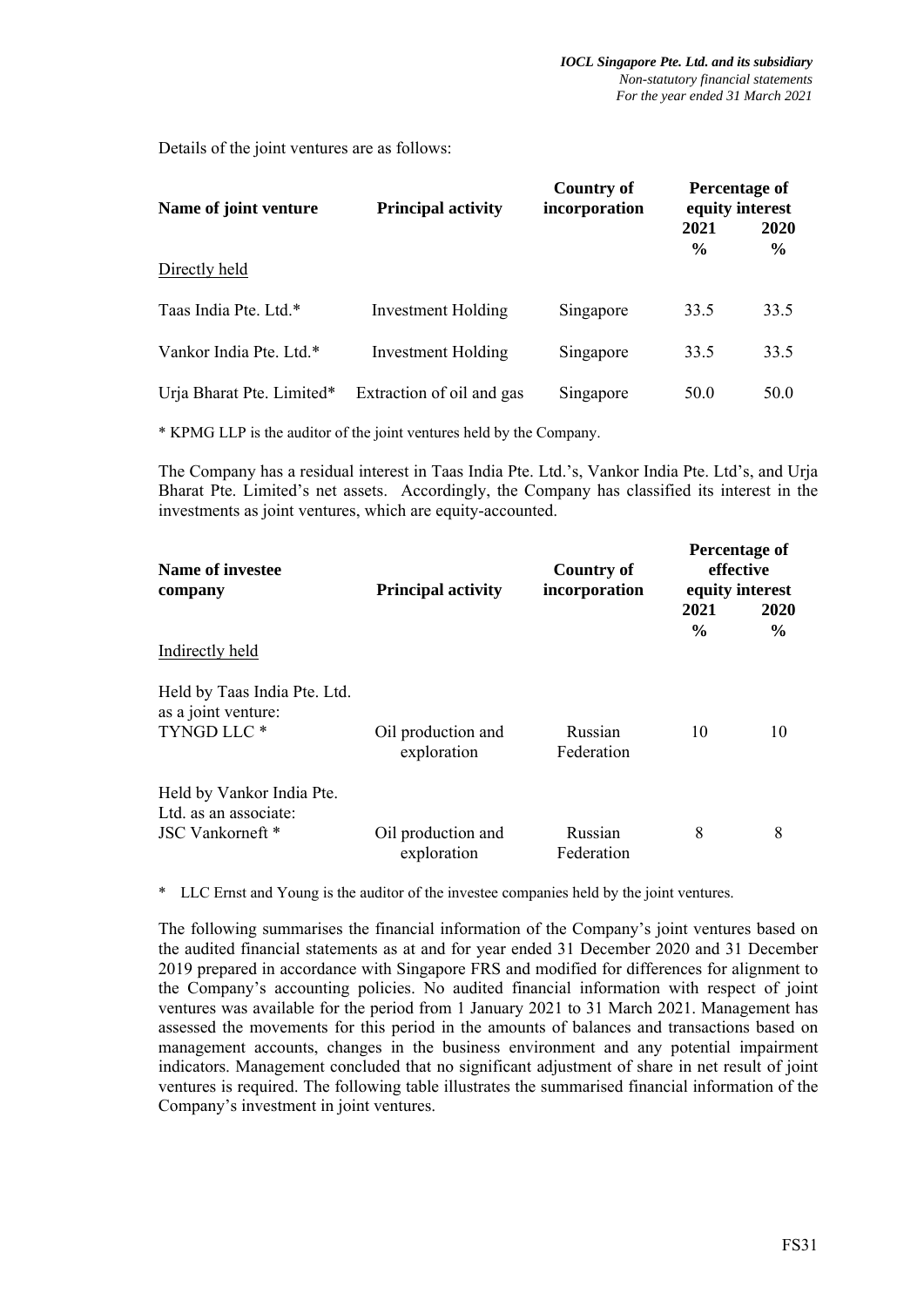#### **Summarised financial information of joint ventures**

### **Summarised statement of financial position**

|                                                                                       | Taas India Pte. Ltd.<br>Vankor India Pte. Ltd. |                             |                             |                             | Urja Bharat Pte. Limited     | <b>Total</b>                |                             |                             |
|---------------------------------------------------------------------------------------|------------------------------------------------|-----------------------------|-----------------------------|-----------------------------|------------------------------|-----------------------------|-----------------------------|-----------------------------|
|                                                                                       | 31 December<br>2020<br>US\$                    | 31 December<br>2019<br>US\$ | 31 December<br>2020<br>US\$ | 31 December<br>2019<br>US\$ | 31 December<br>2020<br>US\$  | 31 December<br>2019<br>US\$ | 31 December<br>2020<br>US\$ | 31 December<br>2019<br>US\$ |
| <b>Current assets</b>                                                                 | 401,862,705                                    | 278,581,909                 | 669,929,650                 | 657,281,921                 | 2,118,772                    | 829,782                     | 1,073,911,157               | 936,693,612                 |
| Includes:                                                                             |                                                |                             |                             |                             |                              |                             |                             |                             |
| - Cash and cash equivalents                                                           | 401,649,317                                    | 277,479,484                 | 668, 454, 793               | 653,226,975                 | 1,377,665                    | 811,727                     | 1,071,491,805               | 931,518,186                 |
| - Other assets                                                                        | 213,388                                        | 1,102,425                   | 1,464,857                   | 4,054,946                   | 741,107                      | 18,055                      | 2,419,352                   | 5,175,426                   |
| <b>Non-current assets</b>                                                             | 970,668,452                                    | 1,270,574,872               | 1,210,654,295               | 1,626,843,769               | 25,710,283                   | 11,651,287                  | 2, 207, 033, 030            | 2,909,069,928               |
| <b>Current liabilities</b>                                                            | (5,312,793)                                    | (43,700,600)                | (6,189,836)                 | (5,119,261)                 | (13,572,286)                 | (30,700,824)                | (25,074,915)                | (79, 520, 685)              |
| <b>Non-current liabilities</b>                                                        | $\overline{\phantom{0}}$                       | $\qquad \qquad -$           |                             | (66, 389)                   | $\overbrace{\qquad \qquad }$ | $\overline{\phantom{0}}$    | $\overline{\phantom{0}}$    | (66,389)                    |
| <b>Summarised statement of</b><br>profit and loss and other<br>comprehensive income   |                                                |                             |                             |                             |                              |                             |                             |                             |
| Share of profit in joint venture/ associate<br>Interest income from banks and related | 150,724,485                                    | 213,949,438                 | 63,303,947                  | 186, 105, 916               |                              |                             | 214,028,432                 | 400,055,354                 |
| parties                                                                               | 6,248,011                                      | 4,535,062                   | 10,787,918                  | 12,291,573                  |                              |                             | 17,035,929                  | 16,826,635                  |
| Other loss                                                                            | (3,497,996)                                    | (2,396,888)                 | (3,285,582)                 | (7,366,376)                 |                              |                             | (6,783,578)                 | (9,763,264)                 |
| Expenses                                                                              | (2,117,755)                                    | (6,655,016)                 | (1,711,813)                 | (3,736,261)                 | (4,323,476)                  | (30, 419, 955)              | (8,153,044)                 | (40,811,232)                |
| Profit/(loss) before tax                                                              | 151,356,745                                    | 209,432,596                 | 69,094,470                  | 187,294,852                 | (4,323,476)                  | (30, 419, 955)              | 216, 127, 739               | 366, 307, 493               |
| Income tax expense                                                                    | (8,272,842)                                    | (13,859,667)                | (11,680,303)                | (21,606,061)                |                              |                             | (19,953,145)                | (35, 465, 729)              |
| Profit/(loss) for the year                                                            | 143,083,903                                    | 195,572,929                 | 57,414,167                  | 165,688,791                 | (4,323,476)                  | (30, 419, 955)              | 196,174,594                 | 330, 841, 764               |
| Other comprehensive income                                                            | (229, 105, 179)                                | 136, 672, 293               | (281,960,098)               | 199,376,024                 |                              |                             | (511,065,277)               | 336,048,317                 |
| Total comprehensive income for the                                                    |                                                |                             |                             |                             |                              |                             |                             |                             |
| year                                                                                  | (86,021,276)                                   | 332, 245, 222               | (224, 545, 931)             | 365,064,815                 | (4,323,476)                  | (30, 419, 955)              | (314,890,683)               | 666,890,081                 |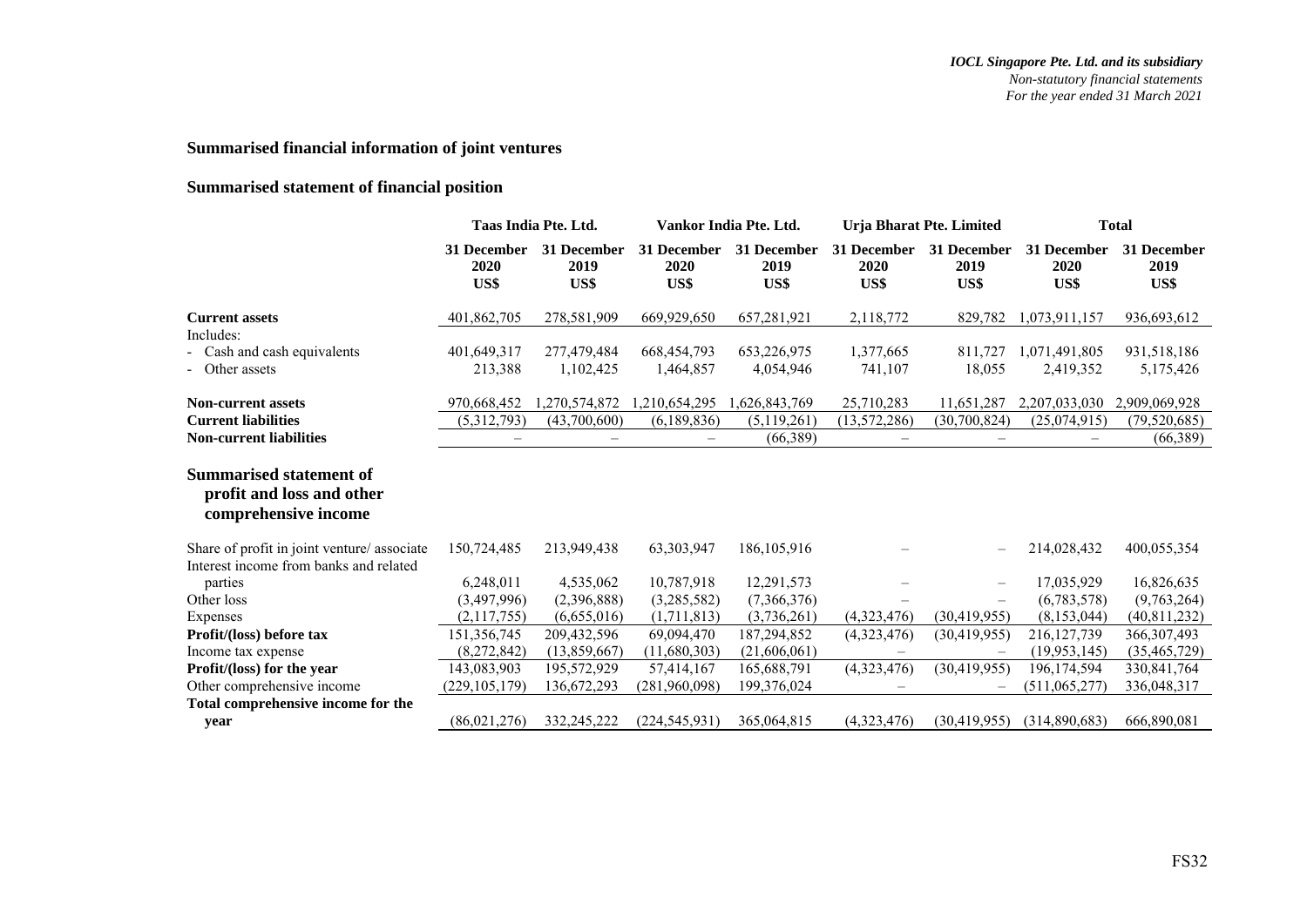#### **Reconciliation of summarised financial information**

|                                                                          | Taas India Pte. Ltd.        |                             | Vankor India Pte. Ltd.      |                             | Urja Bharat Pte. Limited    |                             | <b>Total</b>                |                             |
|--------------------------------------------------------------------------|-----------------------------|-----------------------------|-----------------------------|-----------------------------|-----------------------------|-----------------------------|-----------------------------|-----------------------------|
|                                                                          | 31 December<br>2020<br>US\$ | 31 December<br>2019<br>US\$ | 31 December<br>2020<br>US\$ | 31 December<br>2019<br>US\$ | 31 December<br>2020<br>US\$ | 31 December<br>2019<br>US\$ | 31 December<br>2020<br>US\$ | 31 December<br>2019<br>US\$ |
| Net assets attributable to equity holders                                |                             |                             |                             |                             |                             |                             |                             |                             |
| As at 1 January                                                          | 1,505,456,181               | 1,173,210,959               | 2,278,940,040               | 1,938,875,226               | (18, 219, 755)              |                             | 3,766,176,466               | 3,112,086,185               |
| Profit for the year                                                      | 143,083,902                 | 195,572,929                 | 57,414,167                  | 165,688,790                 | (4,323,476)                 | (30, 419, 955)              | 196, 174, 593               | 330, 841, 764               |
| Other comprehensive income for the                                       |                             |                             |                             |                             |                             |                             |                             |                             |
| year                                                                     | (229, 105, 179)             | 136,672,293                 | (281,960,098)               | 199,376,024                 |                             |                             | (511,065,277)               | 336,048,317                 |
| Contribution from shareholders                                           |                             |                             |                             |                             | 36,800,000                  | 12,200,200                  | 36,800,000                  | 12,200,200                  |
| Dividends paid                                                           | (52, 216, 540)              |                             | (180,000,000)               | (25,000,000)                |                             |                             | (232, 216, 540)             | (25,000,000)                |
| As at 31 December                                                        | 1,367,218,364               | 1,505,456,181               | 1,874,394,109               | 2,278,940,040               | 14,256,769                  | (18, 219, 755)              | 3,255,869,242               | 3,766,176,466               |
| At end of the year - Carrying Value<br>Interest in joint venture (33.5%; |                             |                             |                             |                             |                             |                             |                             |                             |
| $33.5\%$ ; 50%)                                                          |                             |                             |                             |                             |                             |                             |                             |                             |
| <b>Carrying Value</b>                                                    | 458,018,153                 | 504, 327, 821               | 627,922,026                 | 763,444,914                 | 7,128,384                   | (9,109,878)                 | 1,093,068,563               | 1,258,662,857               |
| Additions to joint venture*                                              |                             |                             |                             |                             | 8,000,000                   | 8,900,000                   | 8,000,000                   | 8,900,000                   |
| Adjustment for partial prepayment of                                     |                             |                             |                             |                             |                             |                             |                             |                             |
| interest-free loan                                                       | (111, 139)                  | (111, 139)                  |                             |                             |                             |                             | (111, 139)                  | (111, 139)                  |
| Reclassification to trade and other                                      |                             |                             |                             |                             |                             |                             |                             |                             |
| payable (Note 17)                                                        |                             |                             |                             |                             |                             | 209,878                     |                             | 209,878                     |
| Net carrying value                                                       | 457,907,014                 | 504,216,682                 | 627,922,026                 | 763,444,914                 | 15,128,384                  | $\overline{\phantom{0}}$    | 1,100,957,424               | 1,267,661,596               |

\* During the period from 1 January 2021 to 31 March 2021, the Company has invested US\$8,000,000 (1 January 2020 to 31 March 2020: US\$8,900,000) in Urja Bharat Pte. Limited., therefore carrying value of investment in JV does not reconciled with the share of equity of the JV due to difference in year end reporting period.

The joint ventures had no other contingent liabilities or commitments as at 31 December 2020 and 31 December 2019.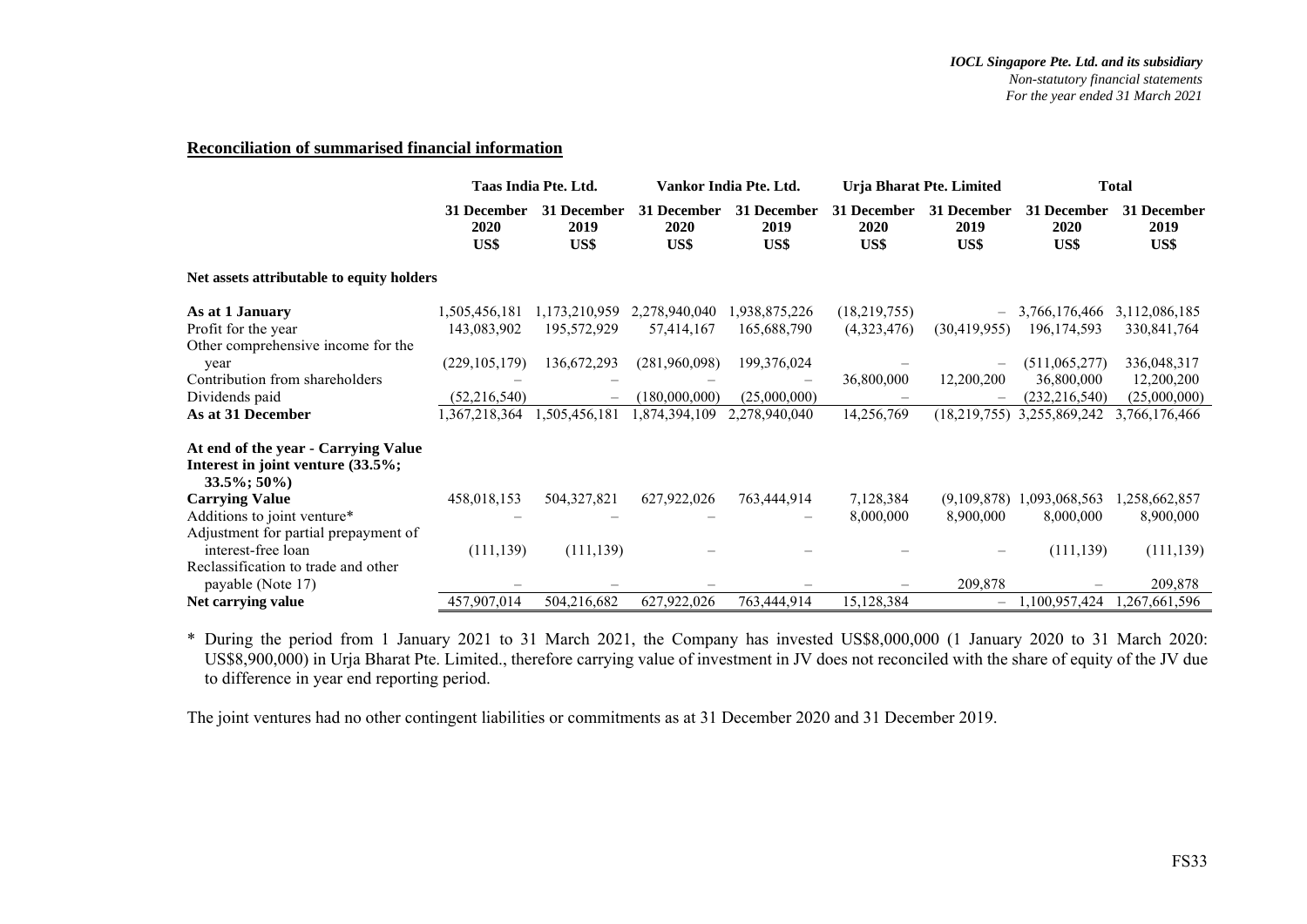#### *IOCL Singapore Pte. Ltd. and its subsidiary Non-statutory financial statements For the year ended 31 March 2021*

### **Capital expenditure incurred during the year by joint venture companies**

|                          |                                        |                                                     |                                                                         | ---2021----------------                                                                           | --2020----------------                                                  |                                                                                                   |
|--------------------------|----------------------------------------|-----------------------------------------------------|-------------------------------------------------------------------------|---------------------------------------------------------------------------------------------------|-------------------------------------------------------------------------|---------------------------------------------------------------------------------------------------|
| Name of joint venture    | Nature of relationship with<br>Company | <b>Effective interest</b><br>held by the<br>Company | <b>Total capital</b><br>expenditure<br>incurred by the<br>joint venture | Company's<br>proportionate<br>share of capital<br>expenditure<br>incurred by the<br>joint venture | <b>Total capital</b><br>expenditure<br>incurred by the<br>joint venture | Company's<br>proportionate<br>share of capital<br>expenditure<br>incurred by the<br>joint venture |
| Taas India Pte. Ltd.     | Joint venture                          | 33.5%                                               | 1.197                                                                   | 401                                                                                               | 1,250                                                                   | 419                                                                                               |
| <b>TYNGD LLC</b>         | Step-down Joint venture                | $10\%$                                              | 285, 181, 899                                                           | 28,518,190                                                                                        | 319, 181, 329                                                           | 31,918,133                                                                                        |
| Vankor India Pte. Ltd.   | Joint Venture                          | 33.5%                                               | 1.201                                                                   | 402                                                                                               | 12.147                                                                  | 4,069                                                                                             |
| <b>JSC</b> Vankorneft    | Associate of Joint venture             | 8%                                                  | 234,448,048                                                             | 18,755,844                                                                                        | 210,677,775                                                             | 16,854,222                                                                                        |
| Urja Bharat Pte. Limited | Joint venture                          | 50%                                                 | 14.058.996                                                              | 7.029.498                                                                                         | 11,651,287                                                              | 5,825,644                                                                                         |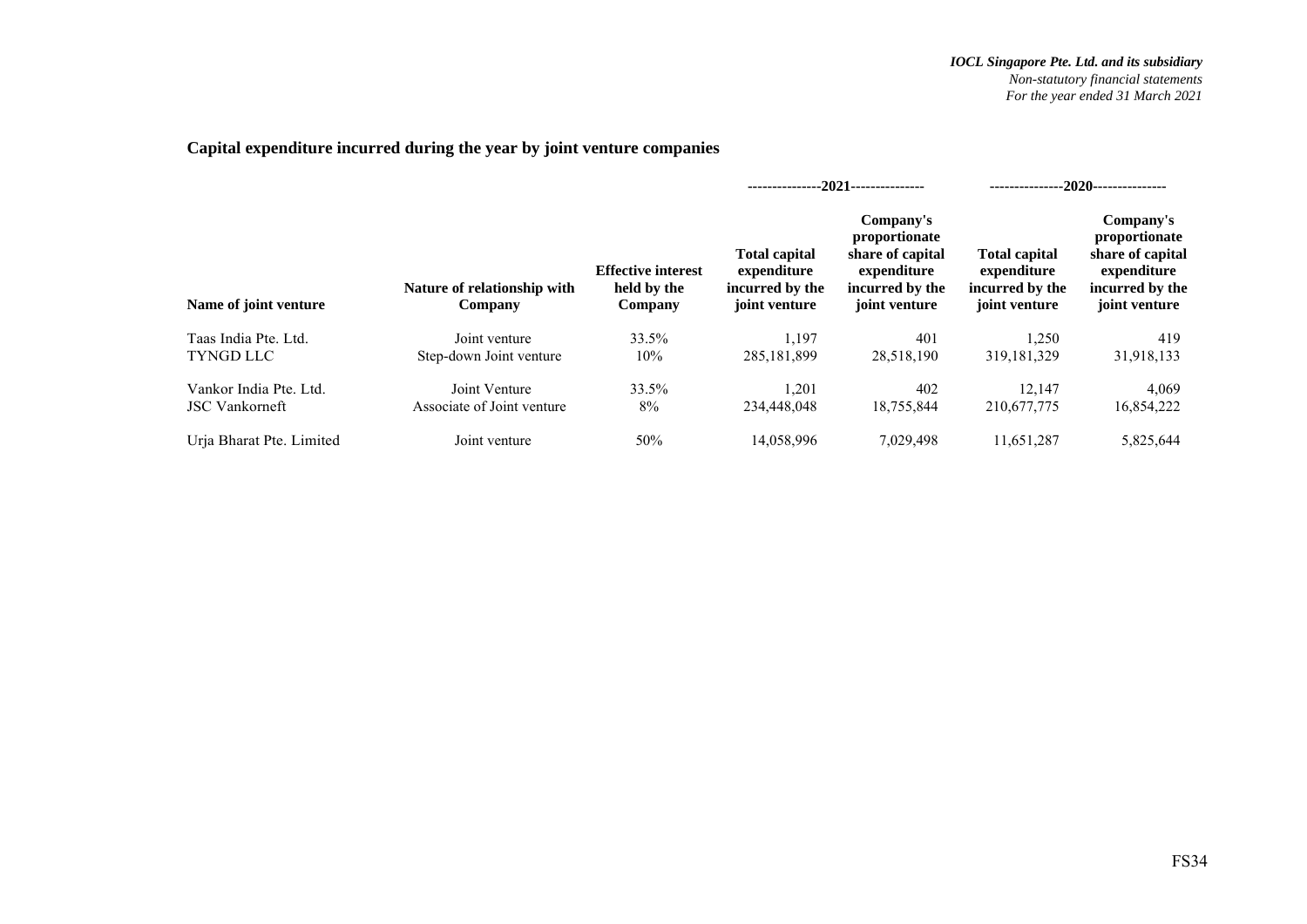## **9 Other investments**

|                                    | Group        |              | Company      |              |  |
|------------------------------------|--------------|--------------|--------------|--------------|--|
|                                    | 2021<br>US\$ | 2020<br>US\$ | 2021<br>US\$ | 2020<br>US\$ |  |
| <b>Equity investments at FVOCI</b> |              |              |              |              |  |
| At the beginning of the year       | 20,075,360   | 20,002,017   | 20,075,360   | 20,002,017   |  |
| Remeasurement recognised in        |              |              |              |              |  |
| other comprehensive income         | 1,962,640    | 73,343       | 1,962,640    | 73,343       |  |
| At the end of the year             | 22,038,000   | 20,075,360   | 22,038,000   | 20,075,360   |  |

The above investments represents the Group's stake of 1,204,250 series D preference shares in Lanzatech New Zealand Limited (Lanzatech).

## **10 Other assets**

|                                                                                        | Group      |            | Company    |            |
|----------------------------------------------------------------------------------------|------------|------------|------------|------------|
|                                                                                        | 2021       | 2020       | 2021       | 2020       |
|                                                                                        | US\$       | US\$       | US\$       | US\$       |
| Non-current                                                                            |            |            |            |            |
| Security deposits                                                                      | 10,631     | 21,534     | 10,631     | 21,534     |
|                                                                                        | 10,631     | 21,534     | 10,631     | 21,534     |
| <b>Current</b>                                                                         |            |            |            |            |
| Interest accrued on bank                                                               |            |            |            |            |
| deposits                                                                               | 13,225     | 133,247    | 13,180     | 103,322    |
| Security deposits                                                                      | 23,162     | 12,503     | 23,162     | 12,503     |
| Short term deposits having<br>original maturity of more<br>than 3 months but less than |            |            |            |            |
| 12 months                                                                              | 18,000,000 | 53,660,000 | 18,000,000 | 53,660,000 |
| Other financial assets                                                                 |            |            |            |            |
| Related parties*                                                                       |            | 12,275,360 |            |            |
| Others                                                                                 | 149,469    | 399,583    |            | 21,320     |
|                                                                                        | 18,185,856 | 66,480,693 | 18,036,342 | 53,797,145 |
| <b>Total financial assets</b>                                                          | 18,196,487 | 66,502,227 | 18,046,973 | 53,818,679 |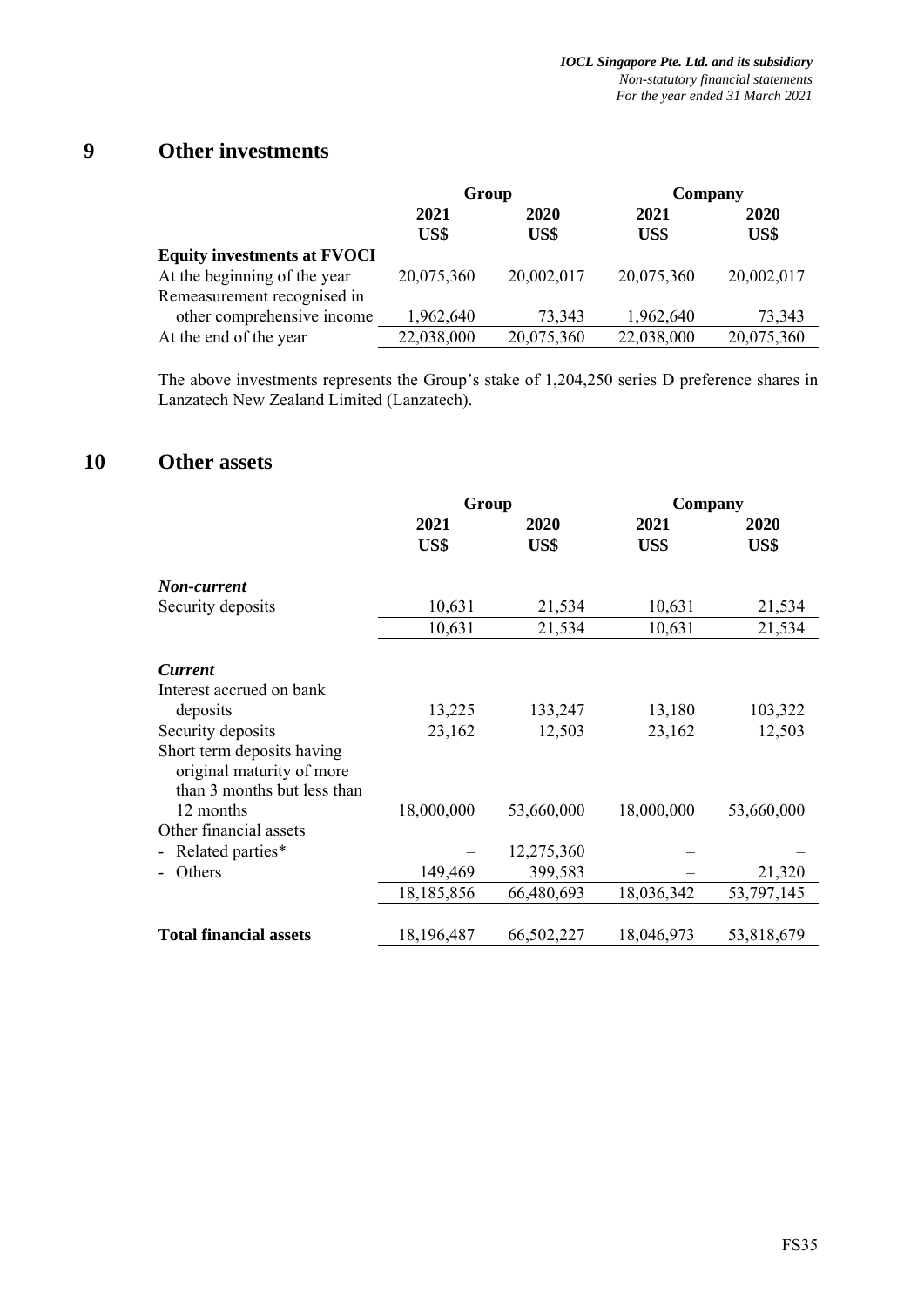|                                   | Group      |            | Company    |            |
|-----------------------------------|------------|------------|------------|------------|
|                                   | 2021       | 2020       | 2021       | 2020       |
|                                   | US\$       | US\$       | US\$       | US\$       |
| Non-current                       |            |            |            |            |
| Prepayments                       | 18         | 2,381      | 18         | 2,381      |
|                                   | 18         | 2,381      | 18         | 2,381      |
| <b>Current</b>                    |            |            |            |            |
| Prepayments                       | 27,448     | 47,700     | 27,448     | 47,700     |
| Underliftment                     | 1,790,348  |            |            |            |
| Advance to operator               | 2,821,760  | 4,339,213  |            |            |
| Advances to third parties**       | 782,050    |            |            |            |
| Other advances                    | 501,726    | 1,903,771  |            |            |
|                                   | 5,923,332  | 6,290,684  | 27,448     | 47,700     |
|                                   |            |            |            |            |
| <b>Total non-financial assets</b> | 5,923,350  | 6,293,065  | 27,466     | 50,081     |
| <b>Total other assets</b>         | 24,119,837 | 72,795,292 | 18,074,439 | 53,868,760 |

\* Other financial assets due from related parties pertains to remaining balances due to the difference between the financial year end of the Company and its subsidiary.

\*\* Advances to third parties relate to advance payments towards quality adjustments and will be adjusted against future liabilities of the Group.

### **11 Inventories**

|                  |              | Group        |              | Company      |
|------------------|--------------|--------------|--------------|--------------|
|                  | 2021<br>US\$ | 2020<br>US\$ | 2021<br>US\$ | 2020<br>US\$ |
| Store and spares | 51,583,937   | 46,399,437   |              |              |
|                  | 51,583,937   | 46,399,437   | _            | _            |

Store and spares include material in transit as on 31 March 2021 amounting to US\$1,193,416 (2020: US\$410,150).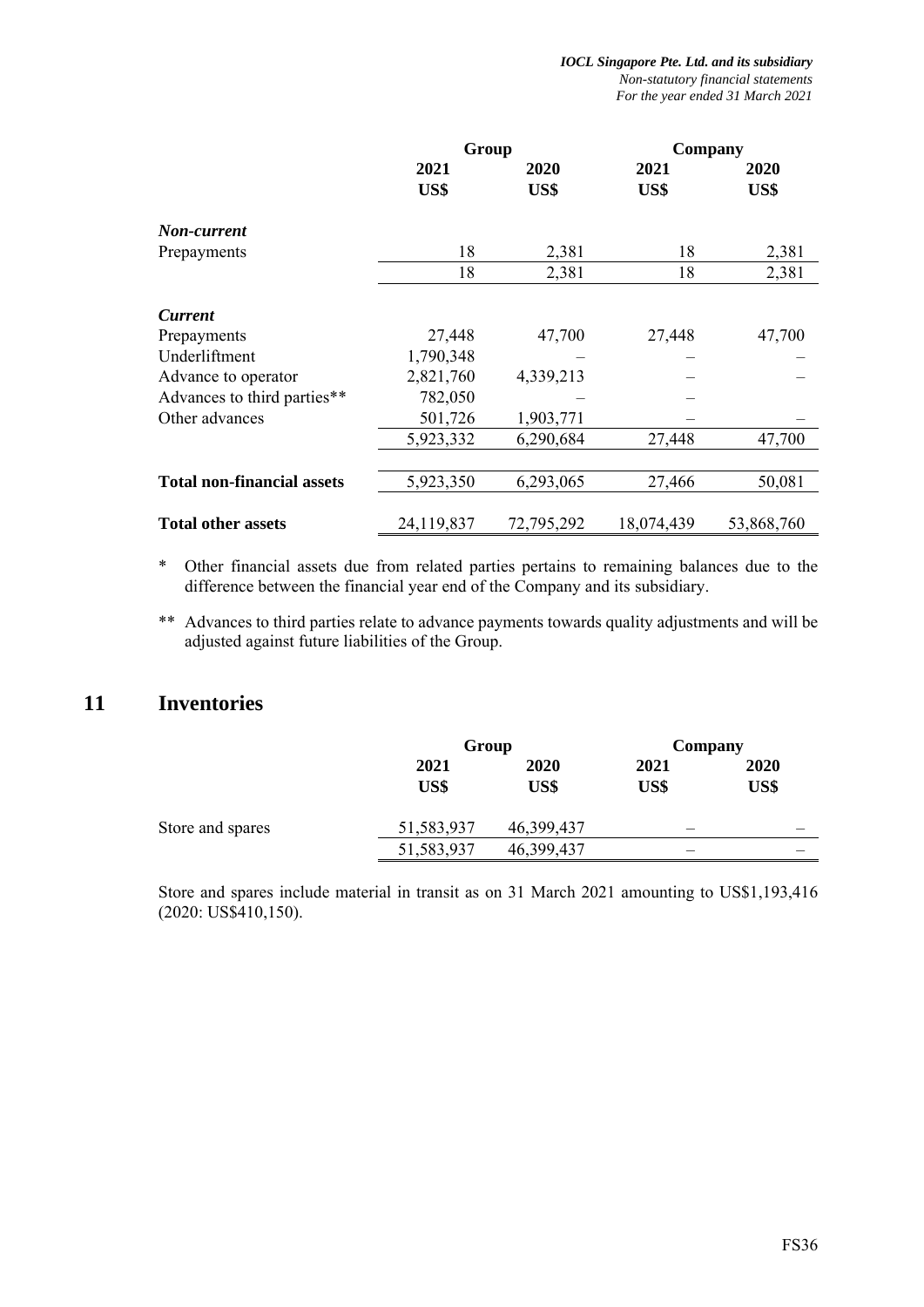## **12 Trade receivables**

|                              | Group        |              | Company      |              |  |
|------------------------------|--------------|--------------|--------------|--------------|--|
|                              | 2021<br>US\$ | 2020<br>US\$ | 2021<br>US\$ | 2020<br>US\$ |  |
| Trade receivables from third |              |              |              |              |  |
| parties                      | 17,045,627   | 12,984,372   | 17,045,627   | 12,984,372   |  |
|                              | 17,045,627   | 12,984,372   | 17,045,627   | 12,984,372   |  |

Trade receivables from third parties are due within 30 days from the date of sale.

## **13 Cash and cash equivalents**

|                     |              | Group        |              | Company      |
|---------------------|--------------|--------------|--------------|--------------|
|                     | 2021<br>US\$ | 2020<br>US\$ | 2021<br>US\$ | 2020<br>US\$ |
| Cash at bank        | 21,691,232   | 41,365,929   | 4,846,623    | 16,560,013   |
| Short-term deposits | 4,600,000    | 44,000,000   |              | 25,000,000   |
|                     | 26, 291, 232 | 85, 365, 929 | 4,846,623    | 41,560,013   |

Cash at bank earns interest at floating rates based on daily bank deposit rates. Short-term deposits are made for varying periods of between one day and three months, depending on the immediate cash requirements of the Group, and earn interest at the respective short-term deposit rates.

## **14 Equity**

|                                                        |              |              | Group         |               |  |
|--------------------------------------------------------|--------------|--------------|---------------|---------------|--|
|                                                        |              |              | 2021          | 2020          |  |
|                                                        |              |              | US\$          | US\$          |  |
| <b>Share Capital</b>                                   |              |              |               |               |  |
| Ordinary shares issued and fully paid                  |              |              |               |               |  |
| 1,079,991,988 (2020: 1,079,991,988) Ordinary shares of |              |              |               |               |  |
| US\$1 each                                             |              |              | 1,079,991,988 | 1,079,991,988 |  |
|                                                        |              |              |               |               |  |
|                                                        |              |              |               |               |  |
|                                                        | Group        |              | Company       |               |  |
|                                                        | 2021         | 2020         | 2021          | 2020          |  |
|                                                        | US\$         | US\$         | US\$          | US\$          |  |
| <b>Retained earnings</b>                               |              |              |               |               |  |
| As at beginning of the year                            | 146,763,047  | 158,403,965  | 146,760,163   | 145,580,534   |  |
| Profit for the year                                    | 69,943,005   | 58,359,082   | 61,749,759    | 71,179,629    |  |
| Interim dividend declared at                           |              |              |               |               |  |
| US\$0.0370 cents per share                             |              |              |               |               |  |
| (2020: US\$0.0648 cents per                            |              |              |               |               |  |
| share)                                                 | (40,000,000) | (70,000,000) | (40,000,000)  | (70,000,000)  |  |
| As at end of the year                                  | 176,706,052  | 146,763,047  | 168,509,922   | 146,760,163   |  |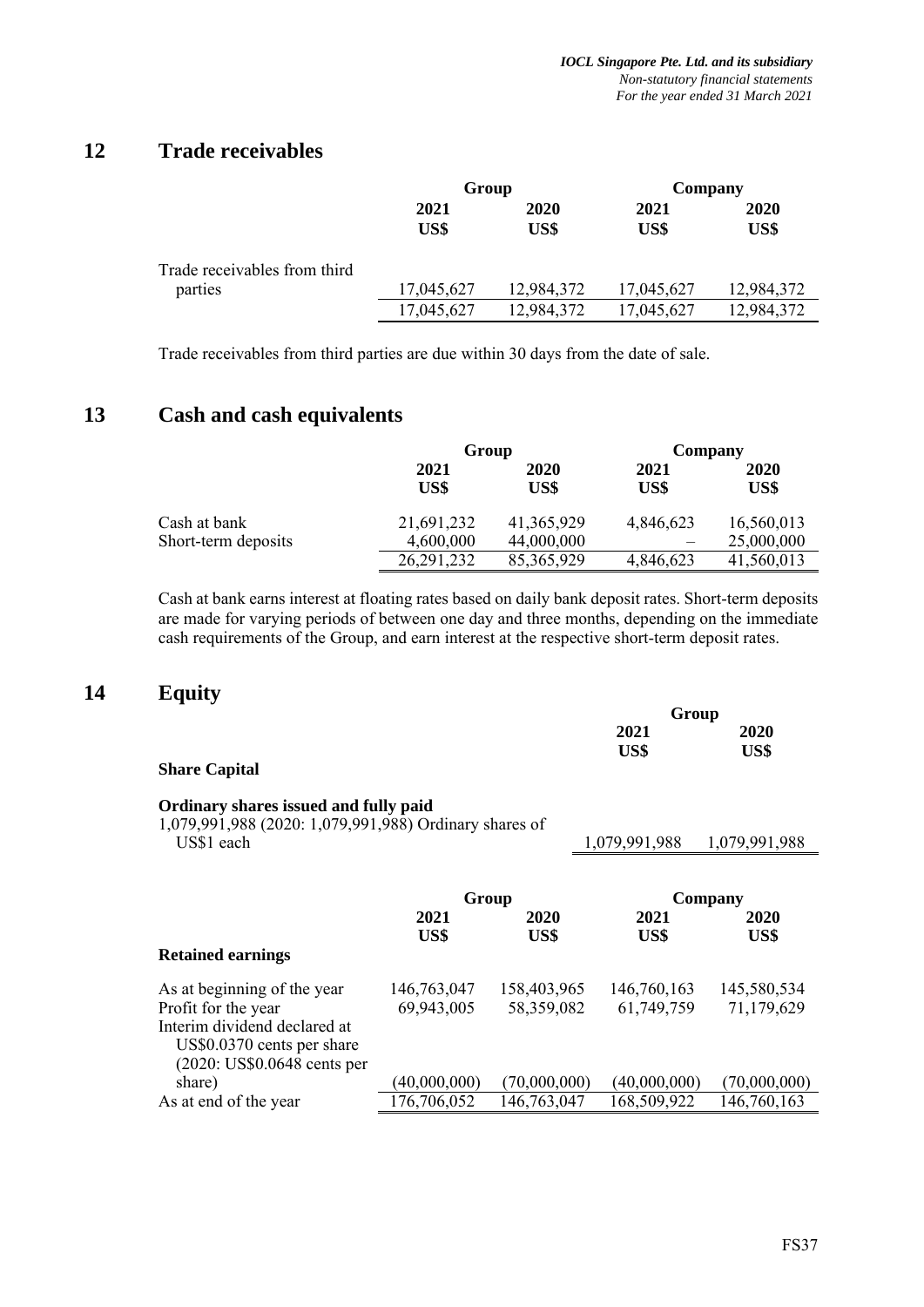|                                     | Group           |                | Company         |                |
|-------------------------------------|-----------------|----------------|-----------------|----------------|
|                                     | 2021            | 2020           | 2021            | 2020           |
|                                     | US\$            | US\$           | US\$            | US\$           |
| <b>Reserves</b>                     |                 |                |                 |                |
| <b>Foreign currency translation</b> |                 |                |                 |                |
| reserve                             |                 |                |                 |                |
| As at beginning of the year         | 37,442,609      | (75, 133, 577) | 37,442,609      | (75, 133, 577) |
| Share of foreign currency           |                 |                |                 |                |
| translation differences of          |                 |                |                 |                |
| equity-accounted investees          | (171, 206, 868) | 112,576,186    | (171, 206, 868) | 112,576,186    |
| As at end of the year               | (133, 764, 259) | 37,442,609     | (133, 764, 259) | 37,442,609     |
|                                     |                 |                |                 |                |
| <b>Fair value reserve</b>           |                 |                |                 |                |
| As at beginning of the year         | 73,343          |                | 73,343          |                |
| Net change in fair value of         |                 |                |                 |                |
| equity investments at FVOCI         | 1,962,640       | 73,343         | 1,962,640       | 73,343         |
| As at end of the year               | 2,035,983       | 73,343         | 2,035,983       | 73,343         |

## **15 Borrowings**

|                               |                 |               | Group       |               | Company     |
|-------------------------------|-----------------|---------------|-------------|---------------|-------------|
|                               | <b>Maturity</b> | 2021          | 2020        | 2021          | 2020        |
|                               |                 | US\$          | US\$        | US\$          | US\$        |
| <b>Non-current borrowings</b> |                 |               |             |               |             |
| Bank borrowings               | Mar 2022        |               | 278,158,209 |               | 278,158,209 |
| Lease liabilities (Note 29)   | Feb 2023        | 53.914        | 127.189     | 53.914        | 127,189     |
| Total non-current             |                 |               |             |               |             |
| borrowings                    |                 | 53.914        | 278,285,398 | 53.914        | 278,285,398 |
|                               |                 |               |             |               |             |
| <b>Current borrowings</b>     |                 |               |             |               |             |
| Bank borrowings               | Mar 2022        | 259,079,104   |             | 259,079,104   |             |
| Lease liabilities (Note 29)   | Feb 2022-       |               |             |               |             |
|                               | Feb 2023        | 198.641       | 135,698     | 198.641       | 135,698     |
| Total current borrowings      |                 | 259, 277, 745 | 135.698     | 259, 277, 745 | 135,698     |
|                               |                 |               |             |               |             |
| Total borrowings              |                 | 259, 331, 659 | 278,421,096 | 259, 331, 659 | 278,421,096 |

Bank borrowings measured at amortised cost include a loan from SMBC Bank having interest rate of LIBOR+0.68% p.a. and which is due to be repaid in March 2022. Bank borrowings are unsecured in nature. The immediate holding company has provided a corporate guarantee to SMBC Bank covering all loan obligations.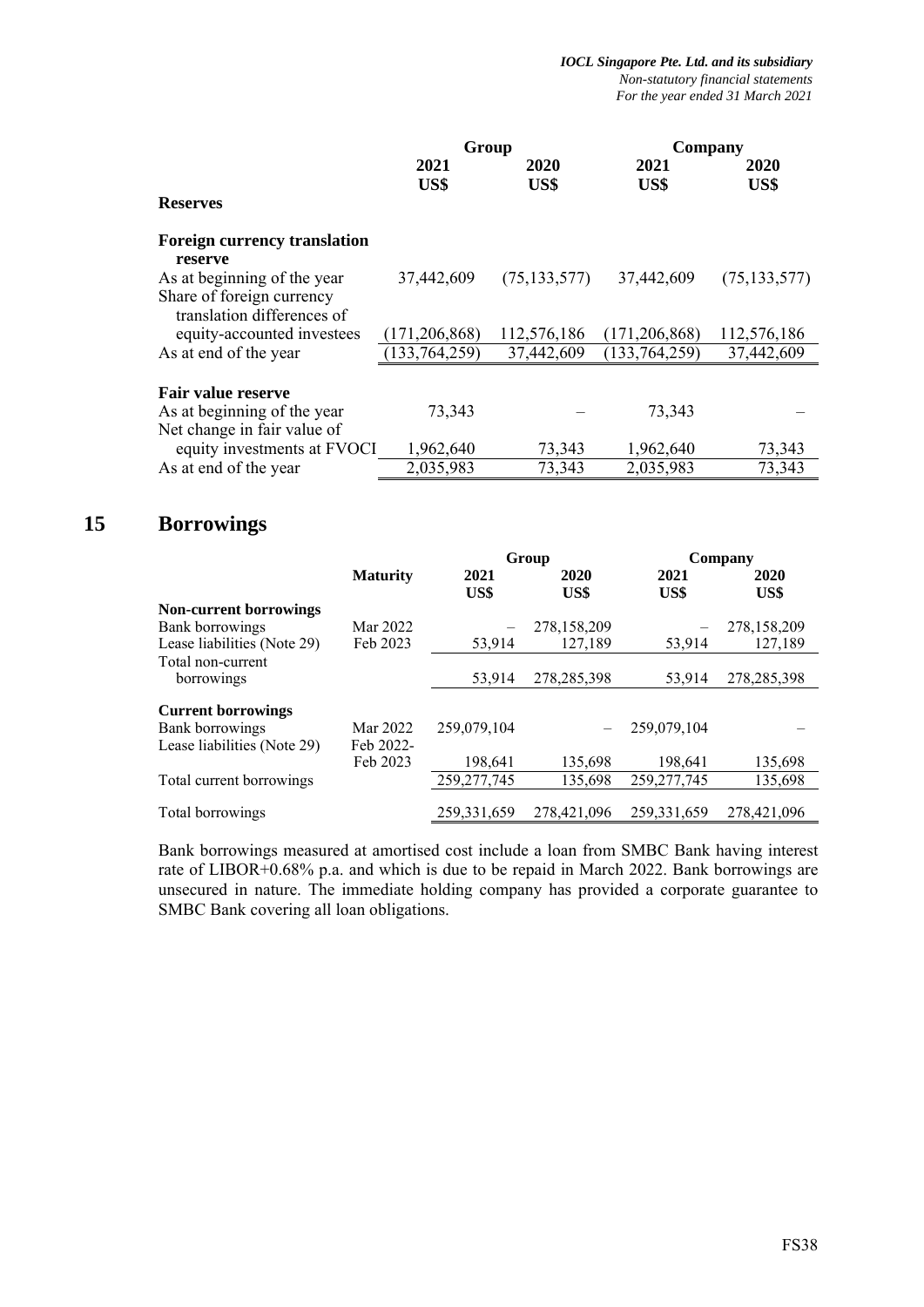## **16 Provisions**

|                                        |             | Group          |      | Company |
|----------------------------------------|-------------|----------------|------|---------|
|                                        | 2021        | 2020           | 2021 | 2020    |
|                                        | US\$        | US\$           | US\$ | US\$    |
| Provision for decommissioning<br>cost: |             |                |      |         |
| As at the beginning of the year        | 56,076,721  | 128,582,695    |      |         |
| Additions during the year              | 1,010,352   | 3,056,243      |      |         |
| Decrease due to change in              |             |                |      |         |
| estimate                               | (7,608,890) | (77, 414, 323) |      |         |
| Unwinding of discount                  | 1,870,712   | 1,852,106      |      |         |
| As at the end of year                  | 51,348,895  | 56,076,721     |      |         |

The provision in respect of the decommissioning and restoration obligation for wells is estimated at US\$98,192 (2019: US\$98,215) per well as at 31 December 2020. The Group considered 17% of its share of the abandonment cost confirmed by Mukhaizna for facilities. The year of abandonment is 2035. Management expects that the present value of the provision is sufficient to meet the Group's obligations at the end of the useful life of the project for the assets put to use as at 31 December 2020. The provision as at 31 December 2020 is determined by discounting the expected obligation at a real discount rate of 7.03% (2019: 6.25%) and is expected to be utilised from 2026 (2019: 2025). The real discount rate used for discounting the expected obligation is subject to review on an annual basis.

## **17 Trade and other payables**

|                                  | Group      |            | Company    |            |
|----------------------------------|------------|------------|------------|------------|
|                                  | 2021       | 2020       | 2021       | 2020       |
|                                  | US\$       | US\$       | US\$       | US\$       |
| Trade payables                   |            |            |            |            |
| - Related party*                 | 2,507,546  | 787,803    | 17,648,486 | 13,655,205 |
| - Others                         |            | 1,481,900  |            |            |
| Other payables                   |            |            |            |            |
| - Accrued expenses               | 18,612,382 | 25,753,491 | 105,448    | 159,170    |
| - Overliftment                   |            | 5,412,695  |            |            |
| - Others                         | 7,435,606  | 11,576,348 | 16,972     | 19,069     |
| Liability on account of share of |            |            |            |            |
| loss of joint venture            |            | 209,878    |            | 209,878    |
| Interest accrued on borrowings   | 11,371     | 25,214     | 11,371     | 25,214     |
|                                  | 28,566,905 | 45,247,329 | 17,782,277 | 14,068,536 |

\* Trade payables to related party includes a balance of US\$1,761,863 (2020: Nil) due to the difference between the financial year end of the Company and its subsidiary.

Trade payable to others in previous year relates to Quality adjustment payment and are generally due and paid within 15 days.

Other payables are non-interest bearing and have an average term of 30 to 60 days.

For details on the Group's liquidity risk management processes, refer to note 32.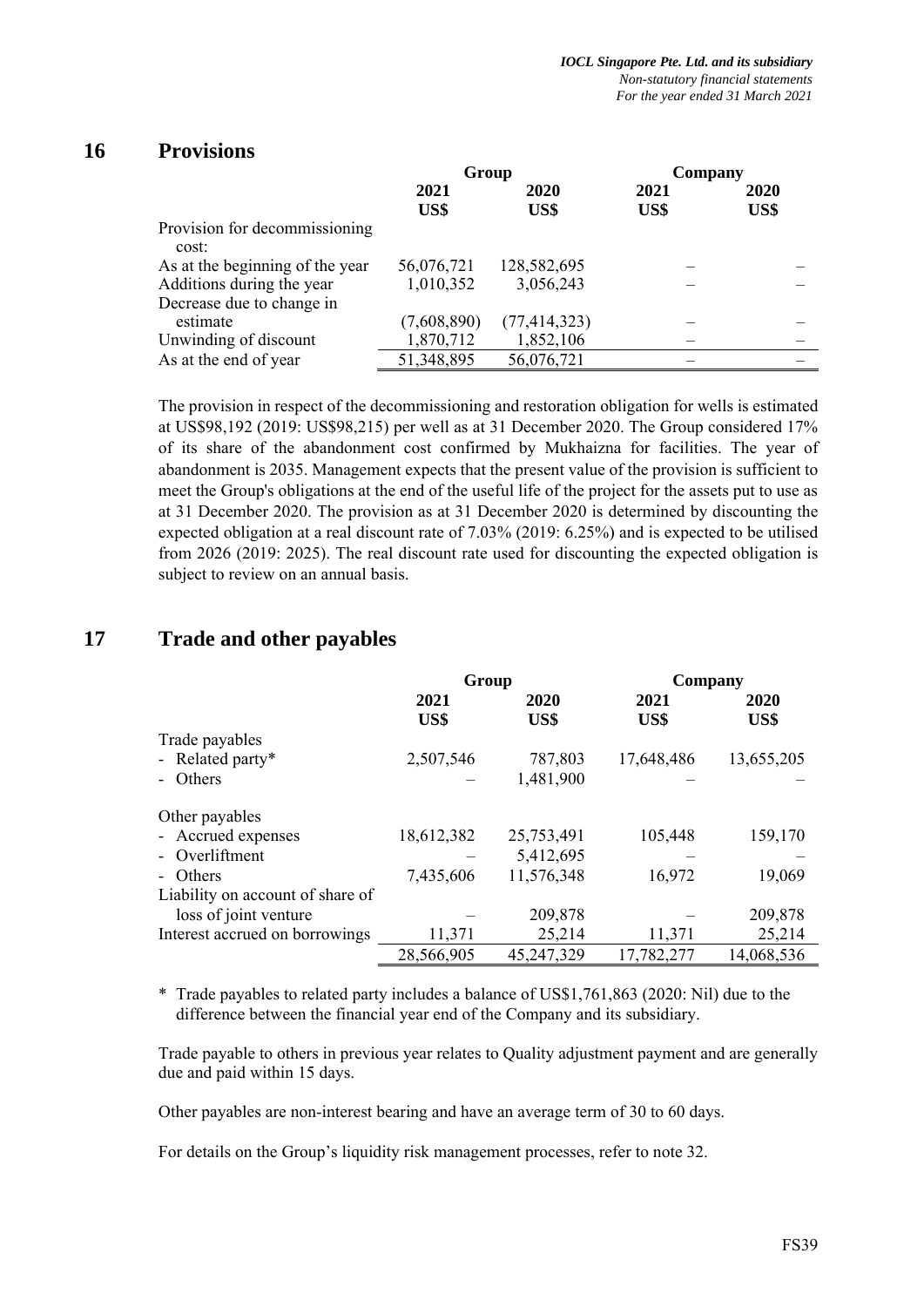## **18 Revenue from contracts with customers**

|                   | Group        |              |  |
|-------------------|--------------|--------------|--|
|                   | 2021<br>US\$ | 2020<br>US\$ |  |
| Sale of crude oil | 175,834,062  | 310,792,259  |  |
| Sale of services  | 57,600       |              |  |
|                   | 175,891,662  | 310,792,259  |  |

#### **Timing of revenue recognition**

Revenue from sale of crude oil is recognised at a point in time at the time of delivery and issue of bill of lading.

Revenue from sale of services is recognised over time with the amount to which the Group has a right to invoice.

|                             | Group       |              |  |
|-----------------------------|-------------|--------------|--|
|                             | 2021        | 2020         |  |
|                             | US\$        | US\$         |  |
| <b>Geographical markets</b> |             |              |  |
| Oman                        | 12,856,868  | 39, 334, 855 |  |
| United Arab Emirates (UAE)  | 162,977,194 | 271,590,594  |  |
| Singapore                   | 57,600      |              |  |
| India*                      |             | (133, 190)   |  |
|                             | 175,891,662 | 310,792,259  |  |

Further, sale to UAE region in current year also includes remaining revenue amount due to the difference between the financial year ends of the Company and its subsidiary.

Sale of services pertains to income from services provided by Group in relation to assistance to carry out operations of its Joint Venture (Urja Bharat Pte Limited) to facilitate its activities in Singapore.

\* During the previous year, US\$133,190 represents sale return from India region reflecting claim received from related party against good sold in FY19.

## **19 Cost of sales**

|                                     | Group        |               |  |
|-------------------------------------|--------------|---------------|--|
|                                     | 2021<br>US\$ | 2020<br>US\$  |  |
| Exploration and production expenses | 119,335,177  | 173, 121, 361 |  |
| Depreciation expense                | 21,323,484   | 21,689,408    |  |
| Depletion of intangible asset       | 14,315,893   | 26,162,008    |  |
| Claims*                             |              | (133, 190)    |  |
|                                     | 154,974,554  | 220,839,587   |  |
|                                     |              |               |  |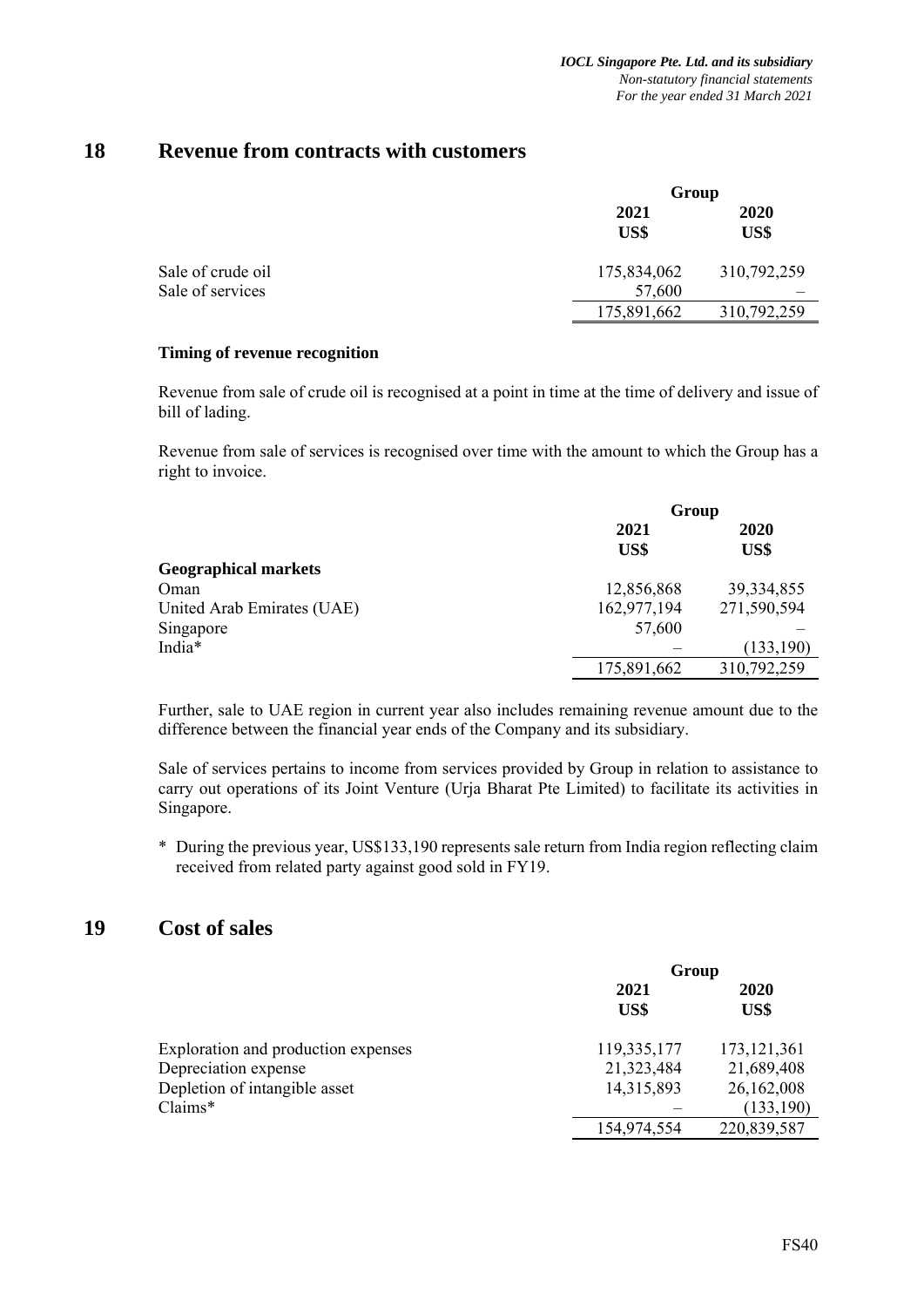\* During the previous year, US\$ 133,190 represents sale return reflecting claim received from related party against good sold in FY19.

## **20 Other operating income**

|                  | Group        |              |
|------------------|--------------|--------------|
|                  | 2021<br>US\$ | 2020<br>US\$ |
| Demurrage income |              | 122,666      |
|                  |              |              |

# **21 Administrative expenses**

|                                       | Group     |           |
|---------------------------------------|-----------|-----------|
|                                       | 2021      | 2020      |
|                                       | US\$      | US\$      |
| Legal and professional charges        | 173,562   | 179,871   |
| Audit fees                            | 115,526   | 121,806   |
| Staff costs                           | 314,753   | 565,803   |
| Rental on short term operating leases | 15,908    | 135,702   |
| Depreciation                          | 544,037   | 376,090   |
| Others                                | 33,292    | 38,762    |
|                                       | 1,197,078 | 1,418,034 |
| <b>Staff costs</b>                    |           |           |
| Wages, salaries and allowances        | 313,508   | 558,553   |
| Other expenses                        | 1,245     | 7,250     |
|                                       | 314,753   | 565,803   |
|                                       |           |           |

Included in staff costs are costs recharged by Holding Company amounting to US\$70,633 (2020: US\$106,374).

## **22 Other operating expenses**

|                                   | Group        |              |  |
|-----------------------------------|--------------|--------------|--|
|                                   | 2021<br>US\$ | 2020<br>US\$ |  |
| Demurrage expense - Related party |              | 122,666      |  |
| Net foreign exchange loss         | 37,369       |              |  |
|                                   | 37,369       | 122,666      |  |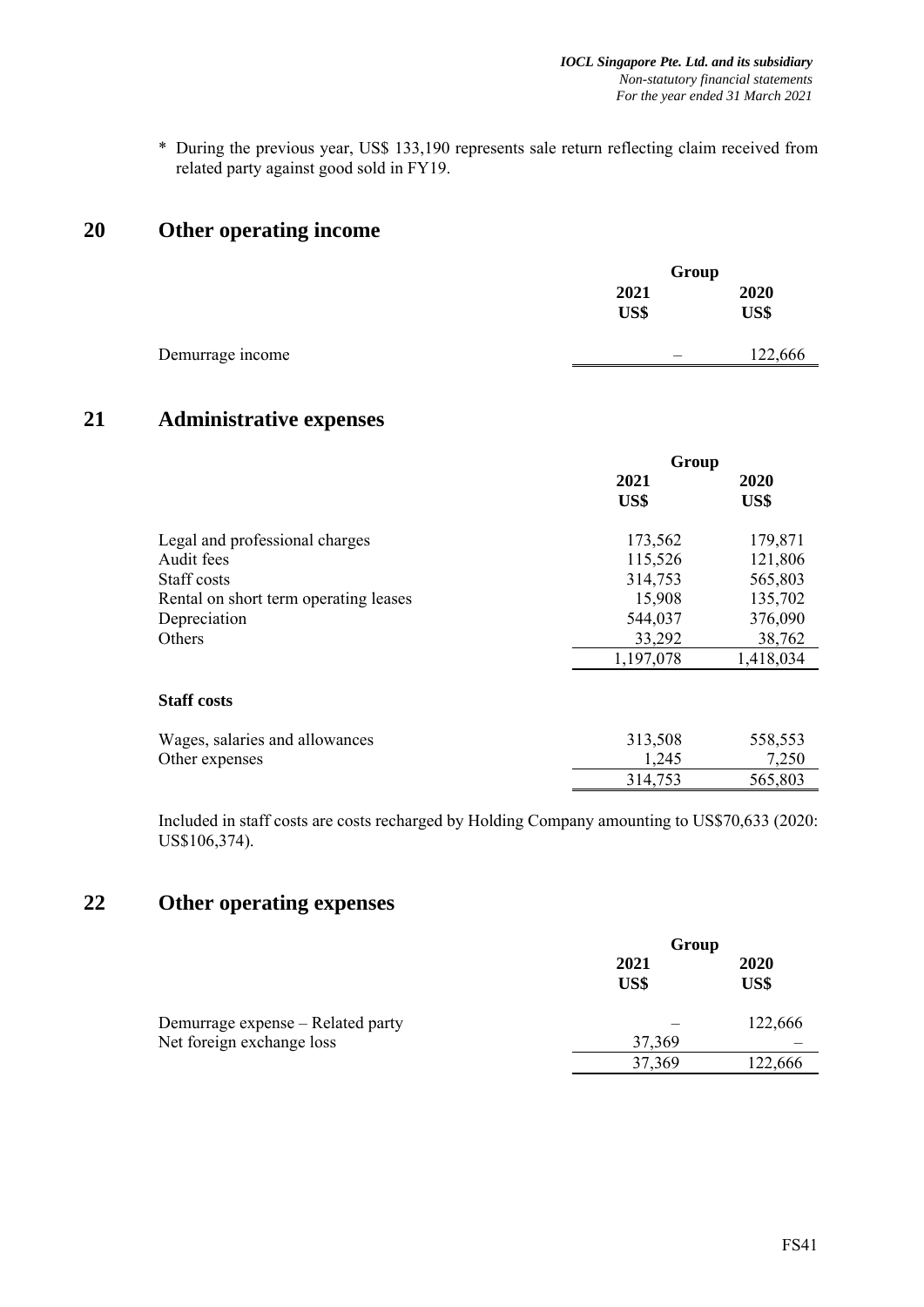## **23 Finance costs**

|                                                    | Group     |            |  |
|----------------------------------------------------|-----------|------------|--|
|                                                    | 2021      | 2020       |  |
|                                                    | US\$      | US\$       |  |
| Interest expense on bank borrowings                | 2,610,499 | 8,409,297  |  |
| Interest on lease liabilities (Note 29)            | 3,726     | 402        |  |
| <b>Total interest expense</b>                      | 2,614,225 | 8,409,699  |  |
| Guarantee fees to related party                    | 701,111   | 754,028    |  |
| Amortisation of bank borrowing transaction costs   | 942,442   | 944,673    |  |
| Commitment fee                                     |           | 49,583     |  |
| Bank charges                                       | 1,925     | 4,330      |  |
| Unwinding of discount on decommissioning provision | 1,870,712 | 1,852,106  |  |
|                                                    | 6,130,415 | 12,014,419 |  |

## **24 Finance income**

|                                    | Group   |           |  |
|------------------------------------|---------|-----------|--|
|                                    | 2021    | 2020      |  |
|                                    | US\$    | US\$      |  |
| <b>Interest income</b>             |         |           |  |
| - From banks                       | 547,982 | 3,332,452 |  |
| - From related parties             |         | 1,152,600 |  |
| - From others                      | 1,030   |           |  |
| - Discounting of security deposits | 391     | 34        |  |
|                                    | 549,403 | 4,485,086 |  |

## **25 Other income**

|                           | Group        |              |  |
|---------------------------|--------------|--------------|--|
|                           | 2021<br>US\$ | 2020<br>US\$ |  |
| Other income              | 3,572        |              |  |
| Net foreign exchange gain |              | 6,772        |  |
|                           | 3,572        | 6,772        |  |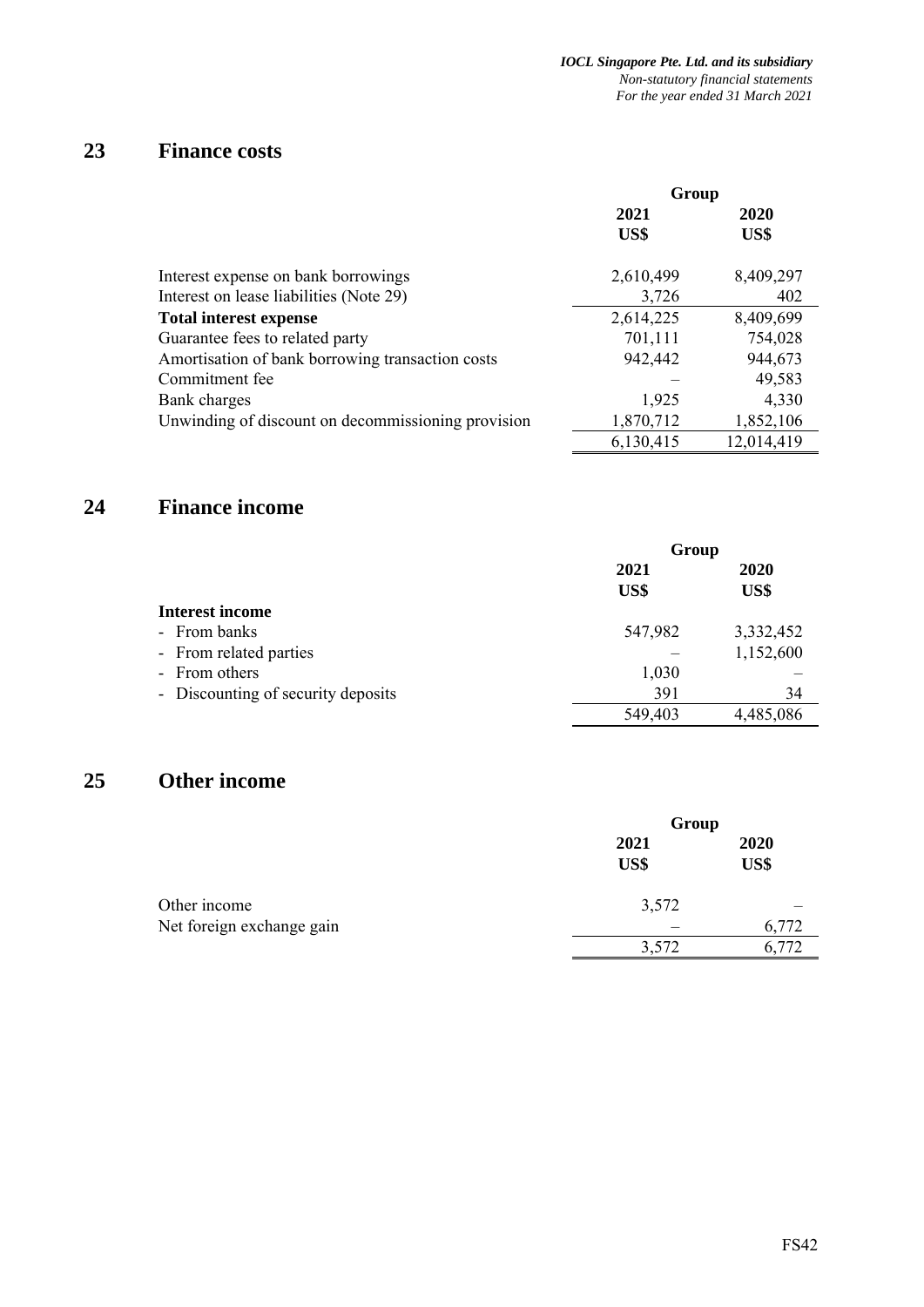# **26 Share of profit in joint venture**

|                                           | Group        |                     |  |
|-------------------------------------------|--------------|---------------------|--|
|                                           | 2021<br>US\$ | <b>2020</b><br>US\$ |  |
| Share of profit in Taas India Pte. Ltd.   | 47,933,107   | 65,516,931          |  |
| Share of profit in Vankor India Pte. Ltd. | 19,233,746   | 55,505,745          |  |
| Share of loss in Urja Bharat Pte. Limited | (2,161,739)  | (15,209,978)        |  |
|                                           | 65,005,114   | 105,812,698         |  |

# **27 Tax expense**

|                                                          | Group         |               |  |
|----------------------------------------------------------|---------------|---------------|--|
|                                                          | 2021          | 2020          |  |
|                                                          | US\$          | US\$          |  |
| <b>Current tax expense:</b>                              |               |               |  |
| Current income tax charge                                | 198,934       | 543,274       |  |
| Under/(Over) provision in previous year                  | 188           | (239, 355)    |  |
| Foreign tax - Production sharing agreement (PSA)         | 12,856,868    | 39,334,855    |  |
| <b>Deferred tax:</b>                                     |               |               |  |
| Relating to origination and reversal of temporary        |               |               |  |
| differences                                              | (3,888,660)   | 37, 305, 383  |  |
| Income tax expense reported in the statement of profit   |               |               |  |
| and loss and other comprehensive income                  | 9,167,330     | 76,944,157    |  |
| Reconciliation of effective tax rate:                    |               |               |  |
|                                                          |               |               |  |
| Profit before tax                                        | 79,110,335    | 135, 303, 239 |  |
| Income tax using Singapore tax rate at 17% (2020: 17%)   | 13,448,757    | 23,001,551    |  |
| Effect of tax rate on foreign jurisdiction and other tax |               |               |  |
| movement                                                 | (9, 237, 657) | 17,839,609    |  |
| Result of equity-accounted investee presented net of tax | (11,050,869)  | (17,988,159)  |  |
| Income not subjected to tax                              | (66)          | (191, 263)    |  |
| Non-deductible expenses                                  | 3,162,202     | 14,966,476    |  |
| Tax imposed in foreign jurisdiction                      | 12,856,868    | 39,334,855    |  |
| Tax exemptions                                           | (12,789)      | (12,679)      |  |
| Under/(Over) provision in previous year                  | 188           | (10, 562)     |  |
| Others                                                   | 696           | 4,329         |  |
|                                                          | 9,167,330     | 76,944,157    |  |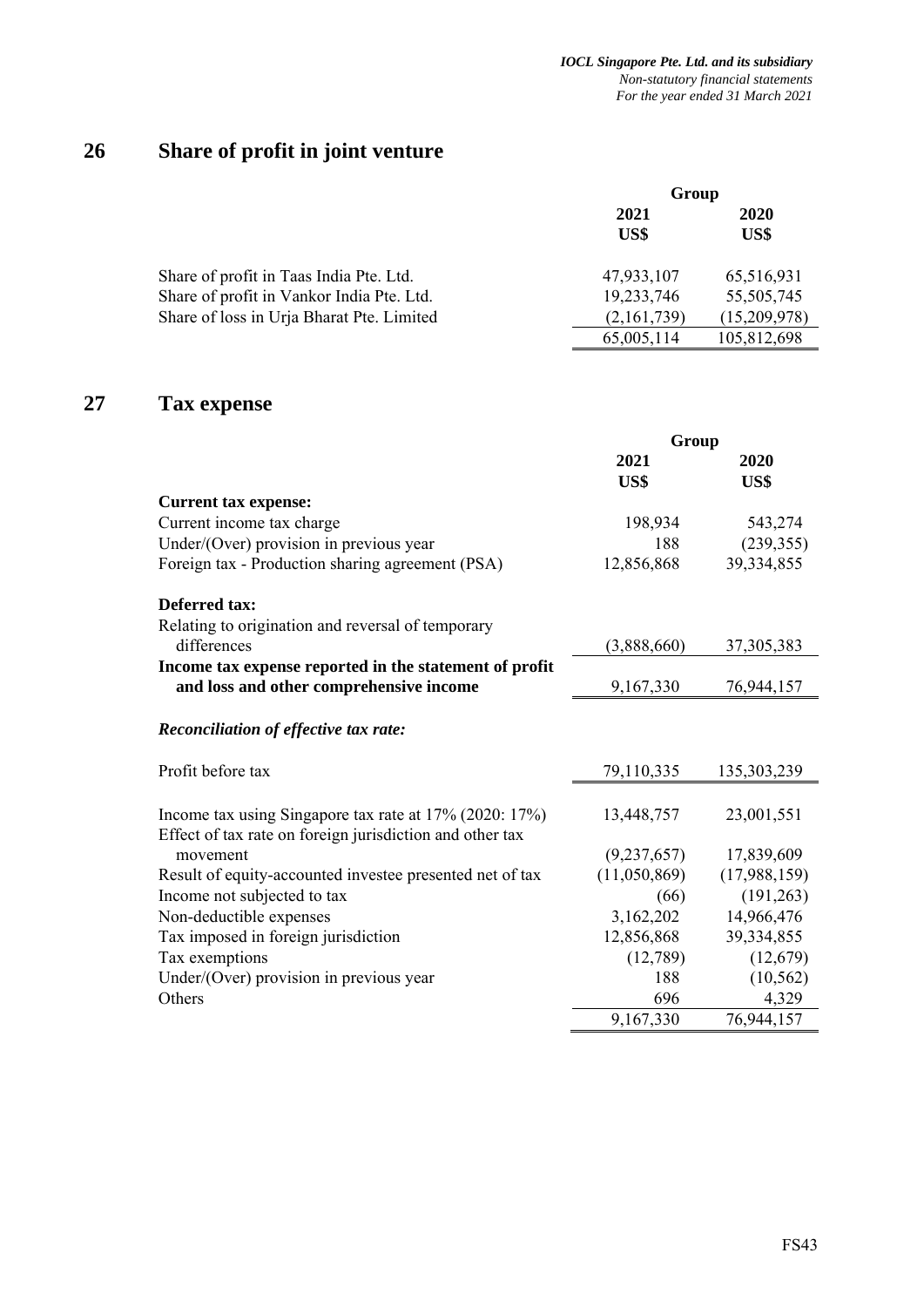|                                                                 | <b>Assets</b>  |             | <b>Liabilities</b> |                 |  |
|-----------------------------------------------------------------|----------------|-------------|--------------------|-----------------|--|
|                                                                 | 2021           | 2020        | 2021               | 2020            |  |
|                                                                 | US\$           | US\$        | US\$               | US\$            |  |
| Deferred tax assets and<br>liabilities                          |                |             |                    |                 |  |
| Group                                                           |                |             |                    |                 |  |
| Provision for decommissioning<br>and restoration                | 28,241,892     | 30,842,222  |                    |                 |  |
|                                                                 |                |             |                    |                 |  |
| Lease liability                                                 | 42,935         | 44,691      |                    |                 |  |
| Other items                                                     | 4,539,501      | 2,976,982   | (985, 046)         | (11, 272, 131)  |  |
| Property, plant and equipment<br>and construction in progress   |                |             | (129, 370, 288)    | (124,008,165)   |  |
| Right of use asset                                              |                |             | (42, 718)          | (45,982)        |  |
| Deferred tax assets/(liabilities)                               | 32,824,328     | 33,863,895  | (130, 398, 052)    | (135, 326, 278) |  |
| Net deferred tax (liabilities)                                  |                |             | (97, 573, 724)     | (101, 462, 383) |  |
|                                                                 |                |             |                    |                 |  |
|                                                                 |                |             |                    |                 |  |
|                                                                 | <b>Benefit</b> |             |                    | <b>Expense</b>  |  |
|                                                                 | 2021           | 2020        | 2021               | 2020            |  |
|                                                                 | US\$           | US\$        | US\$               | US\$            |  |
| Statement of profit and loss and<br>other comprehensive income: |                |             |                    |                 |  |
| Property, plant and equipment                                   |                |             |                    |                 |  |
| and construction in progress                                    |                | (3,803,426) | 5,362,123          |                 |  |
| Lease liability                                                 |                | (44, 691)   | 1,756              |                 |  |
| Provision for decommissioning                                   |                |             |                    |                 |  |
| and restoration                                                 |                |             | 2,600,331          | 39,877,684      |  |
| Right of use asset                                              | (3,265)        |             |                    | 45,982          |  |
| Other items                                                     | (11, 849, 605) |             |                    | 1,229,834       |  |
| <b>Deferred tax</b>                                             |                |             |                    |                 |  |
| (benefit)/expense<br><b>Net Deferred tax</b>                    | (11, 852, 870) | (3,848,117) | 7,964,210          | 41,153,500      |  |

### **Reconciliation of deferred tax liabilities, net**

|                                                            | 2021<br>US\$    | 2020<br>US\$   |
|------------------------------------------------------------|-----------------|----------------|
| At the beginning of the year                               | (101, 462, 383) | (64, 157, 000) |
| Tax expense during the period recognised in profit or loss | 3,888,659       | (37,305,383)   |
| As at the end of the year                                  | (97, 573, 724)  | (101,462,383)  |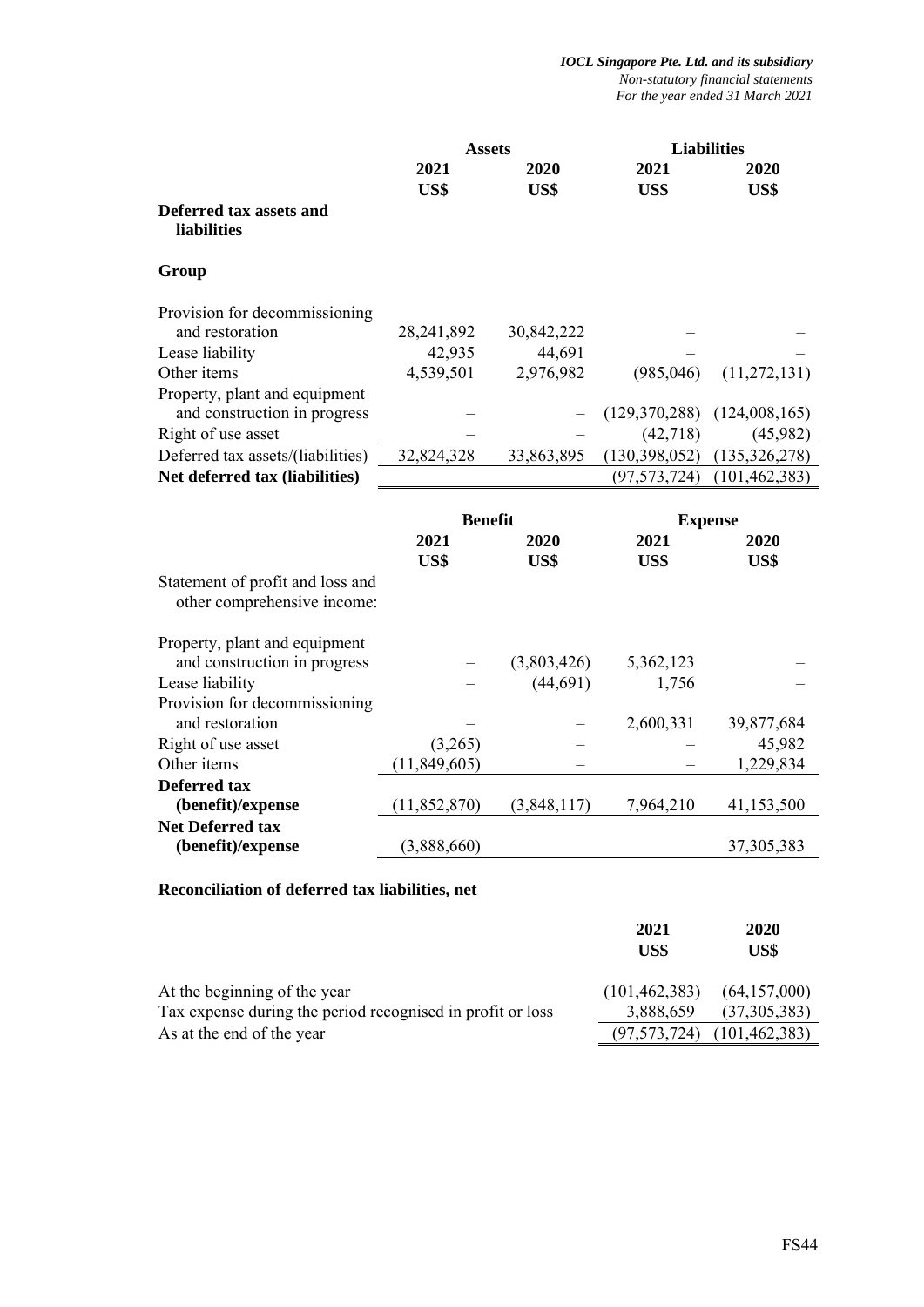#### **28Related party disclosures**

The following significant balances and transactions between the Group and its related parties took place during the year at terms agreed between the parties:

#### **(a) Related parties where control exists**

Holding company Indian Oil Corporation Limited

#### **(b) Related parties with whom transactions have taken place during the year**

| Holding company   | Indian Oil Corporation Limited                                            |
|-------------------|---------------------------------------------------------------------------|
| Fellow subsidiary | IndOil Montney Ltd. (Subsidiary of IndOil Global B.V., Netherlands)       |
| Joint Ventures    | Taas India Pte. Ltd., Vankor India Pte. Ltd. and Uria Bharat Pte. Limited |

|                                               |                                 | <b>Indian Oil Corporation</b> |                                |                              |                          |                                |            |                                  |                          |                                    |                          | <b>Key Management</b>    |                          |                            |
|-----------------------------------------------|---------------------------------|-------------------------------|--------------------------------|------------------------------|--------------------------|--------------------------------|------------|----------------------------------|--------------------------|------------------------------------|--------------------------|--------------------------|--------------------------|----------------------------|
|                                               | 2021                            | Limited<br>2020               | 2021                           | Taas India Pte. Ltd.<br>2020 | 2021                     | Vankor India Pte. Ltd.<br>2020 | 2021       | Uria Bharat Pte. Limited<br>2020 | 2021                     | <b>IndOil Montney Ltd.</b><br>2020 | Personnel<br>2021        | 2020                     | 2021                     | <b>Group total</b><br>2020 |
|                                               | US\$                            | US\$                          | US\$                           | US\$                         | US\$                     | US\$                           | US\$       | US\$                             | US\$                     | US\$                               | US\$                     | US\$                     | US\$                     | US\$                       |
| <b>Transactions during</b><br>the year        |                                 |                               |                                |                              |                          |                                |            |                                  |                          |                                    |                          |                          |                          |                            |
| (Refund)/Sale of crude oil                    | $\hspace{0.1mm}-\hspace{0.1mm}$ | (133, 190)                    |                                |                              |                          |                                |            |                                  |                          |                                    |                          |                          |                          | (133, 190)                 |
| Sale of services                              |                                 |                               | -                              | $\overline{\phantom{0}}$     | -                        | -                              | 57,600     | $\overline{\phantom{0}}$         | $\overline{\phantom{0}}$ |                                    | -                        | $\overline{\phantom{a}}$ | 57,600                   |                            |
| Demurrage Fees                                | $\qquad \qquad -$               | 122,666                       | $\qquad \qquad \longleftarrow$ |                              | -                        | -                              |            |                                  |                          |                                    |                          |                          |                          | 122,666                    |
| Guarantee commission                          | 701,111                         | 754,028                       | $\qquad \qquad \longleftarrow$ | -                            | -                        | -                              | -          | $\overline{\phantom{0}}$         | $\overline{\phantom{0}}$ |                                    | $\sim$                   | $\overline{\phantom{m}}$ | 701,111                  | 754,028                    |
| Legal and professional charges                | 16,033                          |                               |                                |                              |                          |                                |            |                                  |                          |                                    |                          | $\overline{\phantom{0}}$ | 16,033                   |                            |
| Staff cost                                    | 70,633                          | 106,374                       | -                              |                              |                          |                                | -          |                                  | $\overline{\phantom{0}}$ |                                    |                          | $\overline{\phantom{a}}$ | 70,633                   | 106,374                    |
| Directors fees                                | $\overline{\phantom{a}}$        |                               |                                |                              |                          |                                |            | $\overline{\phantom{0}}$         | $\equiv$                 | $\qquad \qquad -$                  | 14,926                   | 8,200                    | 14,926                   | 8,200                      |
| Dividend income                               | $\overline{\phantom{m}}$        | $-$                           | 17,492,591                     | $-$                          | 60,300,000               | 8,375,000                      | -          | $\overline{\phantom{m}}$         | $\overline{\phantom{m}}$ | $\overline{\phantom{m}}$           | $\sim$                   | $\qquad \qquad =$        | 77,792,591               | 8,375,000                  |
| Interim dividend declared but not             |                                 |                               |                                |                              |                          |                                |            |                                  |                          |                                    |                          |                          |                          |                            |
| paid                                          | $\overline{\phantom{a}}$        | 70,000,000                    | $\qquad \qquad \longleftarrow$ |                              |                          |                                |            |                                  |                          |                                    |                          |                          | $\overline{\phantom{a}}$ | 70,000,000                 |
| Interim dividend declared and paid 40,000,000 |                                 |                               | $\overline{\phantom{a}}$       |                              | $\overline{\phantom{a}}$ |                                |            |                                  |                          |                                    |                          |                          | 40,000,000               | $\overline{\phantom{a}}$   |
| Interest income                               | $\overline{\phantom{a}}$        | -                             | $\overline{\phantom{0}}$       | 124,924                      | $\overline{\phantom{a}}$ |                                |            |                                  | $\overline{\phantom{m}}$ | 27,676                             | $\sim$                   |                          | $\overline{\phantom{a}}$ | 1,152,600                  |
| Loans repaid by                               | -                               | -                             | -                              | 23, 101, 265                 | $\overline{\phantom{m}}$ | 6,285,940                      | -          |                                  | $\overline{\phantom{m}}$ | 8,000,000                          | $\overline{\phantom{a}}$ |                          | $\overline{\phantom{0}}$ | 37,387,205                 |
| Loans given to                                |                                 |                               |                                |                              |                          |                                |            |                                  | $\equiv$                 | 8,000,000                          | $\overline{\phantom{a}}$ |                          | -                        | 8,000,000                  |
| Investment in joint venture                   |                                 |                               |                                |                              |                          | -                              | 17,500,000 | 9,400,000                        |                          |                                    |                          | $\qquad \qquad =$        | 17,500,000               | 9,400,000                  |
| <b>Outstanding balances</b>                   |                                 |                               |                                |                              |                          |                                |            |                                  |                          |                                    |                          |                          |                          |                            |
| Trade payable                                 | 745,683                         | 787,803                       |                                |                              |                          |                                |            |                                  |                          |                                    |                          | $\overline{\phantom{0}}$ | 745,683                  | 787,803                    |
| Dividends payable                             | $\overline{\phantom{a}}$        | 70,000,000                    |                                |                              |                          |                                |            |                                  |                          |                                    |                          |                          | -                        | 70,000,000                 |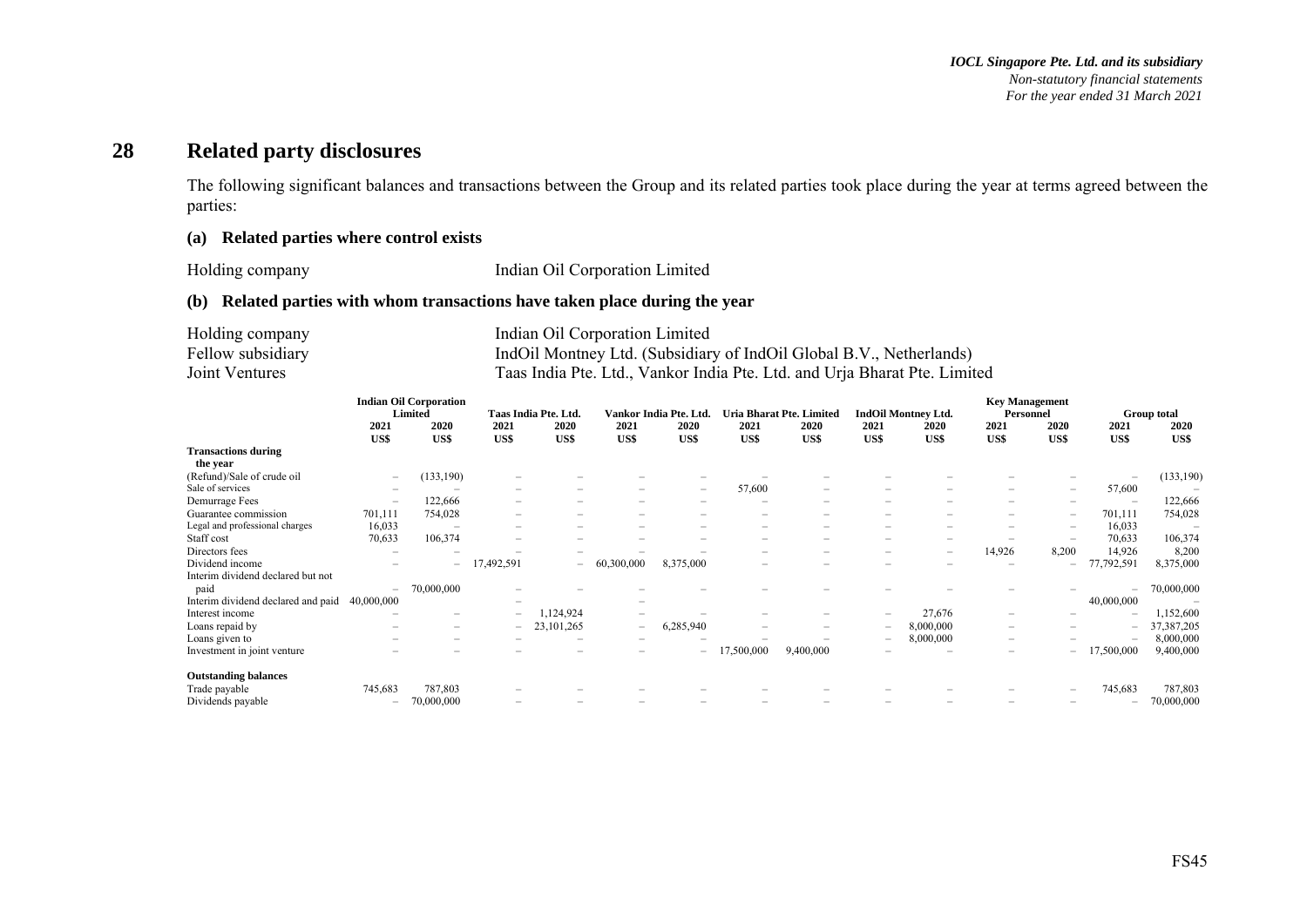#### **Terms and conditions of transactions with related parties**

The sales to and purchases from related parties are made on terms equivalent to those that prevail in arm's length transactions. Outstanding balances at the year-end are unsecured and interest free and settlement occurs in cash.

#### **Loan to joint ventures**

The loans to joint ventures were unsecured and interest free. The loan was repaid in full during the year ended on 31 March 2020.

#### **Dividend**

The Board of Directors in its meeting on 24 March 2021, proposed and declared an interim dividend of US\$40 million.

#### **29 Leases**

The Group leases office and employee accommodation facilities. The leases typically run for a period of 2 years, with an option to renew the lease after that date for a further period of 1-2 years. The Group's obligations under its leases are secured by the lessor's title to the leased assets. Generally, the Group is restricted from assigning and subleasing the leased assets. The lease contracts that include extension options are further discussed below.

#### **Right-of-use assets**

Set out below are the carrying amounts of right-of-use assets recognised and the movements during the year:

|                                | 2021       | 2020      |
|--------------------------------|------------|-----------|
|                                | US\$       | US\$      |
| At 1 April                     | 270,484    |           |
| Additions                      | 130,353    | 281,972   |
| Depreciation expense           | (149, 557) | (11, 488) |
| At 31 March                    | 251,280    | 270,484   |
| <b>Lease liability</b>         |            |           |
| At 1 April                     | 262,887    |           |
| Additions                      | 130,141    | 281,149   |
| Accretion of interest          | 3,726      | 402       |
| Payments                       | (151,797)  | (12,700)  |
| Adjustment for rent concession | (3,572)    |           |
| Foreign exchange difference    | 11,170     | (5,964)   |
| At 31 March                    | 252,555    | 262,887   |
|                                |            |           |
| Current                        | 198,641    | 135,698   |
| Non-current                    | 53,914     | 127,189   |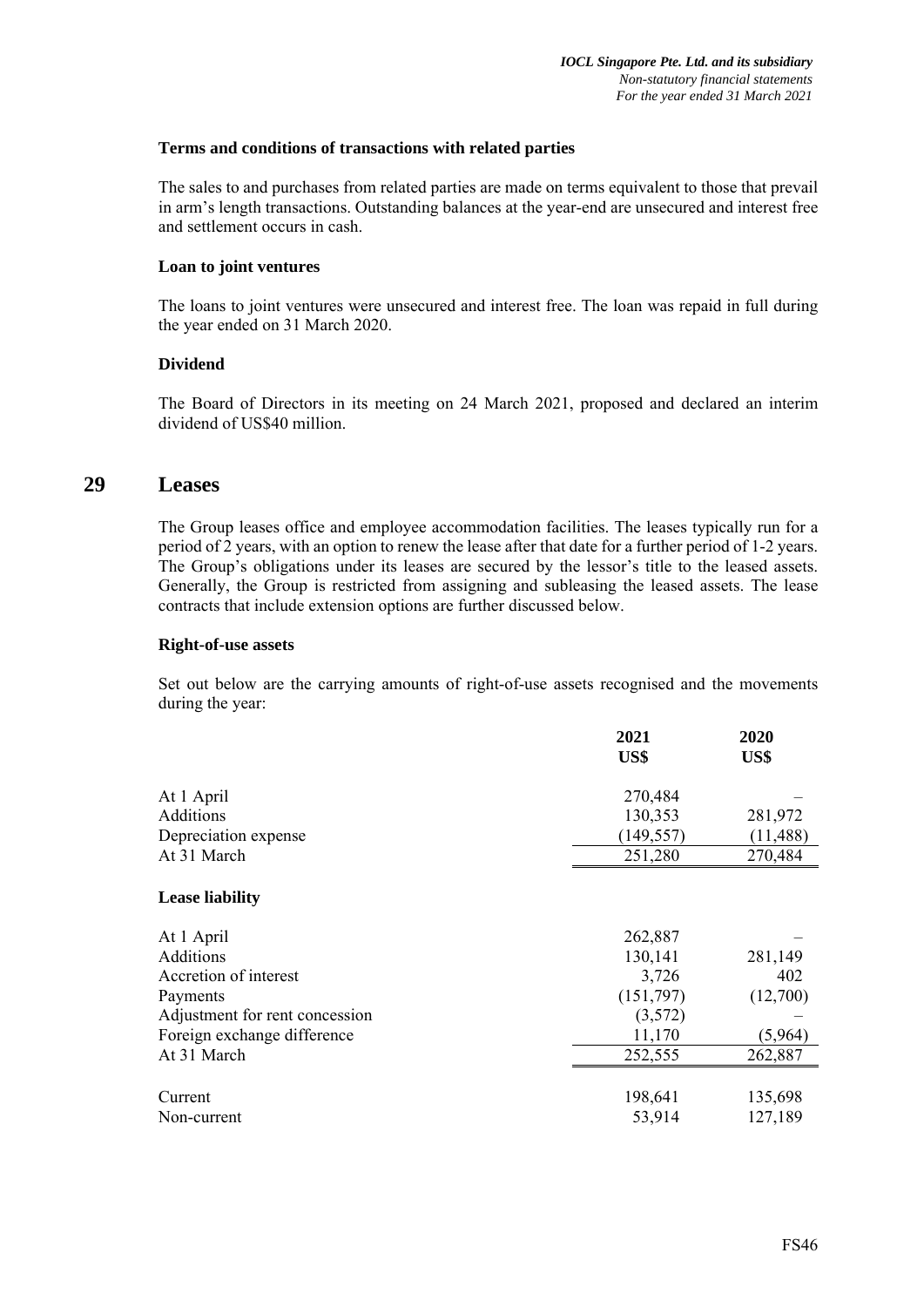The following are the amounts recognised in profit or loss:

|                                                 | For the year ended 31 March |         |  |
|-------------------------------------------------|-----------------------------|---------|--|
|                                                 | 2021                        | 2020    |  |
|                                                 | US\$                        | US\$    |  |
| Depreciation expense of right-of-use assets     | 149,557                     | 11,488  |  |
| Interest expense on lease liabilities (Note 23) | 3,726                       | 402     |  |
| Expense relating to short-term leases           | 76,547                      | 264,709 |  |
| Variable lease payments                         | 15,907                      | 10,004  |  |
|                                                 | 245,737                     | 286,603 |  |

The Group leases office and employee accommodation facilities that include extension options. These options are negotiated by management and align with the Group's business needs. Management exercises significant judgement in determining whether these extension options are reasonably certain to be exercised.

The following are the undiscounted potential future rental payments relating to periods following the exercise date of extension options that are not included in the lease term:

| <b>Within five</b> |                      |
|--------------------|----------------------|
| years<br>US\$      | <b>Total</b><br>US\$ |
| 359,352            | 359,352              |
| 415,555            | 415,555              |
|                    |                      |

## **30 Financial instruments**

#### **Accounting classifications**

| <b>Note</b> | $FVOCI-$<br>equity<br>instruments<br>US\$ | cost<br>US\$ | <b>Other</b><br>financial<br><b>liabilities</b><br>US\$ | <b>Total</b><br>US\$                |
|-------------|-------------------------------------------|--------------|---------------------------------------------------------|-------------------------------------|
|             |                                           |              |                                                         |                                     |
| 9           | 22,038,000                                |              |                                                         | 22,038,000                          |
|             |                                           |              |                                                         |                                     |
| 12          |                                           |              |                                                         | 17,045,627                          |
| 13          |                                           | 26, 291, 232 |                                                         | 26,291,232                          |
| 10          |                                           | 18,196,487   |                                                         | 18,196,487                          |
|             | 22,038,000                                | 61,533,346   |                                                         | 83,571,346                          |
|             |                                           |              |                                                         |                                     |
| 15          |                                           |              |                                                         | $(259, 331, 659)$ $(259, 331, 659)$ |
| 17          |                                           |              |                                                         | $(28, 566, 905)$ $(28, 566, 905)$   |
|             |                                           |              |                                                         | (287, 898, 564)                     |
|             |                                           |              | 17,045,627                                              | At amortised<br>(287,898,564)       |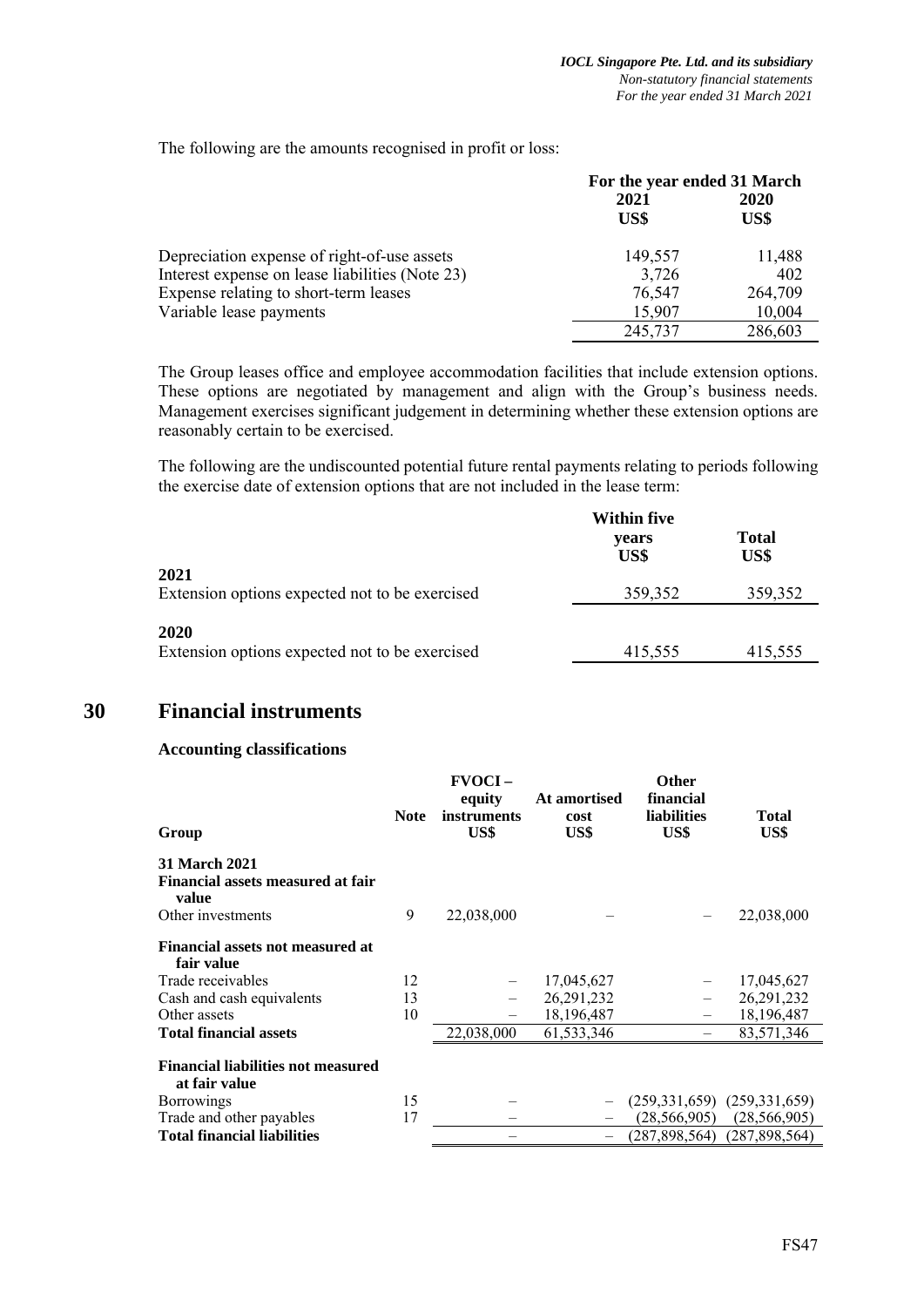| Group                                                      | <b>Note</b> | <b>FVOCI-</b><br>equity<br>instruments<br>US\$ | At amortised<br>cost<br>US\$ | <b>Other</b><br>financial<br>liabilities<br>US\$ | <b>Total</b><br>US\$                |
|------------------------------------------------------------|-------------|------------------------------------------------|------------------------------|--------------------------------------------------|-------------------------------------|
| <b>31 March 2020</b>                                       |             |                                                |                              |                                                  |                                     |
| Financial assets measured at fair<br>value                 |             |                                                |                              |                                                  |                                     |
| Other investments                                          | 9           | 20,075,360                                     |                              |                                                  | 20,075,360                          |
| Financial assets not measured at<br>fair value             |             |                                                |                              |                                                  |                                     |
| Trade receivables                                          | 12          |                                                | 12,984,372                   |                                                  | 12,984,372                          |
| Cash and cash equivalents                                  | 13          |                                                | 85,365,929                   |                                                  | 85,365,929                          |
| Other assets                                               | 10          | $\qquad \qquad -$                              | 66,502,227                   |                                                  | 66,502,227                          |
| <b>Total financial assets</b>                              |             | 20,075,360                                     | 164,852,528                  |                                                  | 184,927,888                         |
| <b>Financial liabilities not measured</b><br>at fair value |             |                                                |                              |                                                  |                                     |
| <b>Borrowings</b>                                          | 15          |                                                |                              |                                                  | $(278, 421, 096)$ $(278, 421, 096)$ |
| Trade and other payables                                   | 17          |                                                |                              |                                                  | $(45,247,329)$ $(45,247,329)$       |
| Dividends payable                                          |             |                                                |                              | (70,000,000)                                     | (70,000,000)                        |
| <b>Total financial liabilities</b>                         |             |                                                |                              | (393,668,425)                                    | (393,668,425)                       |

### **31 Fair value measurement**

Set out below is a comparison by class of the carrying amounts and fair value of the Group's financial instruments, other than those with carrying amounts that are reasonable approximations of fair values.

|                                  |             | Carrying value as at<br>31 March |            | Fair value as at<br>31 March |            |
|----------------------------------|-------------|----------------------------------|------------|------------------------------|------------|
|                                  | <b>Note</b> | 2021                             | 2020       | 2021                         | 2020       |
| <b>Group and Company</b>         |             | US\$                             | US\$       | US\$                         | US\$       |
| <b>Financial assets measured</b> |             |                                  |            |                              |            |
| at fair value                    |             |                                  |            |                              |            |
| Other investments                |             | 22,038,000                       | 20,075,360 | 22,038,000                   | 20,075,360 |

The carrying amounts of financial assets and liabilities held at amortised cost are assumed to approximate their fair values because of the short period to maturity.

The carrying amounts of other assets (non-current) and borrowings (non-current) with maturity of more than one year approximate their fair values as the effect of discounting is insignificant.

The fair value of the financial assets and liabilities is included at the amount at which the instrument could be exchanged in a current transaction between willing parties, other than in a forced or liquidation sale. The following methods and assumptions were used to estimate the fair values: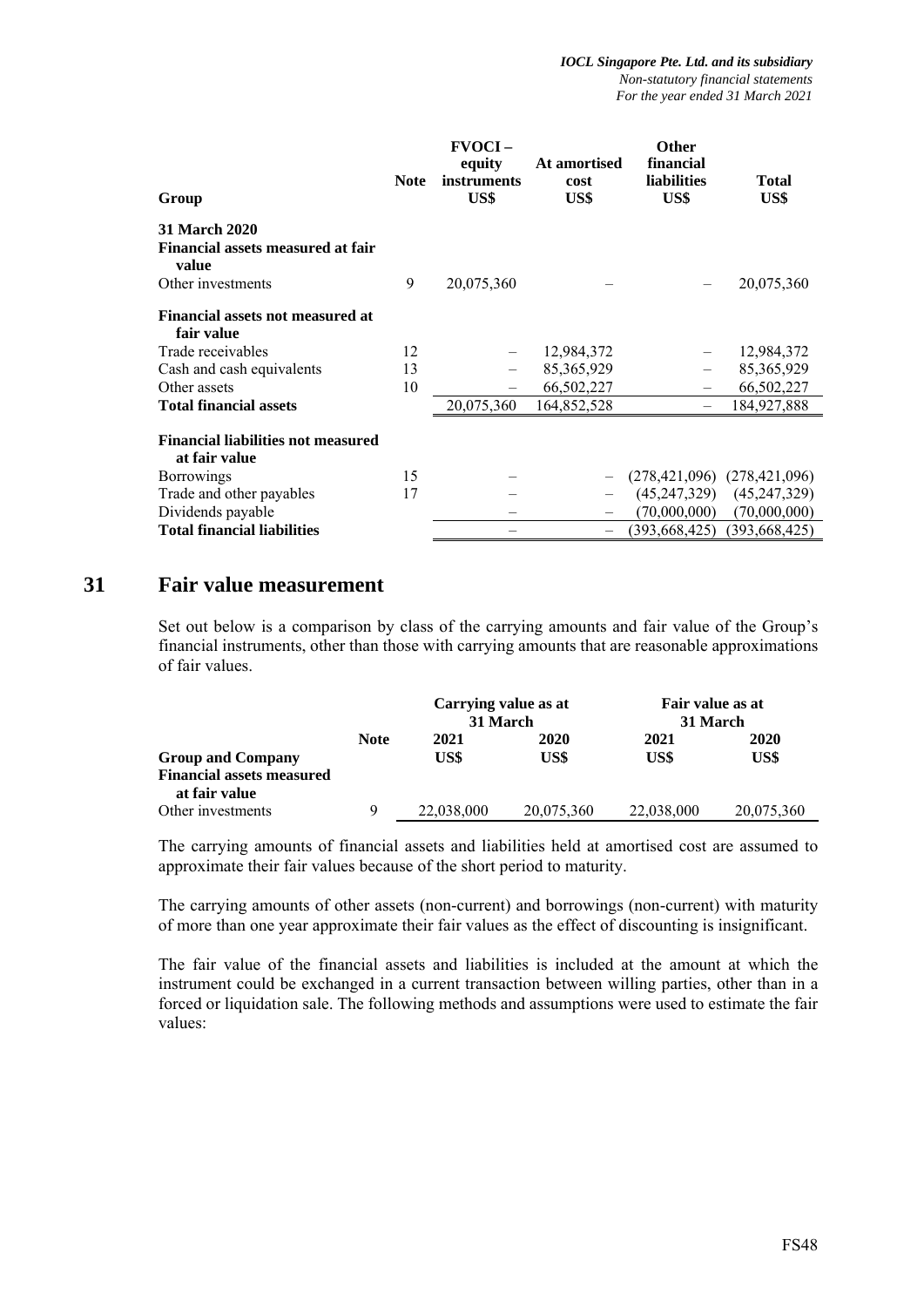#### **Equity investments**

The fair value of the non-listed equity investment in Lanzatech have been estimated using income approach of valuation based on Option Pricing Model (OPM) (2020: Option Pricing Model). The valuation requires management to make certain assumptions about the date of liquidity and volatility. The probabilities of the various estimates within the range can be reasonably assessed and are used in management's estimate of fair value for investment in Lanzatech.

The fair value of this investment was categorised as Level 3 at 31 March 2021 (2020: Level 3). This was because the lowest level input (volatility) that is significant to the fair value measurement is unobservable.

#### **Description of significant unobservable inputs to valuation:**

The significant unobservable inputs used in the fair value measurements categorised within Level 3 of the fair value hierarchy, together with a quantitative sensitivity analysis as at 31 March are shown below:

|                                                                                   | Valuation<br><b>Technique</b> | <b>Significant</b><br>unobservable<br>inputs | <b>Value</b> | <b>Change</b>              | Sensitivity of the inputs to fair<br>value                                   |
|-----------------------------------------------------------------------------------|-------------------------------|----------------------------------------------|--------------|----------------------------|------------------------------------------------------------------------------|
| As at 31 March 2021<br>Non listed equity investments Black Scholes                |                               | Equity                                       |              | 1% increase                | Decrease in fair value by \$48,000                                           |
| – Lanzatech                                                                       | <b>OPM</b>                    | Volatility                                   | 57.90%       | 1% decrease                | Increase in fair value by \$48,000                                           |
|                                                                                   |                               | Expected time<br>to liquidity<br>event       | 3 years      | $+1$ year<br>-1 year       | Decrease in fair value by \$121,000<br>Increase in fair value by \$217,000   |
| As at 31 March 2020<br>Non listed equity investments Black Scholes<br>- Lanzatech | <b>OPM</b>                    | Equity<br>Volatility                         | 26.40%       | 1% increase<br>1% decrease | Decrease in fair value by \$124,230<br>Increase in fair value by \$126,376   |
|                                                                                   |                               | Expected time<br>to liquidity<br>event       | 3 years      | $+1$ year<br>-1 year       | Decrease in fair value by \$982,210<br>Increase in fair value by \$1,389,313 |

#### **Fair value hierarchy**

This section explains the judgements and estimates made in determining the fair values of the financial instruments that are recognised and measured at fair value.

The Group categorises fair value measurements using a fair value hierarchy that is dependent on the valuation inputs used as follows:

- Level  $1 -$  Quoted (unadjusted) market prices in active markets for identical assets or liabilities.
- Level 2 Valuation techniques for which the lowest level input that is significant to the fair value measurement is directly or indirectly observable.
- Level 3 Valuation techniques for which the lowest level input that is significant to the fair value measurement is unobservable.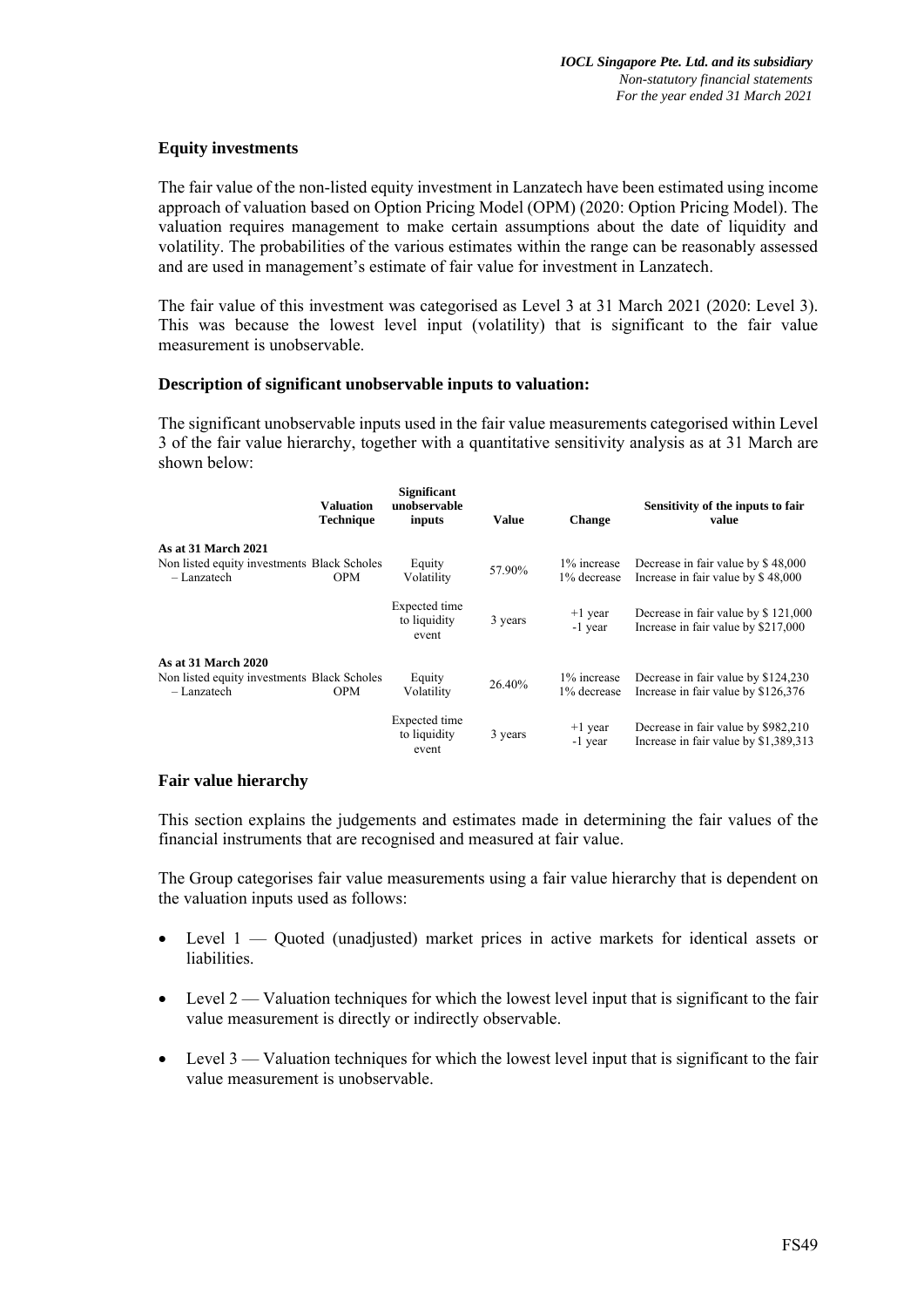Fair value measurements that use inputs of different hierarchy levels are categorised in its entirety in the same level of the fair value hierarchy as the lowest level input that is significant to the entire measurement.

Other investments are classified within Level 3 of the fair value measurement hierarchy (2020: Level 3).

The following table shows a reconciliation from the opening balances to the ending balances for Level 3 fair values:

|                       | <b>Equity investment at FVOCI</b> |              |  |  |
|-----------------------|-----------------------------------|--------------|--|--|
|                       | 2021<br>US\$                      | 2020<br>US\$ |  |  |
| At 1 April            | 20,075,360                        |              |  |  |
| Transfer from level 2 |                                   | 20,075,360   |  |  |
| Fair value change     | 1,962,640                         |              |  |  |
| At 31 March           | 22,038,000                        | 20,075,360   |  |  |

The Group recognises transfers into and transfers out of fair value hierarchy levels as at the end of the reporting period.

### **32 Financial risk management**

The Group has exposure to the following risks from financial instruments:

- Market risk;
- Credit risk; and
- Liquidity risk.

#### **Risk management framework**

The Group's Board of Directors has overall responsibility for the establishment and oversight of the Group's risk management framework. Review of proposed investments and compliance with target asset allocations is monitored by the Board of Directors on a regular basis.

#### **Market risk**

Market risk is the risk that changes in market prices such as interest rates, foreign exchange rates, other price changes will affect the Group's income or the fair value of its holdings of financial instruments.

The Group's strategy for the management of market risk is driven by the Group's investment objective of making investments in income generating assets in target markets. Market risks are monitored regularly by the Board of Directors in accordance with the policies and procedures in place.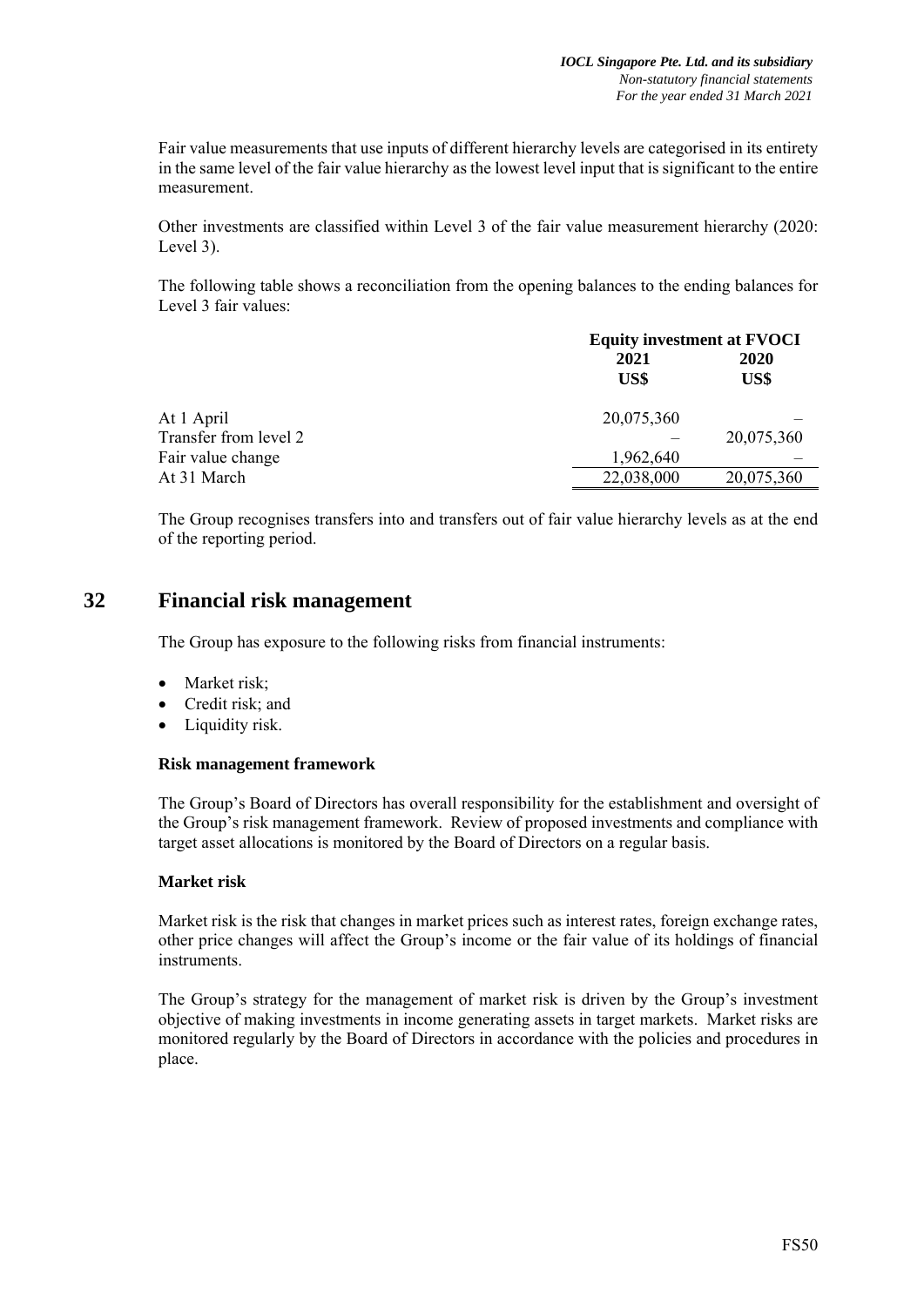#### **Interest rate risk**

The Group's interest rate risk arises mainly from borrowings. Bank borrowings with variable interest rates expose the Group to interest rate risk.

#### **Interest rate sensitivity**

The following table demonstrates the sensitivity to a reasonably possible change in interest rates on that portion of interest bearing borrowings affected. With all other variables held constant, the Group's profit before tax is affected through the impact on floating rate borrowings, as follows.

A reasonably possible change of 50 basis points (2020: 50 basis points) in interest rates at the reporting date would have increased/(decreased) profit before tax by amounts shown below:

|                           | <b>Profit before tax</b> |                         |  |
|---------------------------|--------------------------|-------------------------|--|
|                           | <b>Increase</b><br>US\$  | <b>Decrease</b><br>US\$ |  |
| <b>At 31 March 2021</b>   |                          |                         |  |
| Variable-rate instruments | (1,301,015)              | 1,301,015               |  |
|                           |                          |                         |  |
| <b>At 31 March 2020</b>   |                          |                         |  |
| Variable-rate instruments | (1,400,107)              | 1,400,107               |  |

The Group periodically reviews its liabilities and monitors interest rate fluctuations to ensure that the exposure to interest rate risk is within acceptable levels.

#### **Currency risk**

Currency risk is the risk that the fair value of the future cash flows of a financial instrument that will fluctuate because of changes in foreign exchange rates. The Group is not significantly exposed to the effects of changes in foreign exchange rates.

#### **Equity price risk**

The Group's investment in equity instruments are susceptible to market price risk arising from uncertainties about future values and business operations of the equity instruments. Valuation is regularly monitored by the management.

At the reporting date, the exposure to non-listed equity investments at fair value was US\$22,038,000 (2020: US\$20,075,360). Sensitivity analysis of these investments have been provided in Note 31.

#### **Commodity price risk**

The Group's exposure to commodity price risks primarily arises from its trading activities. The price of crude oil, which is a global commodity is not set by the Group and is subject to fluctuations.

The Group manages its crude oil price risk relating to its physical trading activities by entering back to back transaction on fixed margin with buyer.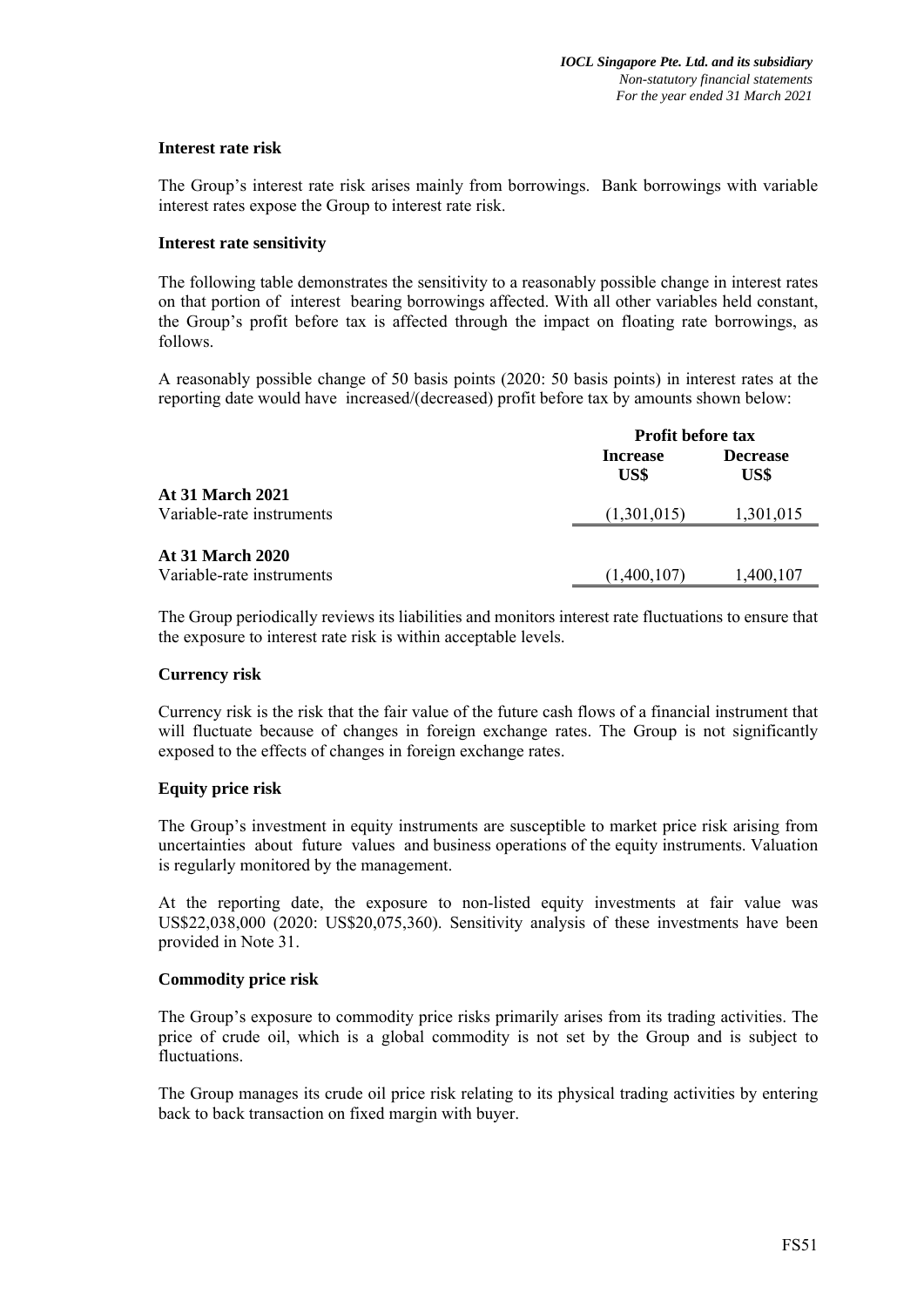#### **Credit risk**

Credit risk is the risk that a counterparty to a financial instrument will fail to discharge an obligation or commitment that it has entered into with the Group, resulting in a financial loss to the Group. It arises principally from cash and cash equivalents, trade receivable from third parties and short term deposits.

For financial assets, the Group adopts the policy of dealing only with high quality counterparties. The maximum exposure to credit risk is represented by the carrying amount of each financial asset in the statement of financial position.

Cash and cash equivalents are placed with banks and financial institutions which are regulated.

The Group's policy over credit risk is to minimise its exposure to counterparties with perceived higher risk of default by dealing only with parties that meet the credit standards laid down in the Group's risk management policies. Further, the credit risk is monitored regularly by the Board of Directors in accordance with the policies and procedures in place.

#### **Risk Management**

The Group adopts the following policy to mitigate the credit risk.

For banks and financial institutions, the Group adopts the policy of dealing with financial institutions with high credit ratings rated by independent rating agencies.

#### **Credit rating**

The Group uses the following categories of internal credit risk rating for financial assets which are subject to expected credit losses under the 3-stage general approach. These four categories reflect the respective credit risk and how the loss provision is determined for each of those categories.

| <b>Category of internal</b><br>credit rating | <b>Definition of category</b>                                                                                                                                                                                | <b>Basis for recognition of</b><br>expected credit losses |
|----------------------------------------------|--------------------------------------------------------------------------------------------------------------------------------------------------------------------------------------------------------------|-----------------------------------------------------------|
| Performing                                   | Borrower or issuer have a low risk of<br>default and a strong capacity to meet<br>contractual cash flows                                                                                                     | 12-month expected<br>credit losses                        |
| Underperforming                              | Borrower or issuer for which there is<br>a significant increase in credit risk;<br>such significant increase in credit<br>risk is presumed if interest and/or<br>principal repayment are 30 days past<br>due | Lifetime expected credit<br>losses                        |
| Non-performing                               | Interest and/or principal payment are<br>90 days past due                                                                                                                                                    | Lifetime expected credit<br>losses                        |
| Write-off                                    | Interest and/or principal repayments<br>are 120 days past due and there is no<br>reasonable expectation of recovery                                                                                          | Asset is written off                                      |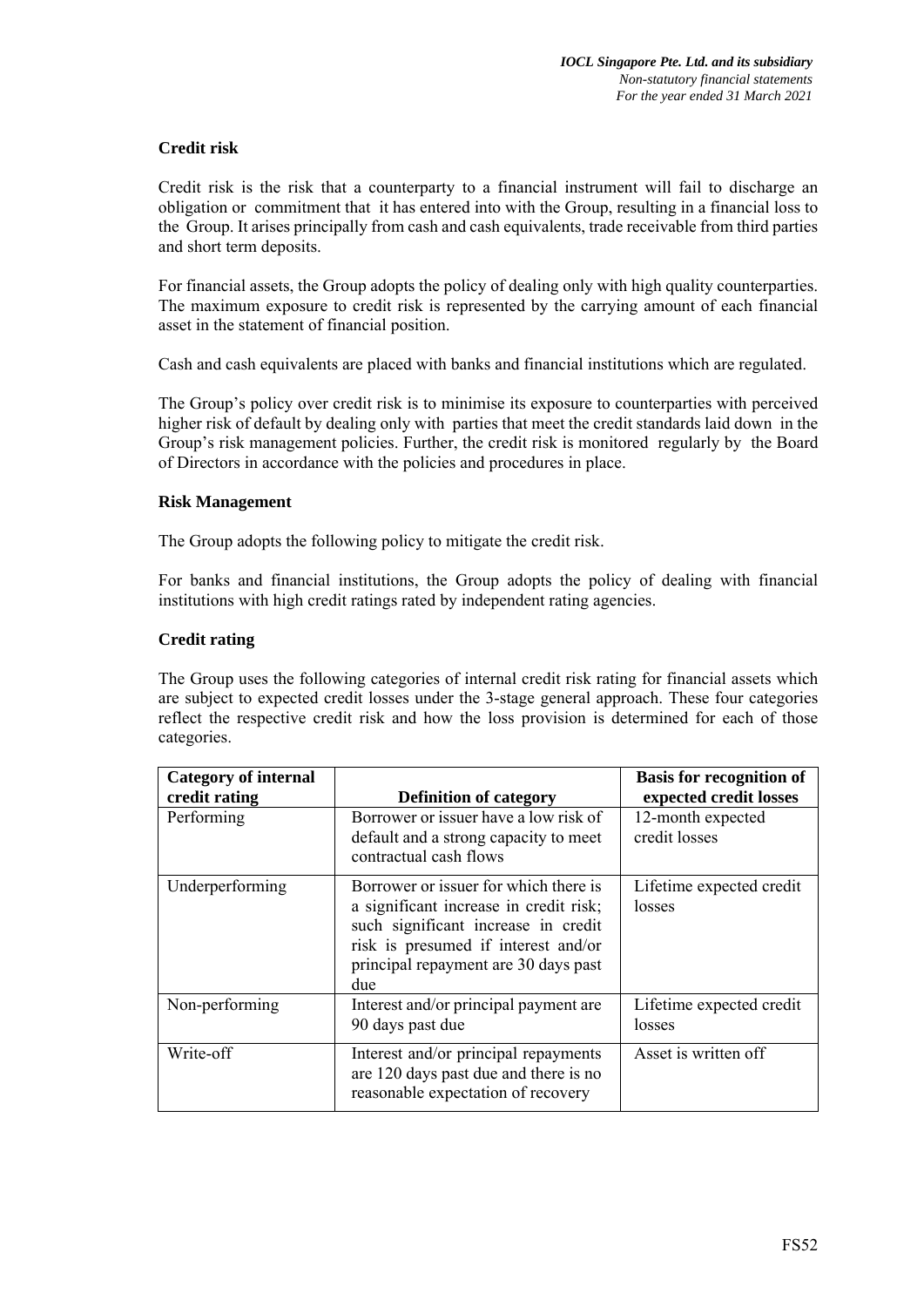#### **Impairment of financial assets**

#### **Trade receivables**

The Group has applied the simplified approach which requires expected lifetime credit losses to be recognised from initial recognition of the trade receivable. In calculating the expected credit loss rates, the Group considers historical loss rates and adjusts for forward-looking macroeconomic data.

Based on historical default rates, the Group assessed that no impairment allowance was necessary in respect of trade receivables. The majority of trade receivables were due from third parties that have good payment records with the Group.

#### **Cash and cash equivalents**

Impairment on cash and cash equivalents has been measured on the 12-month expected loss basis and reflects the short maturities of the exposures. The Group considers that its cash and cash equivalents have low credit risk based on the external credit ratings of the counterparties.

The amount of allowance on cash and cash equivalents is determined to be negligible.

#### **Liquidity risk**

Liquidity risk is the risk that the Group will encounter difficulty in meeting its commitments associated with financial liabilities. Liquidity risk may emanate from inability to sell a financial asset quickly at an amount close to its fair value.

The Group monitors the liquidity risk and maintains adequate financing and obtains support from its holding company for the Group's operations and to mitigate the effects of fluctuations in cash flows.

#### **Contractual maturity for financial liabilities**

The table below analyses the maturity profile of the financial liabilities of the Group based on contractual undiscounted cash flows:

|                          |                           | <b>Contractual cash flows</b> |                                             |                                              |                                         |
|--------------------------|---------------------------|-------------------------------|---------------------------------------------|----------------------------------------------|-----------------------------------------|
|                          | Carrying<br>value<br>US\$ | <b>Total</b><br>US\$          | <b>Between</b><br>1 and 3<br>months<br>US\$ | <b>Between</b><br>3 and 12<br>months<br>US\$ | <b>Between</b><br>1 and 5 years<br>US\$ |
| <b>At 31 March 2021</b>  |                           |                               |                                             |                                              |                                         |
| <b>Borrowings</b>        | 259, 331, 659             | (262, 346, 945)               | (574, 428)                                  | (261,718,603)                                | (53, 914)                               |
| Trade and other payables | 28,566,905                | (28, 566, 905)                | (28, 566, 905)                              |                                              |                                         |
|                          | 287,898,564               | (290, 913, 850)               | (29, 141, 333)                              | (261,718,603)                                | (53, 914)                               |
| <b>At 31 March 2020</b>  |                           |                               |                                             |                                              |                                         |
| <b>Borrowings</b>        | 278,421,096               | (293, 231, 870)               | (1,650,920)                                 |                                              | $(4,970,519)$ $(286,610,431)$           |
| Trade and other payables | 45,247,329                | (45, 247, 329)                | (45, 247, 329)                              |                                              |                                         |
|                          | 323,668,425               | (338,479,199)                 | (46,898,249)                                | (4,970,519)                                  | (286.610.431)                           |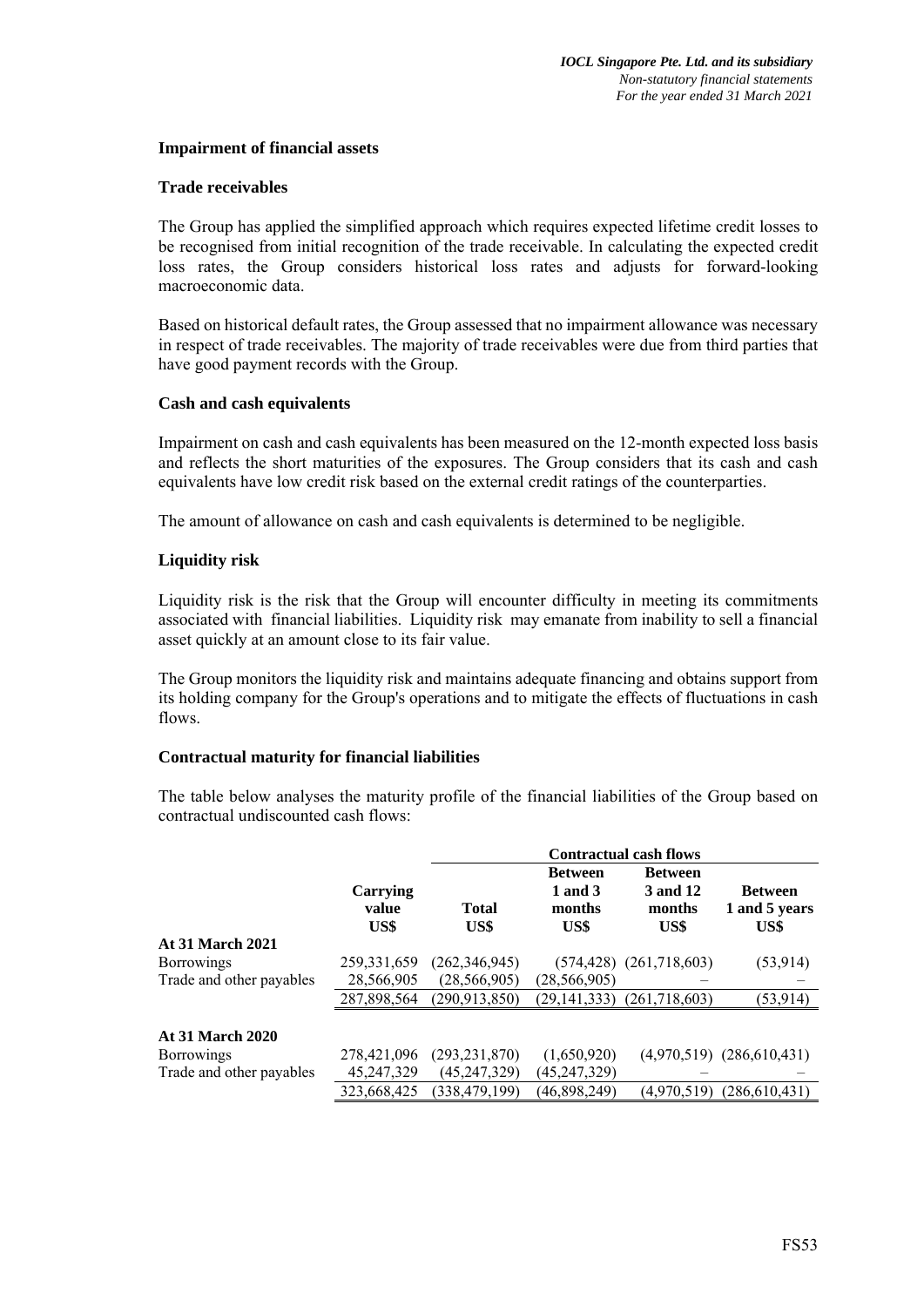## **33 Capital management**

The primary objective of the Group's capital management is to ensure that it maintains a strong credit rating and healthy capital ratios in order to support its business and maximise the shareholder value.

The Group manages its capital structure and makes adjustments in light of changes in economic conditions and the requirements of the financial covenants. To maintain or adjust the capital structure, the Group may adjust the dividend payment to shareholders, return capital to shareholders or issue new shares.

For the purpose of the Group's capital management, capital includes issued capital, and all other equity reserves attributable to the equity holders of the Group and debt includes total borrowings of the Group.

|                       | 2021<br>US\$  | 2020<br>US\$  |
|-----------------------|---------------|---------------|
| <b>Borrowings</b>     | 259, 331, 659 | 278,421,096   |
| Net debt              | 259,331,659   | 278,421,096   |
| Equity                | 1,124,969,764 | 1,264,270,987 |
| <b>Total Capital</b>  | 1,124,969,764 | 1,264,270,987 |
| Capital and net debt  | 1,384,301,423 | 1,542,692,083 |
| Capital gearing ratio | 18.7%         | 18.0%         |

In order to achieve this overall objective, the Group's capital management, among other things, aims to ensure that it meets financial covenants attached to the interest-bearing borrowings that define capital structure requirements. There have been no breaches of the financial covenants of any interest-bearing borrowings in the current and prior period.

The Group is not subject to externally imposed capital requirements. There were no changes in the Group's approach to capital management during the current and previous year.